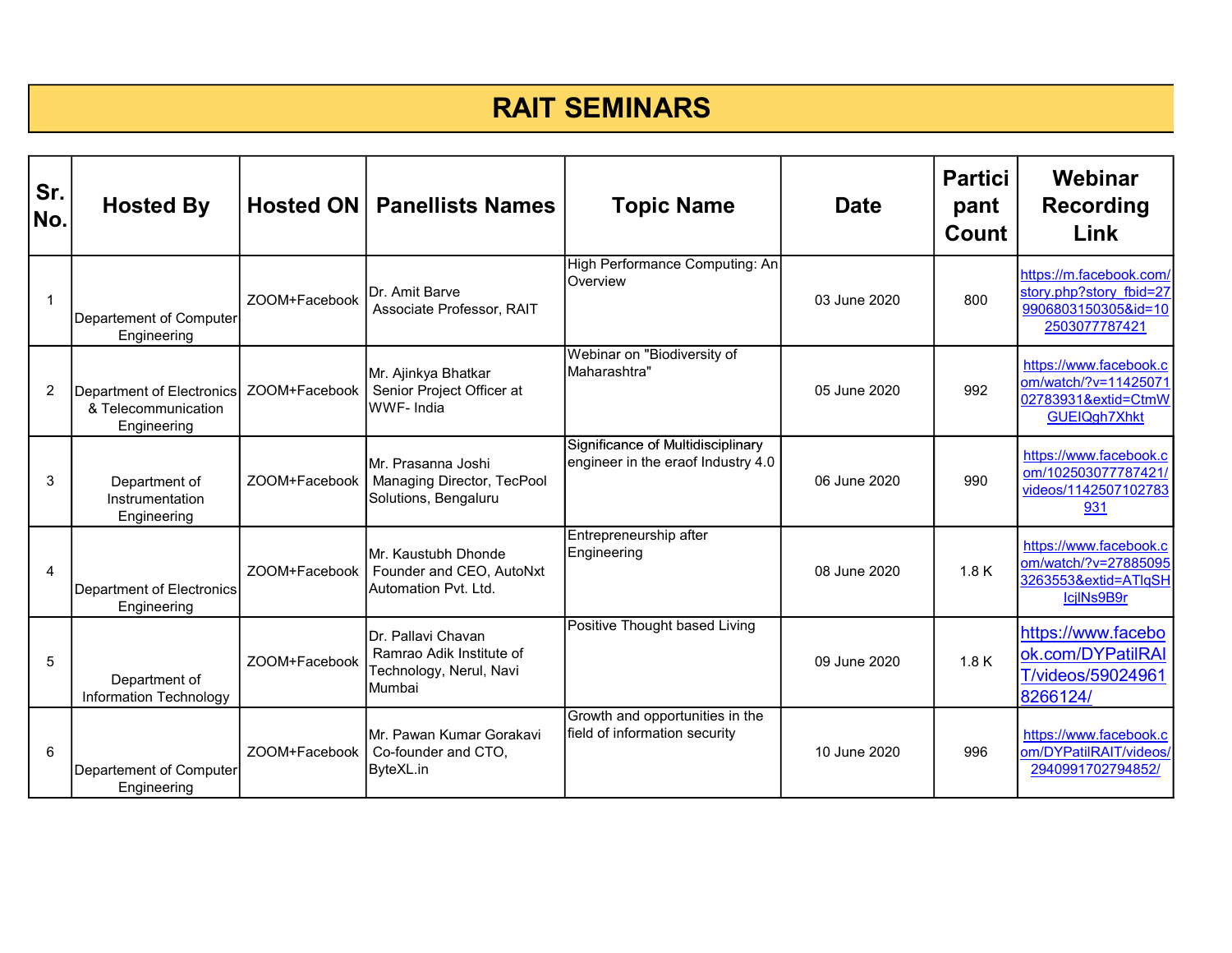| $\overline{7}$ | Department of<br><b>Engineering Sciences</b>                    | ZOOM+Facebook | Dr. Namrata Singh<br>Assistant Professor, RAIT,<br>Nerul                         | How chemistry is fighting against<br>CORONA pandemic                                | 11 June 2020 | 3500 | https://www.facebook.c<br>om/DYPatilRAIT/videos/<br>357058401934116/                 |
|----------------|-----------------------------------------------------------------|---------------|----------------------------------------------------------------------------------|-------------------------------------------------------------------------------------|--------------|------|--------------------------------------------------------------------------------------|
| 8              | Department of Electronics<br>& Telecommunication<br>Engineering | ZOOM+Facebook | Dr. Amar Pathak<br><b>Technical Director at I- Invent</b><br>Labs Pvt. Ltd.      | Webinar on "Startup &<br>linnovation"                                               | 12 June 2020 | 2.2K | https://www.facebook.c<br>om/DYPatilRAIT/videos/<br>2603308369769464/                |
| 9              | Department of<br>Instrumentation<br>Engineering                 | ZOOM+Facebook | Dr. Deepak Watvisave<br><b>Cummins COE Pune</b>                                  | <b>Implementing Digital Twins</b>                                                   | 13 June 2020 | 979  | https://www.facebook.c<br>om/102503077787421/<br>videos/7456802861969<br>83          |
| 10             | Department of Electronics<br>Engineering                        | ZOOM+Facebook | Mr. Renjith C V<br>Product Designer, Philips<br>India Ltd.                       | <b>Career Options and Opportunities</b><br>for Electronics Engineering<br>Graduates | 15 June 2020 | 2K   | https://www.facebook.c<br>om/watch/?v=31388936<br>9619551&extid=QZdTlv<br>Y1Ikh6kas3 |
| 11             | Department of<br>Information Technology                         | ZOOM+Facebook | Mrs. Sujata Oak<br>Ramrao Adik Institute of<br>Technology, Nerul, Navi<br>Mumbai | <b>ERA OF DevOps - PAST</b><br><b>IPRESENT &amp; FUTURE</b>                         | 16 June 2020 | 1.1K | https://www.facebook.c<br>om/DYPatilRAIT/videos/<br>199752497893468/                 |
| 12             | Departement of Computer<br>Engineering                          | ZOOM+Facebook | Dr. Asim Tewari<br>Professor, IIT Bombay                                         | Emerging trends in Artificial<br>Intelligence and Data Science                      | 17 June 2020 | 850  | https://www.facebook.c<br>om/DYPatilRAIT/videos/<br>272440897180002/                 |
| 13             | Department of<br><b>Engineering Sciences</b>                    | ZOOM+Facebook | Ms. Mansi Jawale<br>Assistant Professor, RAIT,<br>Nerul                          | Mindfulness: Understanding<br>reflective thinking                                   | 18 June 2020 | 2100 | https://www.facebook.c<br>om/DYPatilRAIT/videos/<br>2323809727923514/                |
| 14             | Department of Electronics<br>& Telecommunication<br>Engineering | ZOOM+Facebook | Mr. Subhash Kelakar<br>C.T.O. in Cash Logistics<br>Company                       | Webinar on "How to manage"<br>COVID situation & Associated<br>Stress"               | 20 June 2020 | 6.2K | https://www.facebook.c<br>om/watch/?v=91490853<br>9027609&extid=NVcom<br>3EzdD1pAZkA |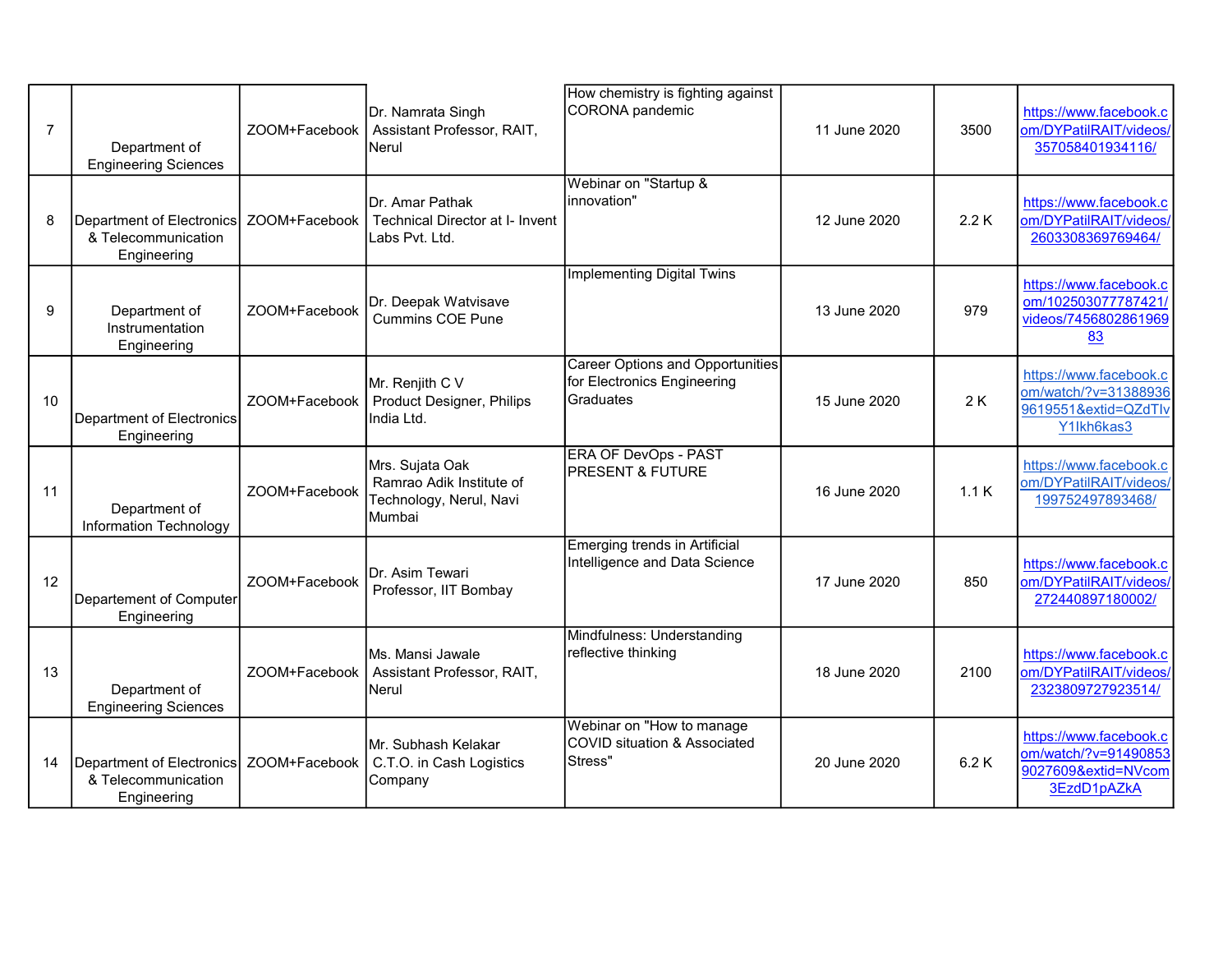| 15 | Department of Electronics<br>Engineering                        | ZOOM+Facebook | Dr. Savita Bhosale<br>Professor, RAIT, Nerul                                                             | Latest Trends in Fiber Optics<br>Communication                  | 22 June 2020 | 1.5K | https://www.facebook.c<br>om/watch/?v=97974854<br>9149081&extid=ydp6cr<br>QiEEZzO05T |
|----|-----------------------------------------------------------------|---------------|----------------------------------------------------------------------------------------------------------|-----------------------------------------------------------------|--------------|------|--------------------------------------------------------------------------------------|
| 16 | Department of<br>Information Technology                         | ZOOM+Facebook | Mr. Madhav Vyas<br>Ramrao Adik Institute of<br>Technology, Nerul, Navi<br>IMumbai                        | Walking through the Path of RPA<br>with UiPath                  | 23 June 2020 | 1.1K | https://www.facebook.c<br>om/DYPatilRAIT/videos/<br>194705345198510/                 |
| 17 | Departement of Computer<br>Engineering                          | ZOOM+Facebook | Mr. Soumil Khandhadia<br><b>Cyber Security Analyst,</b><br>Ridgeback Network Defense<br>Pvt. Ltd.        | <b>Recent Trends in Cyber Security</b><br>And Challenges        | 24 June 2020 | 603  | https://www.facebook.c<br>om/DYPatilRAIT/videos/<br>314050459596031/                 |
| 18 | Department of<br><b>Engineering Sciences</b>                    | ZOOM+Facebook | Dr. Narendrakumar Dasre<br>Associate Professor, RAIT,<br>Nerul                                           | Applications of Mathematics in<br>Engineeing                    | 25 June 2020 | 3600 | https://www.facebook.c<br>om/DYPatilRAIT/videos/<br>730166407808979/                 |
| 19 | Department of Electronics<br>& Telecommunication<br>Engineering | ZOOM+Facebook | Ms. Preeti J. Bhisikar<br>Managing Consultant &<br>Secutity Architect at IBM<br><b>Security Services</b> | Webinar on " Overview on Data &<br>Cloud Security"              | 26 June 2020 | 770  | https://www.facebook.c<br>om/DYPatilRAIT/videos/<br>1184573548570150/                |
| 20 | Department of<br>Instrumentation<br>Engineering                 | ZOOM+Facebook | <b>IDr. Dinesh Kulkarni</b><br>Professor, Walchand COE,<br>Sangli                                        | Algorithm in Machine Learning                                   | 27 June 2020 | 1123 | https://www.facebook.c<br>om/102503077787421/<br>videos/5821489457784<br>44          |
| 21 | Department of Electronics<br>Engineering                        | ZOOM+Facebook | Dr. Joseph John<br>Professor, IIT, Mumbai                                                                | <b>Optical Fiber</b><br>Communication: Past, Present,<br>Future | 29 June 2020 | 1.6K | https://www.facebook.c<br>om/watch/?v=32040935<br>8981919&extid=t2osoJ<br>2oH7Th8DsF |
| 22 | Department of<br>Information Technology                         | ZOOM+Facebook | Mrs. Deepali Patil<br>Ramrao Adik Institute of<br>Technology, Nerul, Navi<br>Mumbai                      | Importance of Online Learning in<br>OBE                         | 30 June 2020 | 839  | https://www.facebook.c<br>om/DYPatilRAIT/videos/<br>589485145099833/                 |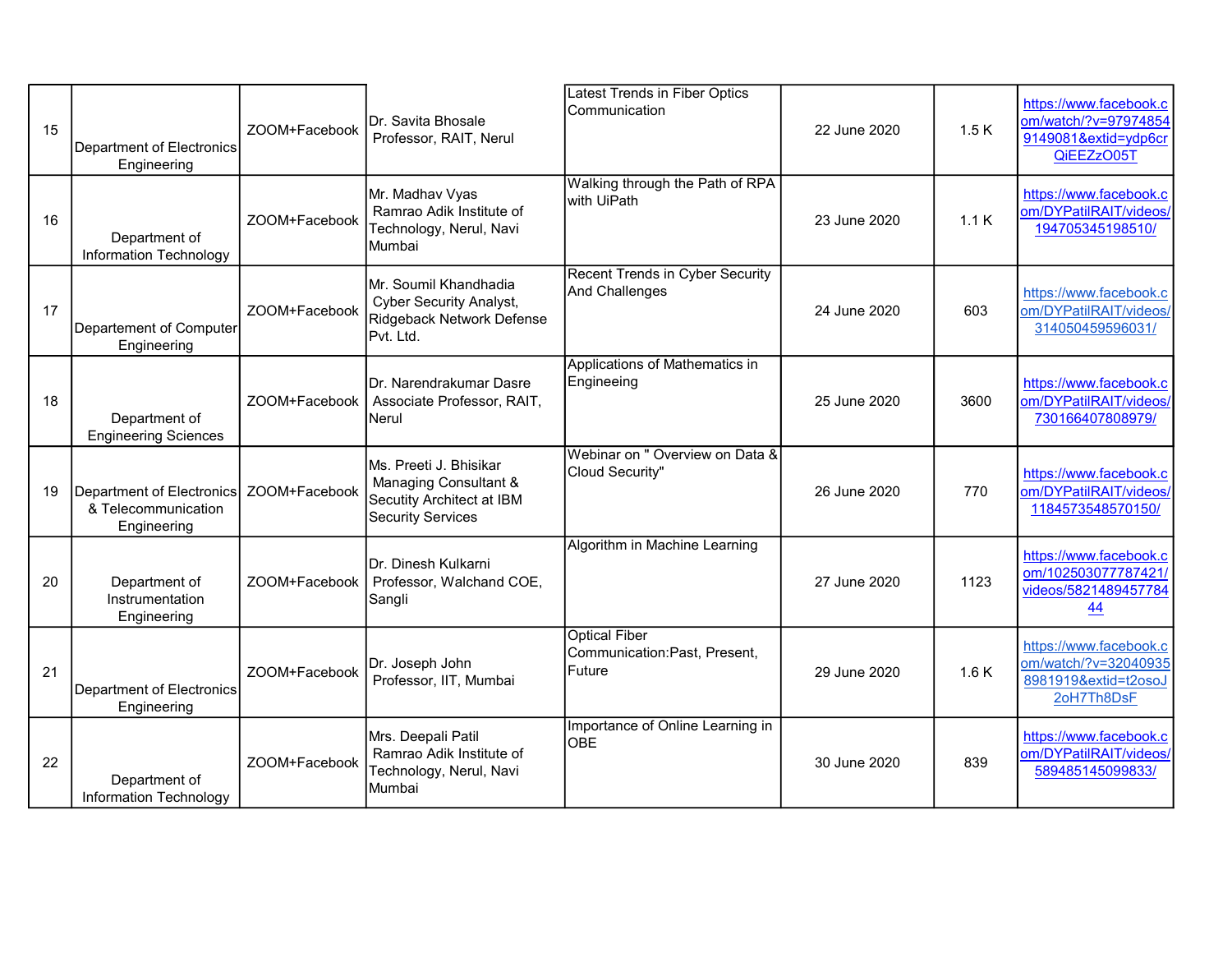| 23 | Department of<br><b>Engineering Sciences</b>                    | ZOOM+Facebook | Mr. Murtuza Nullwala<br>Assistant Professor, RAIT,<br>Nerul                                                                                   | Inspirational Work of Andrew<br>Wiles in solving 350 years old<br>conjecture "Fermat's Last<br>Theorem" | 02 July 2020 | 1800 | https://www.facebook.c<br>om/DYPatilRAIT/videos/<br>262408628390163/                  |
|----|-----------------------------------------------------------------|---------------|-----------------------------------------------------------------------------------------------------------------------------------------------|---------------------------------------------------------------------------------------------------------|--------------|------|---------------------------------------------------------------------------------------|
| 24 | Department of Electronics<br>& Telecommunication<br>Engineering | ZOOM+Facebook | İMr. Kiran Joshi<br>Assistant General Manager at<br><b>AMP Engineering Design</b><br><b>Ventures LLP</b>                                      | Webinar on "Electric Vehicle-<br>Upcoming Opportunities"                                                | 04 July 2020 | 885  | https://www.facebook.c<br>om/DYPatilRAIT/videos/<br>589889995250730/                  |
| 25 | Department of Electronics<br>Engineering                        | ZOOM+Facebook | Dr. Debapratim Ghosh<br>Assistant Professor, IIT,<br><b>Bhubaneswar</b>                                                                       | Turning the tables- A journey<br>from an engineering student to a<br>faculty                            | 06 July 2020 | 3 K  | https://www.facebook<br>.com/watch/?v=1687<br>380911426485&extid<br>=II4eU1r32AvflwPE |
| 26 | Department of<br>Information Technology                         | ZOOM+Facebook | Mr. Anupam Maurya<br>Senior Frontend<br>Engineer, Amazon                                                                                      | Frontend Development: GraphQL                                                                           | 07 July 2020 | 1.1K | https://www.facebook.c<br>om/DYPatilRAIT/videos/<br>716744465756706/                  |
| 27 | Departement of Computer<br>Engineering                          | ZOOM+Facebook | Dr. Shilpa Shinde<br>Associate Professor, RAIT                                                                                                | Overview of Data Summarisation                                                                          | 08 July 2020 | 803  | https://www.facebook.c<br>om/DYPatilRAIT/videos/<br>984137558690229/                  |
| 28 | Department of<br><b>Engineering Sciences</b>                    |               | Dr. Bhanushree Gupta<br>Assistant Professor, Center<br>ZOOM+Facebook for Basic Sciences, Pt.<br>lRavishankar Shukla<br>University, Raipur, CG | Funding Opportunities in Higher<br><b>Education</b>                                                     | 09 July 2020 | 1600 | https://www.facebook.c<br>om/DYPatilRAIT/videos/<br>276082333645331/                  |
| 29 | Department of<br>Instrumentation<br>Engineering                 | ZOOM+Facebook | Mr. Sushant Pawar<br>Assistant Professor, RAIT                                                                                                | Data Science and Information<br>Analytics for Process Industry                                          | 10 July 2020 | 1722 | https://www.facebook.c<br>om/102503077787421/<br>videos/3014011676689<br>29           |
| 30 | Department of Electronics<br>Engineering                        | ZOOM+Facebook | Dr. Kishor Sarawadekar<br>Assistant Professor, IIT,<br>Varanasi                                                                               | <b>Career Options in Electronic</b><br>Design Automation (EDA)                                          | 13 July 2020 | 1.3K | https://www.facebook.c<br>om/watch/?v=57407663<br>9886665&extid=hW8N7<br>1js4dCyPKD2  |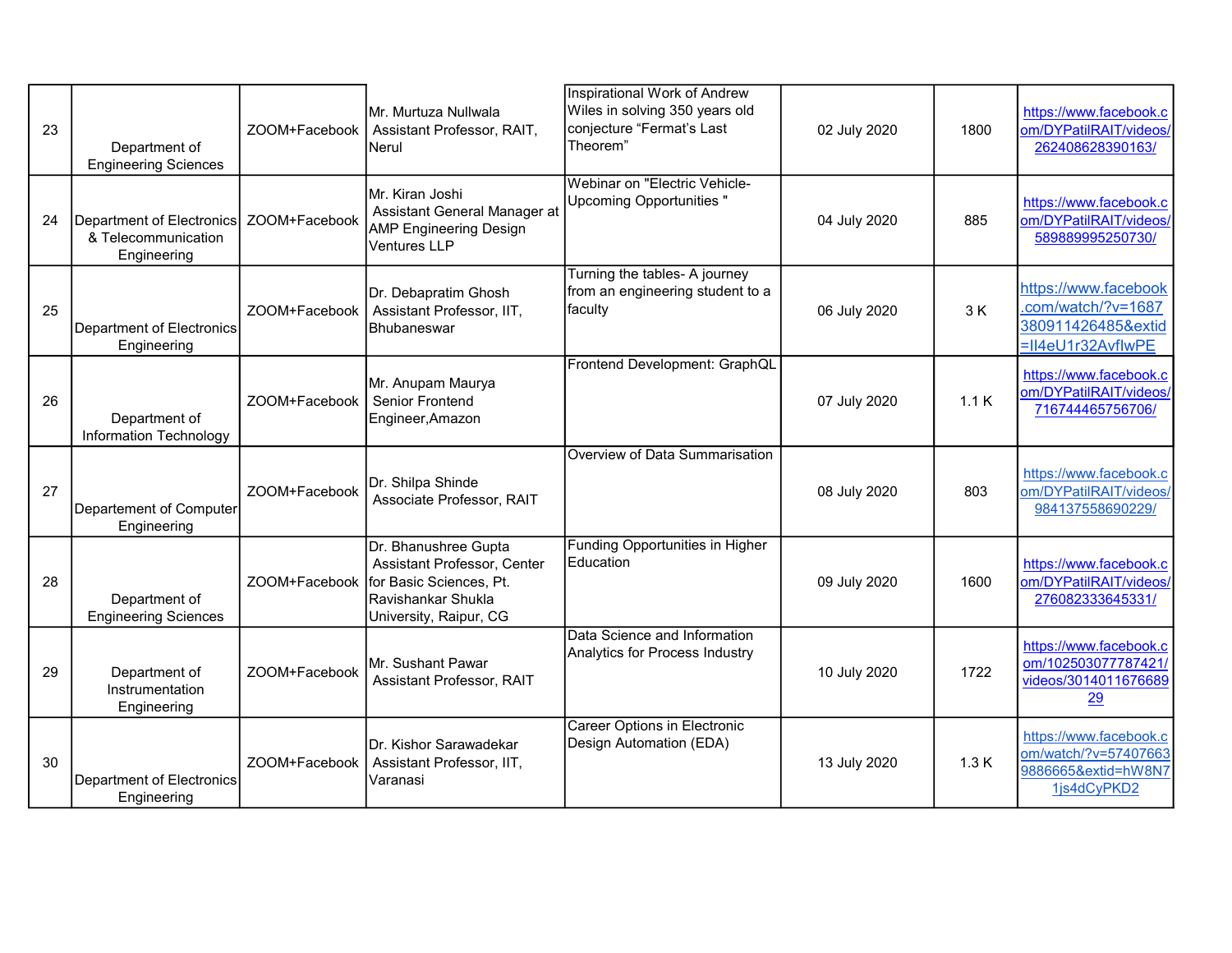| 31 | Department of<br>Information Technology                                         | ZOOM+Facebook | Ms. Rati Agarwal<br>Process Leader and Brand<br>Champion, Capgemini India                                                               | You as a Brand                                                               | 14 July 2020 | 2.6K | https://www.facebook.c<br>om/DYPatilRAIT/videos/<br>1419693338213756/                                      |
|----|---------------------------------------------------------------------------------|---------------|-----------------------------------------------------------------------------------------------------------------------------------------|------------------------------------------------------------------------------|--------------|------|------------------------------------------------------------------------------------------------------------|
| 32 | Departement of Computer<br>Engineering                                          | ZOOM+Facebook | Dr. Milind Sarode<br>Post Doctorate, Head,<br><b>Computer Engineering &amp;</b><br>OSD, Government College of<br>Engineering, yavatmal, | Research Challenges in Digital<br>Image Forensic                             | 15 July 2020 | 700  | https://www.facebook.c<br>om/watch/live/?v=6599<br>53088065469&ref=notif<br>&notif id=15947226595<br>78723 |
| 33 | Department of<br><b>Engineering Sciences</b>                                    | ZOOM+Facebook | <b>IDr. Prasad Yadav</b><br>Nanyang Technological<br>University, Singapore                                                              | Recycling of Li-ion Batteries                                                | 16 July 2020 | 821  | https://www.facebook.c<br>om/DYPatilRAIT/videos/<br>622620578383604/                                       |
| 34 | Department of Electronics   ZOOM+Facebook<br>& Telecommunication<br>Engineering |               | Dr. Ashwini Naik<br>Professor at Ramrao Adik<br>Institute of Technology, Navi<br>Mumbai                                                 | Webinar on "Mind : Its Mysteries<br>& Control "                              | 17 July 2020 | 919  | https://www.facebook.c<br>om/DYPatilRAIT/videos/<br>617603658886984/                                       |
| 35 | Department of<br>Instrumentation<br>Engineering                                 | ZOOM+Facebook | Mr. Bagyajit Kale<br>Project Manager, Fox<br>Solutions, Pune                                                                            | Induastrial Automation and<br><b>Project Engineering</b>                     | 18 July 2020 | 1514 | https://www.facebook.c<br>om/102503077787421/<br>videos/2847199659678<br><u>39</u>                         |
| 36 | Department of Electronics<br>Engineering                                        | ZOOM+Facebook | Dr. Saji K. Mathew<br>Professor, IIT, Madras                                                                                            | Engineering to management: A<br>researcher's journey!                        | 20 July 2020 | 2.2K | https://www.facebook.c<br>om/watch/?v=73738111<br>3728912&extid=qOPCB<br>fmzylHCUYYv                       |
| 37 | Department of<br>Information Technology                                         | ZOOM+Facebook | Dr. Murali Parameswaran<br>Ramrao Adik Institute of<br>Technology, Nerul, Navi<br><b>I</b> Mumbai                                       | Why can't we use mobile to vote?<br>Challenges for secure voting in<br>India | 21 July 2020 | 703  | https://www.facebook.c<br>om/DYPatilRAIT/videos/<br>323416688698509/                                       |
| 38 | Departement of Computer<br>Engineering                                          | ZOOM+Facebook | Dr. Leena Ragha<br>Hod, Computer Department,<br><b>RAIT</b>                                                                             | Exploring the department of<br>computer Engineering @rait                    | 22 July 2020 | 600  | https://www.facebook.c<br>om/DYPatilRAIT/videos/<br>306248070428585/                                       |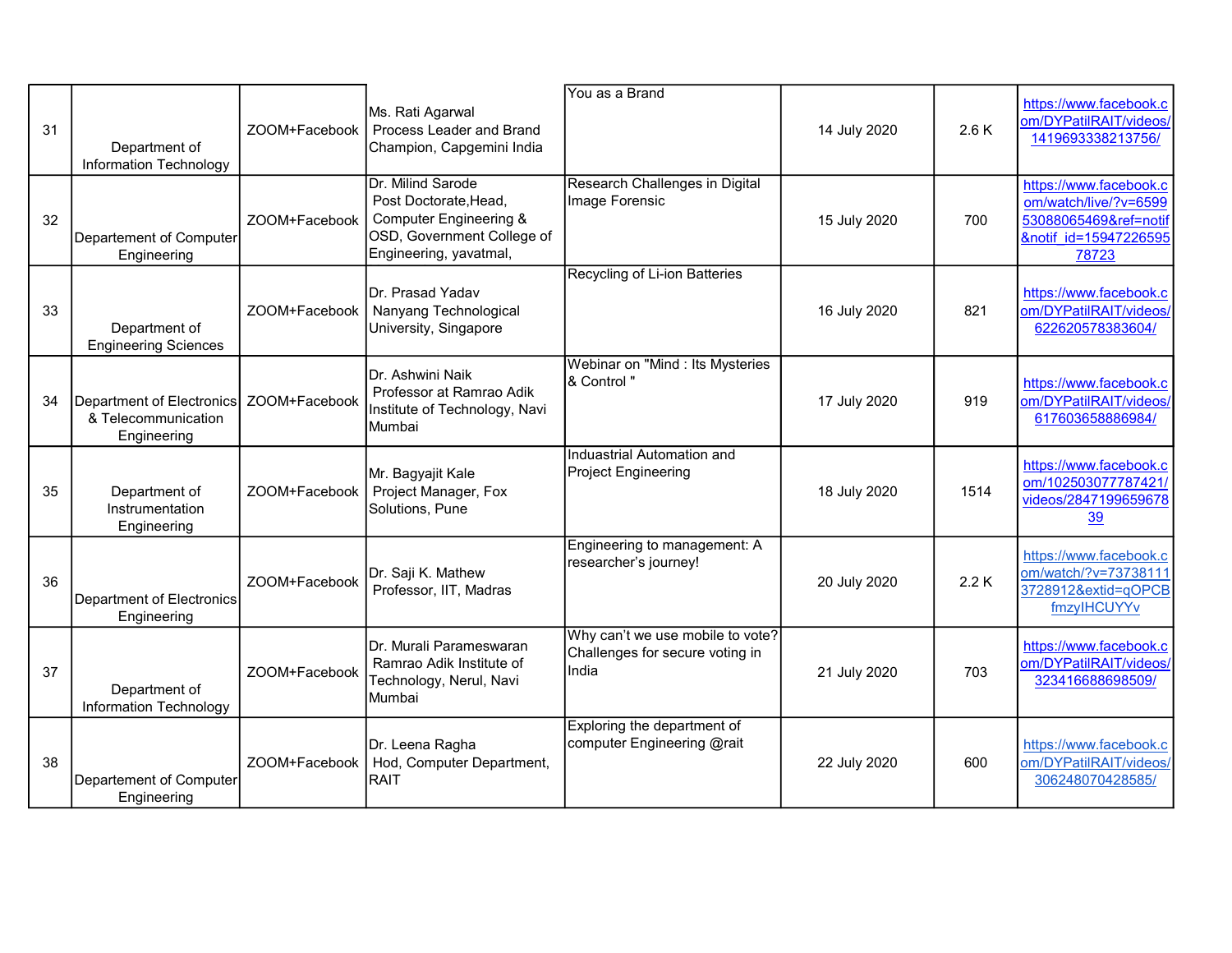| 39 | Departement of Computer<br>Engineering                                          |               | Dr. Prakash Kolan<br>Standards Engineer,<br>ZOOM+Facebook Samsung Mobility Innovation<br>(SMI) Lab, Samsung<br>Research, USA | Introduction to 5G System                                                                  | 22 July 2020 | 585  | https://m.facebook.com/<br>story.php?story fbid=77<br>0814070333708&id=10<br>2503077787421 |
|----|---------------------------------------------------------------------------------|---------------|------------------------------------------------------------------------------------------------------------------------------|--------------------------------------------------------------------------------------------|--------------|------|--------------------------------------------------------------------------------------------|
| 40 | Department of<br><b>Engineering Sciences</b>                                    | ZOOM+Facebook | Ms. Aarti Sahu<br>Faculty, Talent Development,<br><b>TCS</b>                                                                 | <b>Empowering through Emotional</b><br>Intelligence                                        | 23 July 2020 | 783  | https://www.facebook.c<br>om/watch/?v=21796626<br>6106255&extid=DsErhn<br>P7yurbRYX9       |
| 41 | <b>Department of Electronics</b><br>Engineering                                 | ZOOM+Facebook | Dr. Vishwesh Vyawahare<br>Head, Dept. of EL, RAIT,<br><b>Nerul</b>                                                           | Exploring the Department of<br>Electronics Engineering                                     | 23 July 2020 | 2.7K | https://www.facebook.c<br>om/watch/?v=33391091<br>92807971&extid=R5fBf<br>VMaVaUksm9y      |
| 42 | Department of Electronics   ZOOM+Facebook<br>& Telecommunication<br>Engineering |               | Dr. Chandrakant Gaikwad<br>Professor at Ramrao Adik<br>Institute of Technology, Navi<br>Mumbai                               | Webinar on "Exploring the<br>Department of Electronics &<br>Telecommunication Engineering" | 24 July 2020 | 820  | https://www.facebook.c<br>om/DYPatilRAIT/videos/<br>1137879739925314/                      |
| 43 | Department of Electronics<br>& Telecommunication<br>Engineering                 | ZOOM+Facebook | Dr. Somdotta Roy Choudhary<br>Associate Professor at<br>Ramrao Adik Institute of<br>Technology, Navi Mumbai                  | Webinar on " Advanced<br>Microwave Filter Design "                                         | 24 July 2020 | 839  | https://www.facebook.c<br>om/DYPatilRAIT/videos/<br>287744559215467/                       |
| 44 | Department of<br>Instrumentation<br>Engineering                                 | ZOOM+Facebook | Dr. Sharad P. Jadhav<br>Head, Department of<br>Instrumentation Engineering,<br><b>RAIT</b>                                   | Exploring the Department of<br>Instrumentation Engineering @<br><b>RAIT</b>                | 25 July 2020 | 1739 | https://www.facebook.c<br>om/102503077787421/<br>videos/2871579059457<br>60                |
| 45 | Department of Electronics<br>Engineering                                        | ZOOM+Facebook | Mr. Rahul Panwar<br>Senior Technical Trainer,<br>Insergo Technologies, Pvt.<br>Ltd., Dehradun                                | <b>VLSI: Opportunities in Students</b><br>Eye                                              | 27 July 2020 | 1.4K | https://www.facebook.c<br>om/watch/?v=21447909<br>9869200&extid=FUywtt<br>aCylCpspBS       |
| 46 | Departement of Computer<br>Engineering                                          | ZOOM+Facebook | Dr. Vidhate<br>Professor, Training and<br>placement head                                                                     | <b>Exploring the Traning and</b><br>placement cell @rait                                   | 27 July 2020 | 603  | https://www.facebook.c<br>om/DYPatilRAIT/videos/<br>296448408456095/                       |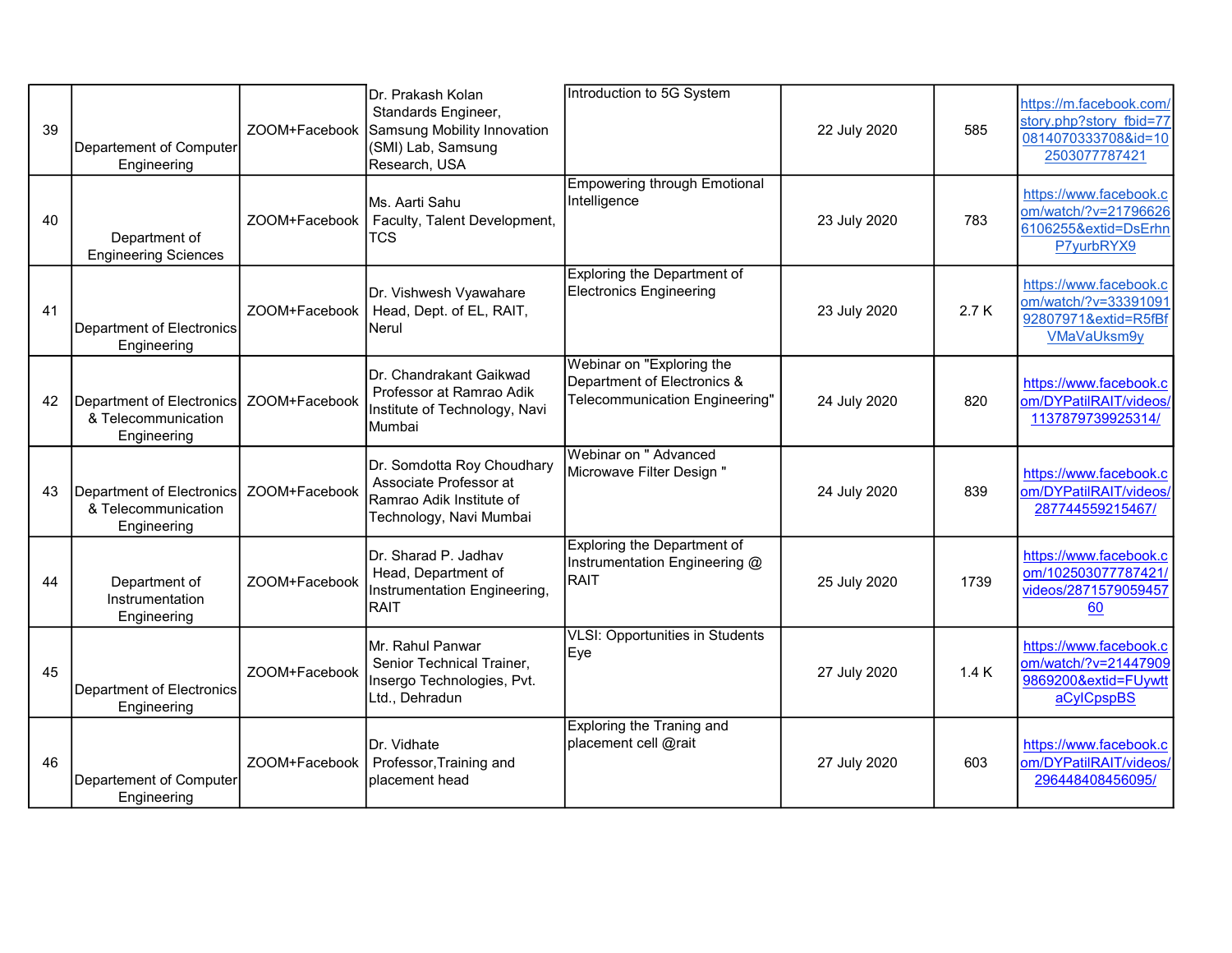| 47 | Department of<br>Information Technology                         | ZOOM+Facebook | Mr. Anurag Gupta<br>Solution Consultant, Iris<br>Software                                           | <b>Web Development using Angular</b>                                                                                     | 28 July 2020   | 929  | https://www.facebook.c<br>om/DYPatilRAIT/videos/<br>314247622958949/                 |
|----|-----------------------------------------------------------------|---------------|-----------------------------------------------------------------------------------------------------|--------------------------------------------------------------------------------------------------------------------------|----------------|------|--------------------------------------------------------------------------------------|
| 48 | Departement of Computer<br>Engineering                          | ZOOM+Facebook | Dr. Dhananjay Dhakne<br>Professor, RAIT                                                             | Secure Communication for<br>Military stations and Spy<br>operations                                                      | 29 July 2020   | 563  | https://www.facebook.c<br>om/DYPatilRAIT/videos/<br>1598213667027388                 |
| 49 | Department of<br><b>Engineering Sciences</b>                    | ZOOM+Facebook | Dr. Sandip Dhobale<br>Assistant Professor, RAIT,<br>Nerul                                           | Recent Trends in Development of<br><b>Sensors Using Nanotechnology</b><br>and Innovative approaches to<br>sense COVID-19 | 30 July 2020   | 2000 | https://www.facebook.c<br>om/DYPatilRAIT/videos/<br>1000012113769836/                |
| 50 | Department of Electronics<br>& Telecommunication<br>Engineering | ZOOM+Facebook | Ms. Gauri Borkhade<br>Assistant Professor at<br>Ramrao Adik Institute of<br>Technology, Navi Mumbai | Webinar on "Governing Our Mind<br>Through Yoga & Meditation"                                                             | 31 July 2020   | 1.1K | https://www.facebook.c<br>om/DYPatilRAIT/videos/<br>312150429934690/                 |
| 51 | Department of<br>Instrumentation<br>Engineering                 | ZOOM+Facebook | Mr. Shrikant Pawar<br>Instrumentation Engineer,<br>Stantec, Pune                                    | Instrumentation and Automation<br>lin Water Treatment Plant                                                              | 01 August 2020 | 972  | https://www.facebook.c<br>om/102503077787421/<br>videos/1728349440653<br>084         |
| 52 | Department of Electronics<br>Engineering                        | ZOOM+Facebook | Ms. Sumana Mandal<br>Analog Design Engineer, Intel<br>India                                         | A Walk in Alumni's shoes                                                                                                 | 10 August 2020 | 1.4K | https://www.facebook.c<br>om/watch/?v=75368281<br>2086911&extid=29fqwq<br>aD6EquUgYC |
| 53 | Departement of Computer<br>Engineering                          | ZOOM+Facebook | Mr. Vishwadharmi K Sharma<br>Blockchain evangelist, Micro<br><b>Enterprises</b>                     | Blockchain: A Technology for<br>Reshaping Businesses                                                                     | 12 August 2020 | 846  | https://www.facebook.c<br>om/DYPatilRAIT/videos/<br>3328048613900180/                |
| 54 | Department of<br><b>Engineering Sciences</b>                    | ZOOM+Facebook | Dr. Shelley Oberoi<br>Associate Professor, IQAC<br>member and HOD, HAS<br>KCCEMSR, Thane (E)        | NATURAL DYES: AN AGE OLD<br><b>ART OF DYEING APPLICATION</b>                                                             | 13 August 2020 | 772  | https://www.facebook.c<br>om/DYPatilRAIT/videos/<br>646940029249915/                 |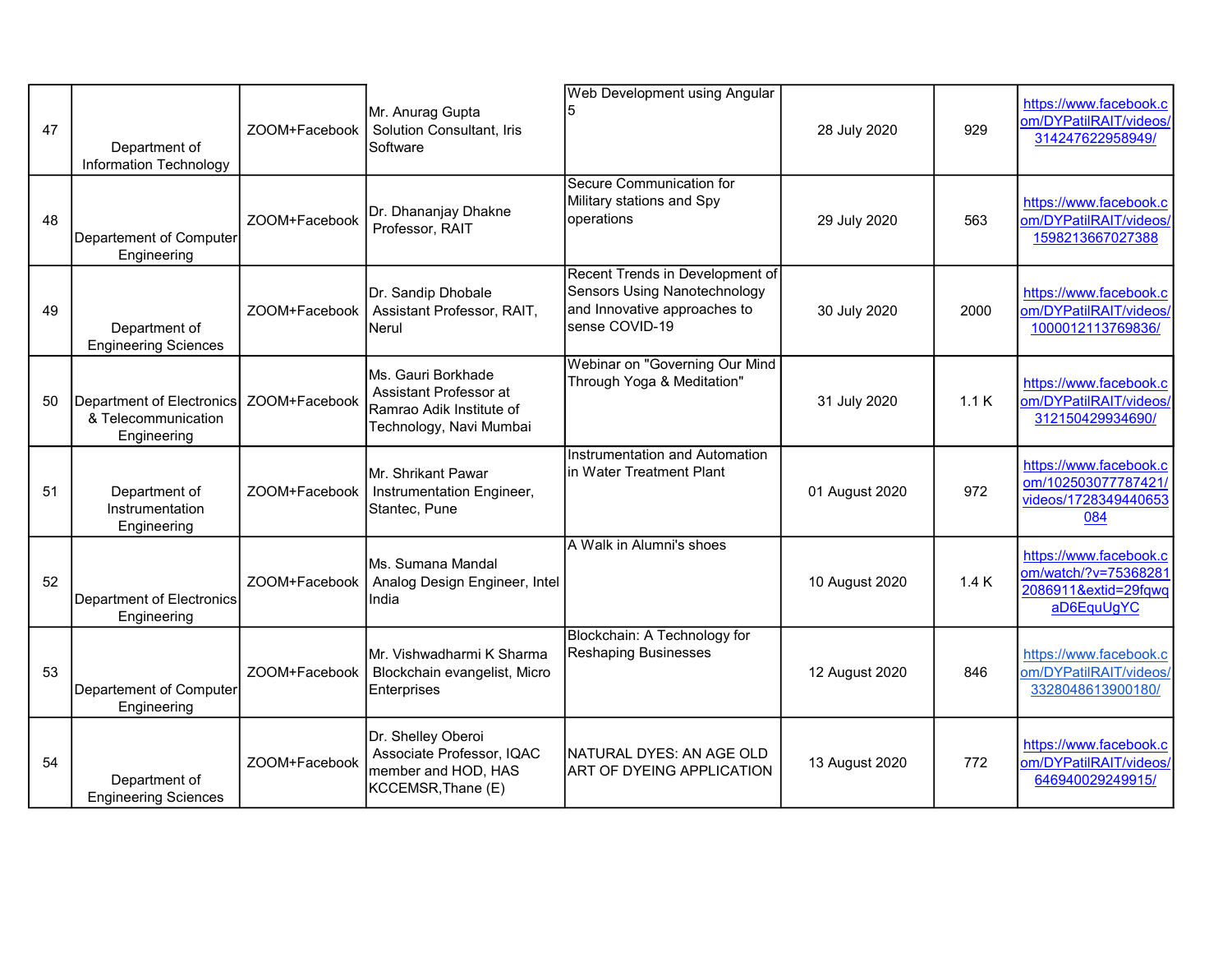| 55 | Department of Electronics<br>Engineering                        | ZOOM+Facebook | Ms. Shweta Shivramakrishnan Exploring Electronics-My<br>Hardware Enginner, Apple,<br>lusa                                                | Journey from RAIT to Apple and<br>beyond                         | 17 August 2020   | 1.8K | https://www.facebook.c<br>om/watch/?v=32045811<br>66321405&extid=wMYIf<br><b>WKHVDhI9Xky</b> |
|----|-----------------------------------------------------------------|---------------|------------------------------------------------------------------------------------------------------------------------------------------|------------------------------------------------------------------|------------------|------|----------------------------------------------------------------------------------------------|
| 56 | Department of<br>Information Technology                         | ZOOM+Facebook | Dr. Gautam Borkar<br>Ramrao Adik Institute of<br>Technology, Nerul, Navi<br>Mumbai                                                       | <b>TIME SERIES ANALYSIS</b>                                      | 18 August 2020   | 1 K  | https://www.facebook.c<br>om/DYPatilRAIT/videos/<br>3160417167370106/                        |
| 57 | Departement of Computer<br>Engineering                          | ZOOM+Facebook | Dr. Sangita Chaudhari<br>Ramrao Adik Institute of<br>Technology, Nerul, Navi<br>Mumbai"                                                  | Demystifying Information Security<br>in Cyber Space.             | 19 August 2020   | 346  | https://www.facebook.c<br>om/DYPatilRAIT/videos/<br>3331017653687920/                        |
| 58 | Department of<br><b>Engineering Sciences</b>                    | ZOOM+Facebook | Mr. SupratikDebbarma<br>Project Engineer,<br>WoodsideEnergy, Australia                                                                   | My journey from Breadboard to<br>Leaderboard                     | 20 August 2020   | 1000 | https://www.facebook.c<br>om/DYPatilRAIT/videos/<br>2634478320123643/                        |
| 59 | Department of Electronics<br>& Telecommunication<br>Engineering | ZOOM+Facebook | Mr. Rahul Sonawane<br>Managing Director at Clear<br>Water Research & Infra Pvt.<br>Ltd.                                                  | Webinar on "Sectrets to<br>Entrepreneurship Development "        | 21 August 2020   | 741  | https://www.facebook.c<br>om/DYPatilRAIT/videos/<br>646953909513062/                         |
| 60 | Department of<br><b>Engineering Sciences</b>                    | ZOOM+Facebook | Ms. Ravija Singal, K C<br>College, Thane                                                                                                 | National Sports day                                              | 29 August 2020   | 1100 | https://www.facebook<br>.com/DYPatilRAIT/vid<br>eos/60786827011717<br>6                      |
| 61 | Department of Electronics<br>Engineering                        |               | Dr. Gajanan K. Birajdar,<br>Professor, Department of<br>ZOOM+Facebook Electronics Engineering,<br>Ramrao Adik Institute of<br>Technology | Patent application filing and<br>Copyright registration in India | 31 August 2020   |      | https://www.facebook<br>.com/watch/?v=6476<br>38765873114&extid=<br>FCiCMPg7kef0V004         |
| 62 | Department of<br>Information Technology                         | ZOOM+Facebook | Dr. Dipti Jadhav<br>Ramrao Adik Institute of<br>Technology, Nerul, Navi<br>Mumbai                                                        | How is COVID-19 impacting E-<br>Commerce Business                | 1 September 2020 |      | https://www.facebook<br>.com/DYPatilRAIT/vid<br>eos/34568194329116<br>21                     |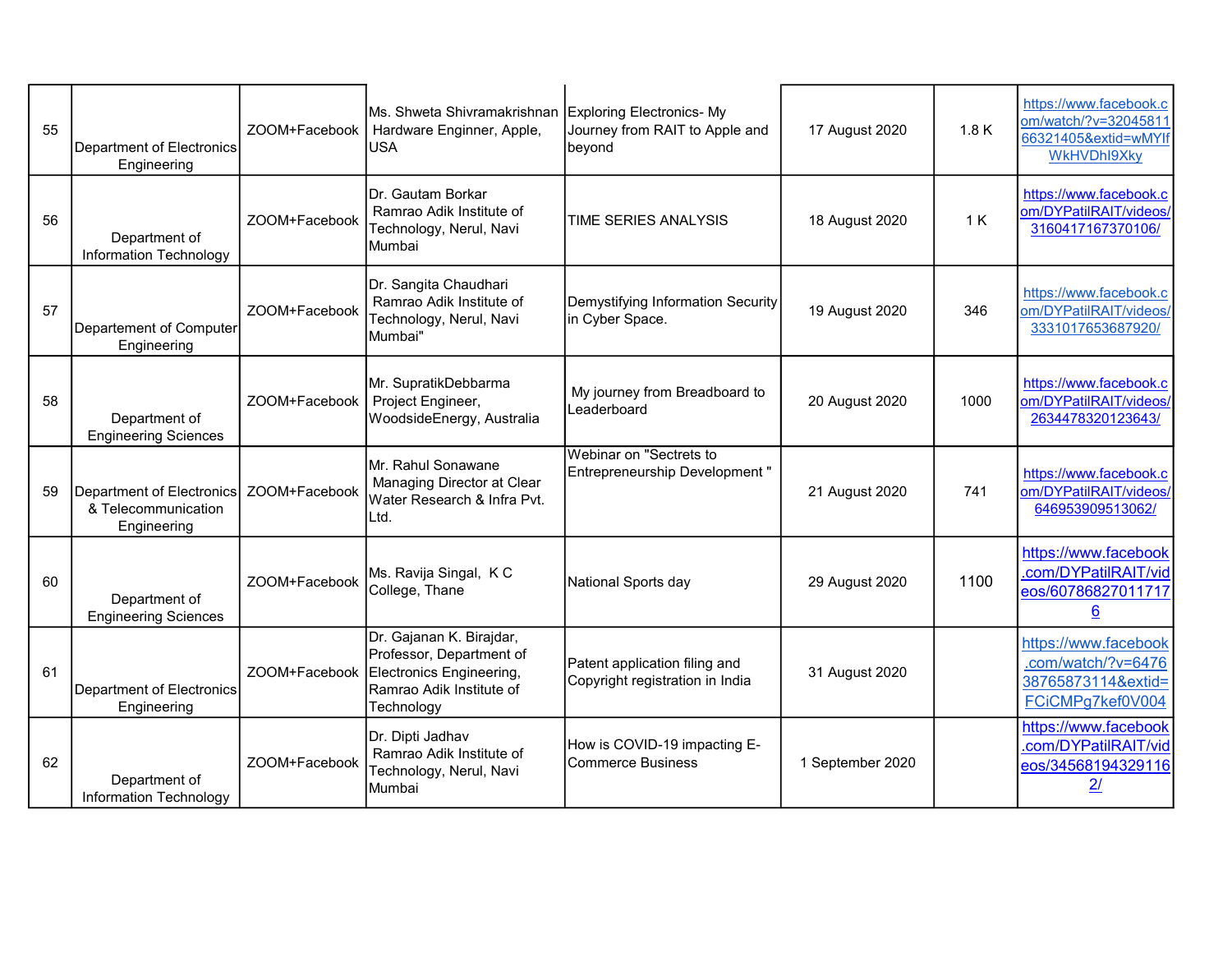| 63 | Departement of Computer<br>Engineering                          | ZOOM+Facebook | Dr. Ashok Maharaj heading<br>the XR Lab at, Tata<br>Consultancy Services (TCS),<br>India.                                 | Altered Realities: Opportunities<br>and Challenges of Extended<br><b>Reality Ecosystems</b> | 2 September 2020  |      | https://www.facebook<br>.com/DYPatilRAIT/vid<br>eos/79596051448240<br>21             |
|----|-----------------------------------------------------------------|---------------|---------------------------------------------------------------------------------------------------------------------------|---------------------------------------------------------------------------------------------|-------------------|------|--------------------------------------------------------------------------------------|
| 64 | Department of<br><b>Engineering Sciences</b>                    |               | Ms. Anupam Shenoy,<br>ZOOM+Facebook Assistant Professor, ES<br>Department, RAIT                                           | Resume Writing: The art of<br>Presenting your Skills                                        | 3 September 2020  | 1500 | https://www.facebook<br>.com/DYPatilRAIT/vid<br>eos/24361617355753<br>$\overline{5}$ |
| 65 | Department of Electronics<br>& Telecommunication<br>Engineering |               | Dr. Ayush Saxena, Associate<br>ZOOM+Facebook   professor, EXTC Department,<br>R.A.I.T Nerul                               | Research problems in modern<br>defence applications for electrical<br>enginners             | 4 September 2020  |      | https://www.facebook<br>.com/DYPatilRAIT/vid<br>eos/15278854007053<br>61/            |
| 66 | Department of<br>Instrumentation<br>Engineering                 |               | Mr. Vishal Undre,<br>ZOOM+Facebook   PdS Reserch Fellow,<br>University of Parma, Italy.                                   | Electronics System Design for<br><b>Energy Systems</b>                                      | 5 September 2020  |      |                                                                                      |
| 67 | Department of Electronics<br>Engineering                        | ZOOM+Facebook | Mr. David Dean, Head, RESLF<br>and Ware-House Quality and<br>Services, VOVLO EICHER<br><b>Commercial Vehicles Limited</b> | Seizing the white space for<br>Creativity, Innovation and Growth                            | 7 September 2020  |      | https://www.facebook<br>.com/watch/?v=6442<br>92759556635&extid=<br>wm5luGTwqjvTWW2  |
| 68 | Department of<br>Information Technology                         | ZOOM+Facebook | <b>IDr. Nilesh Marathe</b><br>Ramrao Adik Institute of<br>Technology, Nerul, Navi<br>Mumbai"                              | AI/ML for Computer Networks:<br>Case Studies and research<br>prospective                    | 8 September 2020  |      | https://www.facebook<br>.com/DYPatilRAIT/vid<br>eos/92712457113165<br>6/             |
| 69 | Departement of Computer<br>Engineering                          | ZOOM+Facebook | Mr. Prashant Mahajan.<br>software professional, media<br>measurement firm - Comscore<br>at Reston, Virginia.              | Excelling in Engineering and<br>Beyond - Growth and Career<br>Choices                       | 9 September 2020  |      | https://www.facebook<br>.com/DYPatilRAIT/vid<br>eos/13012464802669<br>70/            |
| 70 | Department of<br><b>Engineering Sciences</b>                    |               | Dr. Pritam Wani, Assistant<br>ZOOM+Facebook   Professor, ES Department,<br><b>RAIT</b>                                    | Mathematics behind animation<br>movies                                                      | 10 September 2020 | 664  | https://www.facebook<br>.com/DYPatilRAIT/vid<br>eos/63387255398719<br><u>6</u>       |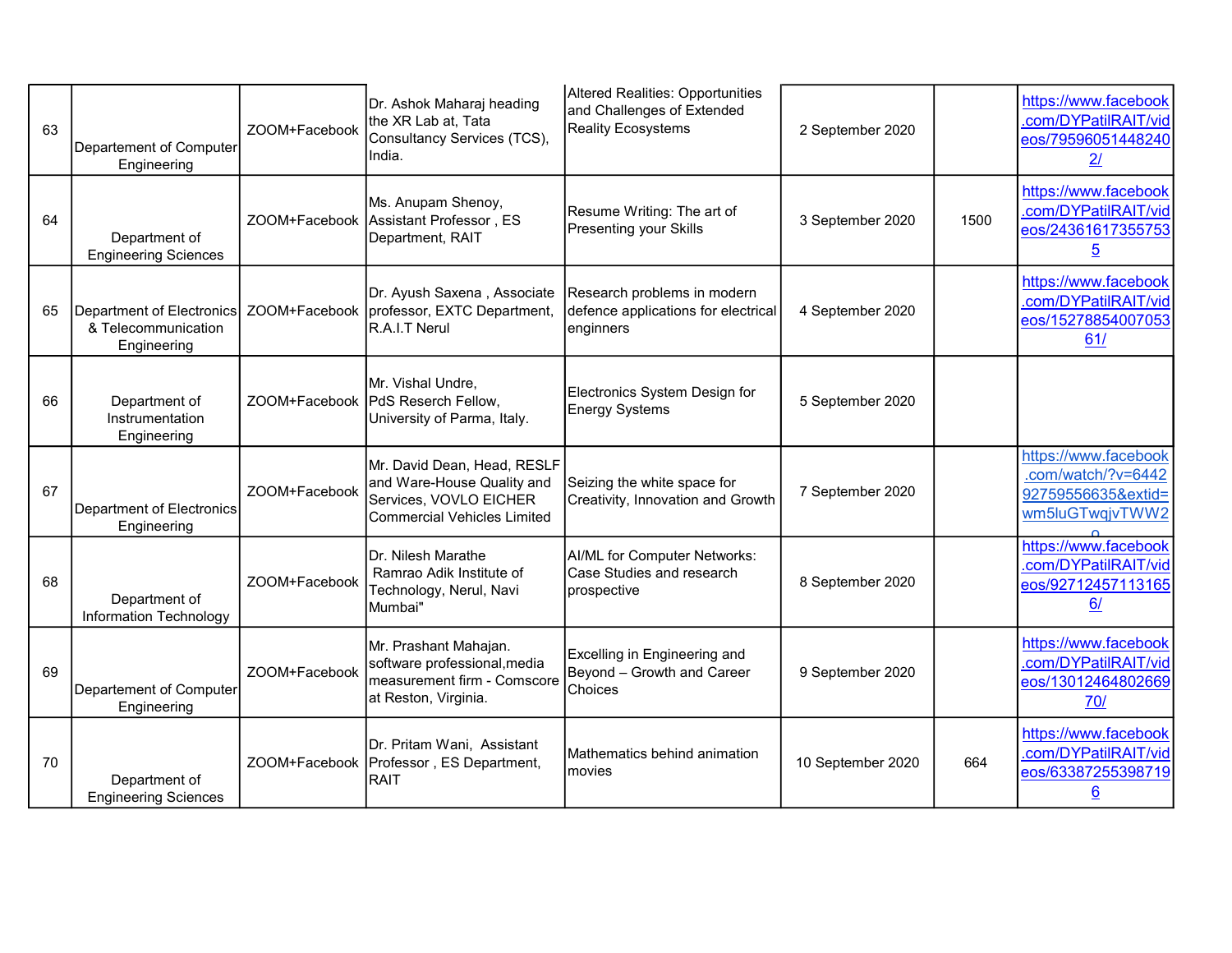| 71 | Department of Electronics<br>& Telecommunication<br>Engineering |               | Mr. Atul Deshmukh. Head<br>ZOOM+Facebook   Product managemet Group,<br>Banner Engg. India PvT. LTD. | Use of IOT in industry 4.0                                                                                 | 11 September 2020 | 671 Views  | https://www.facebook<br>.com/DYPatilRAIT/vid<br>eos/14652393838663<br>42/             |
|----|-----------------------------------------------------------------|---------------|-----------------------------------------------------------------------------------------------------|------------------------------------------------------------------------------------------------------------|-------------------|------------|---------------------------------------------------------------------------------------|
| 72 | Department of Electronics<br>Engineering                        |               | Mr Pritish Mahajan<br>Co-Founder & Director -<br>ZOOM+Facebook Apricitas Technologies pvt.<br>Ltd.  | Future of Electronics and<br>Telecommunications                                                            | 14 September 2020 | 534 Views  | https://www.facebook<br>.com/watch/?v=1719<br>976951492228&extid<br>=zRLxEKrez4nisSn2 |
| 73 | <b>RAIT Alumni Association</b>                                  | ZOOM+Facebook | Mr.Kaustubh Dhonde<br>CEO, AutoNxt Automation Pvt<br>ILtd.<br>Ms. Sweta Shivramkrishnan             | RAIT Engineers: Carving A Path<br>For Leadership Roles                                                     | 15 September 2020 | 1.2k Views | https://www.facebook<br>.com/watch/?v=9419<br>38302998697&extid=<br>dTCc9gB1ulANHHXV  |
| 74 | Departement of Computer<br>Engineering                          | ZOOM+Facebook | Mr. Tiru Kamal Sheth, Chief<br>Architect, Nokia, Canada                                             | <b>Cloud Native Transformation</b>                                                                         | 16 September 2020 | 114        | https://www.facebook<br>.com/DYPatilRAIT/vid<br>eos/32121136587393<br>9/              |
| 75 | Department of<br><b>Engineering Sciences</b>                    |               | Mr. Prashant Jadhav,<br>ZOOM+Facebook Assistant Professor, ES<br>Department, RAIT                   | <b>Advanced Aircraft Stealth</b><br>Technology                                                             | 17 September 2020 | 751        | https://www.facebook<br>.com/DYPatilRAIT/vid<br>eos/26920245777025<br>99/             |
| 76 | Department of Electronics<br>& Telecommunication<br>Engineering |               | Dr. Hemlata Patil, Associate<br>ZOOM+Facebook professor, EXTC Department,<br>R.A.I.T Nerul          | Cognitive Radio for 5G & beyond                                                                            | 18 September 2020 | 627        | https://www.facebook<br>.com/DYPatilRAIT/vid<br>eos/26270576145326<br>1/              |
| 77 | Department of Electronics<br>Engineering                        | ZOOM+Facebook | Mr. Dheeraj Khurana,<br>Chartered Accountant (India)<br>Certifies Accountatn (USA)                  | How Sahaja Yoga can Help in<br>Reducing the Stress for<br><b>Engineering Students and</b><br>Professionals | 21 September 2020 | 797        | https://www.facebook<br>.com/watch/?v=2423<br>93913856479&extid=<br>s0p4lCXH3rrghQUI  |
| 78 | Department of<br><b>Information Technology</b>                  | ZOOM+Facebook | Dr. Vivek Kumar Singh<br>Ramrao Adik Institute of<br>Technology, Nerul, Navi<br>Mumbai"             | RICHNESS OF SANSKRIT: A<br>Researcher Perspective                                                          | 22 September 2020 | 786        | https://www.facebook<br>.com/DYPatilRAIT/vid<br>eos/24709011498738<br>75/             |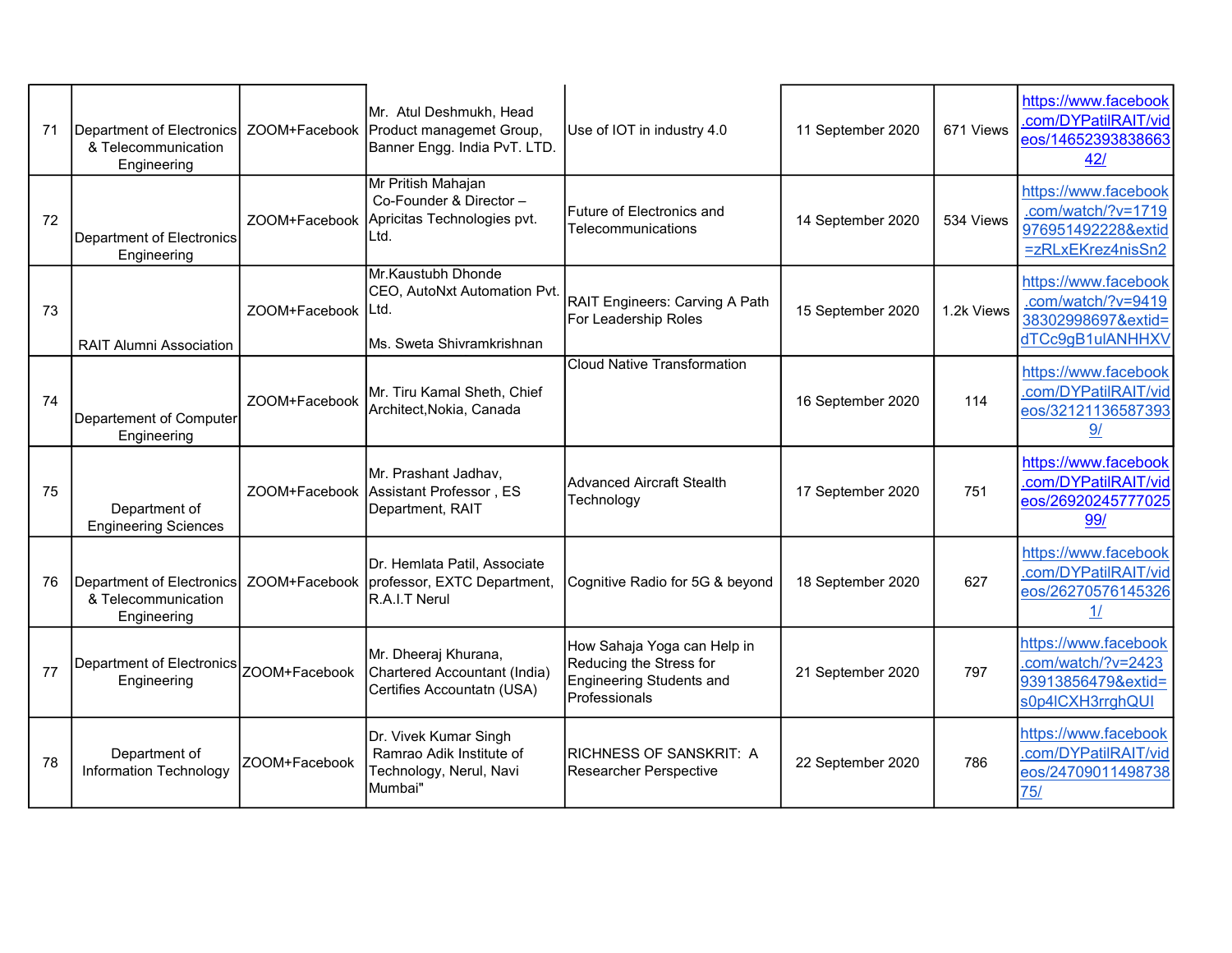| 79 | Departement of Computer<br>Engineering                          | ZOOM+Facebook | Dr. Sanjay Verma, Consultant,<br>Reliance Industries Limited                                                                             | Culture and Business Etiquette                                                | 23 September 2020 | 814  | https://www.facebook<br>.com/watch/?v=3499<br>80962863682&extid=<br>sNbaXVxUmWwg7D    |
|----|-----------------------------------------------------------------|---------------|------------------------------------------------------------------------------------------------------------------------------------------|-------------------------------------------------------------------------------|-------------------|------|---------------------------------------------------------------------------------------|
| 80 | Department of<br><b>Engineering Sciences</b>                    | ZOOM+Facebook | Dr. Gauri Borkhade Assistant<br>Professor, RAIT, and Adv.<br><b>Vishal Chavan</b>                                                        | Face Our Fear                                                                 | 24 September 2020 | 2000 | https://www.facebook<br>.com/DYPatilRAIT/vid<br>eos/78196555925866                    |
| 81 | Department of Electronics<br>& Telecommunication<br>Engineering | ZOOM+Facebook | Mr. Pramod Kachare,<br>Assistant Professor, RAIT                                                                                         | Laryngeal Cancer Detection                                                    | 25 September 2020 | 663  | https://www.facebook<br>.com/DYPatilRAIT/vid<br>eos/81313495275644<br><u>4/</u>       |
| 82 | Department of Electronics<br>Engineering                        | ZOOM+Facebook | Mr. Darshan Patel,<br>Co-Founder & Director -<br>Leaftroinx Analogic Solutions<br>Pvt. Ltd.                                              | Industrial Design Approach for<br>Power Converters & Embedded<br>Applications | 28 September 2020 | 594  | https://www.facebook<br>.com/watch/?v=9239<br>36208135180                             |
| 83 | Department of<br>Information Technology                         | ZOOM+Facebook | Mrs. Nilima Dongre<br>Ramrao Adik Institute of<br>Technology, Nerul, Navi<br>Mumbai"                                                     | Information Retrieval: Models and<br>Techniques                               | 29 September 2020 | 483  | https://www.facebook<br>.com/watch/?v=1509<br>224399260587&extid<br>=Yu1q0Vobvhee6fkB |
| 84 | Departement of Computer<br>Engineering                          | ZOOM+Facebook | Mr. Yashavantha Nagaraju,<br>Global Technical Marketing<br>Leader on the Aruba,<br>HPE Switching Technical<br>Marketing Engineering team | Digital Transformation Edge to<br>Cloud                                       | 30 September 2020 | 527  | https://www.facebook<br>.com/watch/?v=7052<br>58513438630                             |
| 85 | Department of<br><b>Engineering Sciences</b>                    | ZOOM+Facebook | Ms. Lakshmi Shekhar Aiyar,<br>SIES College of Arts and<br>Science, SION                                                                  | Achieving Excellence through<br><b>Breath</b>                                 | 1 October 2020    | 1400 | https://www.facebook<br>.com/DYPatilRAIT/vid<br>eos/64372211295252<br>$\frac{3}{2}$   |
| 86 | Department of<br>Instrumentation<br>Engineering                 | ZOOM+Facebook | Mrs. Jaya R. Bhor,<br>Assistant Professor, RAIT                                                                                          | Solving Rubik's Cube Made Easy                                                | 3 October 2020    | 968  | https://www.facebook<br>.com/watch/?v=8155<br>75845921119                             |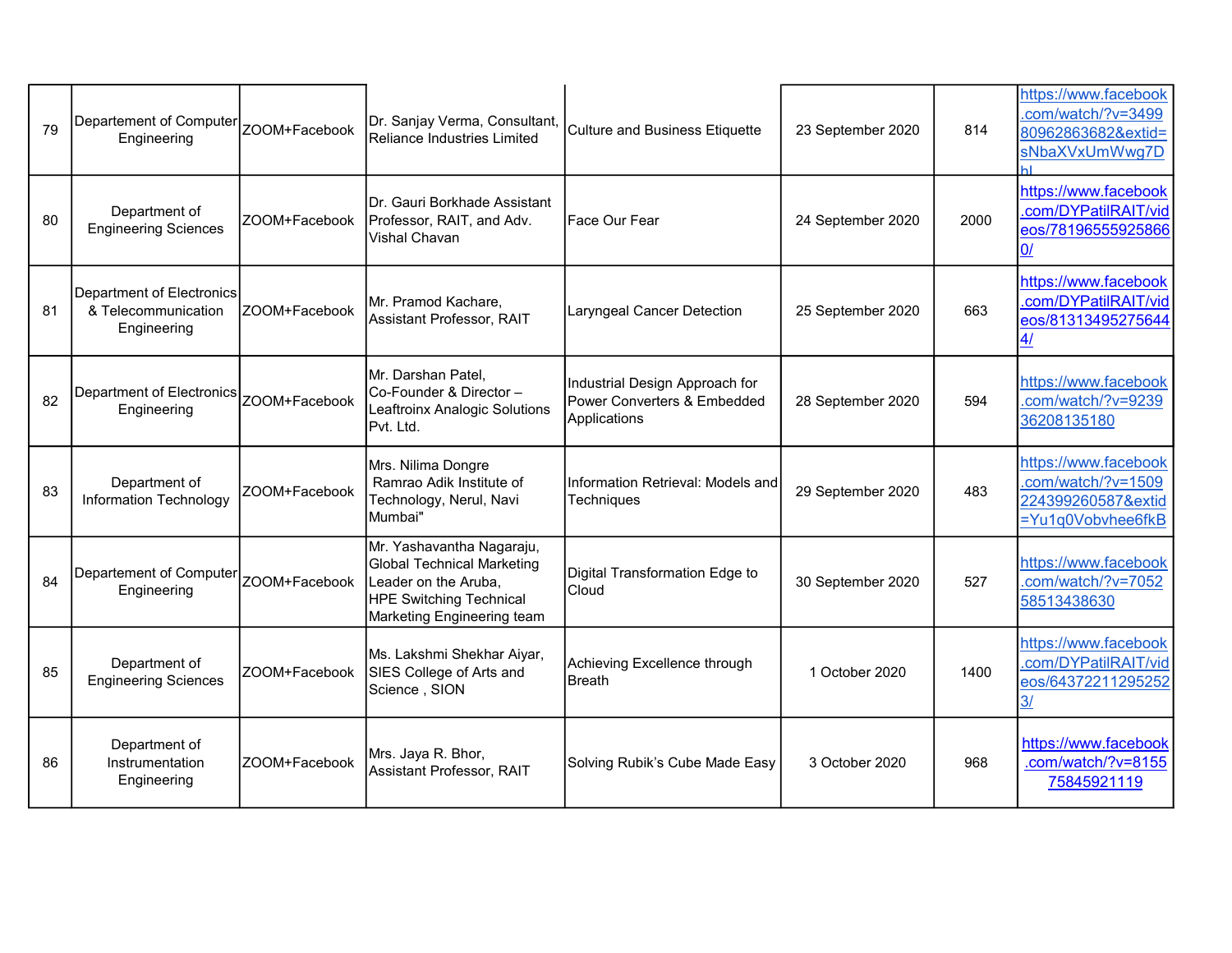| 87 | Department of Electronics<br>Engineering                        | ZOOM+Facebook | Mr. Mr. Prasad Natekar,<br><b>Consultant Clinical Engineer</b><br>Miss Madhura Gadgil,<br>Senior Electronics Engineer | Let's contribute to Make in India                            | 5 October 2020  | 429 | https://www.facebook<br>.com/watch/?v=3381<br>39904183093                |
|----|-----------------------------------------------------------------|---------------|-----------------------------------------------------------------------------------------------------------------------|--------------------------------------------------------------|-----------------|-----|--------------------------------------------------------------------------|
| 88 | Department of<br>Information Technology                         | ZOOM+Facebook | Ms. Reshma Gulwani<br>Ramrao Adik Institute of<br>Technology, Nerul, Navi<br>Mumbai"                                  | Data Science in Real Life                                    | 6 October 2020  | 633 | https://www.facebook<br>.com/DYPatilRAIT/vid<br>eos/34147041384611<br>1/ |
| 89 | Departement of Computer<br>Engineering                          | ZOOM+Facebook | Dr. Neha Sharma,<br>Tata Consultancy Services,<br>Founder Secretary of Society<br>for Data Science                    | Demystifying Data Science                                    | 7 October 2020  | 508 | https://www.facebook<br>.com/watch/?v=5447<br>43629682444                |
| 90 | Department of<br><b>Engineering Sciences</b>                    | ZOOM+Facebook | Mr. Avadhut Abhyankar                                                                                                 | Waste Management at Home                                     | 8 October 2020  | 410 | https://www.facebook<br>.com/watch/?v=3757<br>99370497686                |
| 91 | Department of Electronics<br>& Telecommunication<br>Engineering | ZOOM+Facebook | Mr. Saurabh S. Jagtap                                                                                                 | <b>Cyber Security Awareness &amp;</b><br><b>Cyber Ethics</b> | 10 October 2020 | 252 | https://fb.watch/1FnG<br>uWq E2/                                         |
| 92 | Department of Electronics<br>Engineering                        | ZOOM+Facebook | Dr. Swapnil Khubalkar                                                                                                 | Role of Electric Vehicles in<br>Sustainable Energy           | 12 October 2020 | 638 | https://fb.watch/1FnE<br>HxFN -/                                         |
| 93 | Department of<br><b>Information Technology</b>                  | ZOOM+Facebook | Mr. Atul Kahate<br>Author and Visiting Faculty of<br><b>Computer Science</b>                                          | Crypto currency and the future of<br><b>Blockchain</b>       | 13 October 2020 |     | https://www.facebook<br>.com/watch/?v=7298<br>21497887061                |
| 94 | Departement of Computer<br>Engineering                          | ZOOM+Facebook | Mr. Surodeep Bag, Sr. Data<br>Scientist,<br>Fanatics Inc, USA,                                                        | Carrer in Data                                               | 14 October 2020 | 396 | https://www.facebook<br>.com/DYPatilRAIT/vid<br>eos/43273364437138<br>6/ |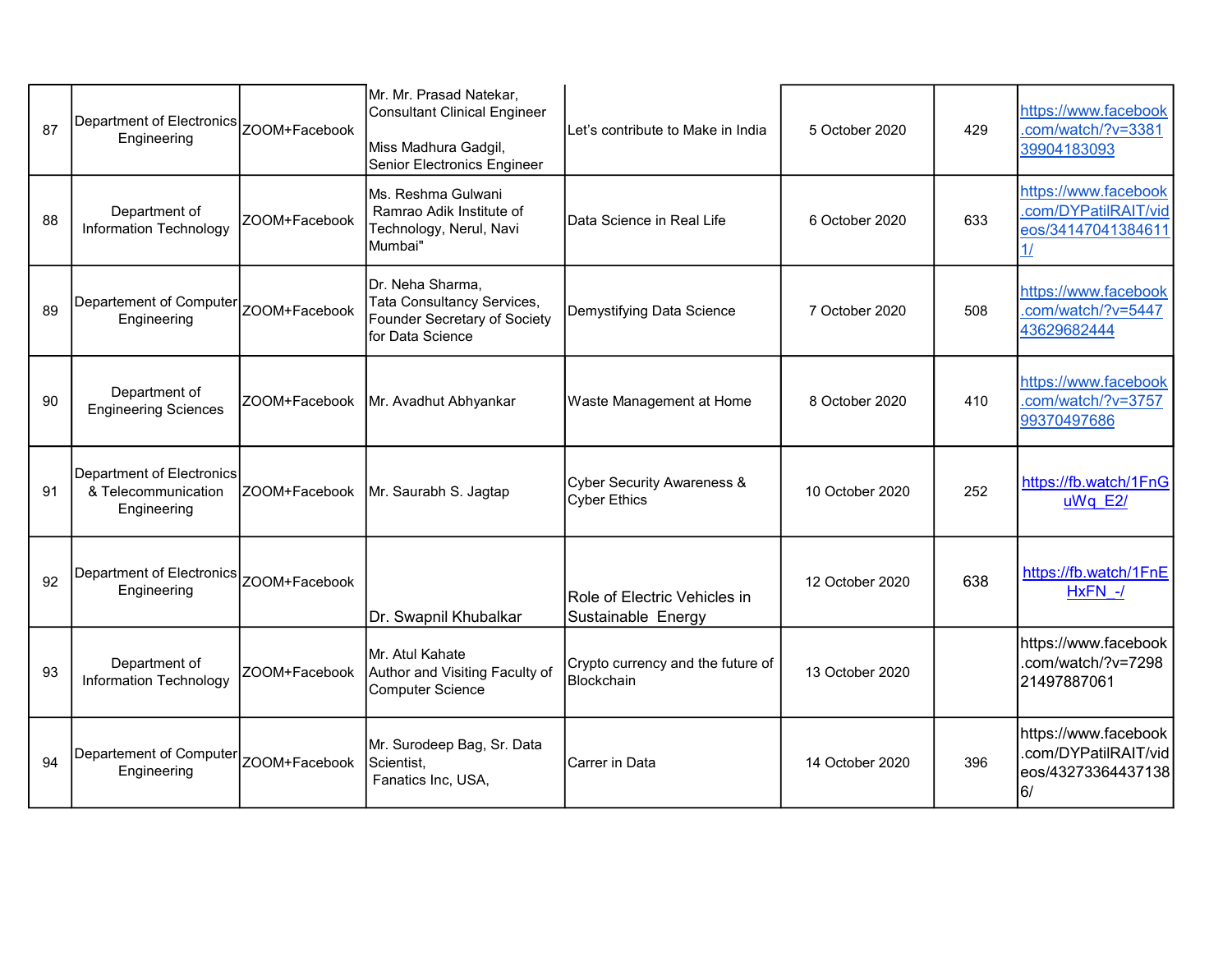| 95  | Department of<br><b>Engineering Sciences</b>                    | ZOOM+Facebook                     | Ms. Rupali Agme, Assistant<br>professor, RAIT, Nerul                                                                    | Environmental Sustainability<br><b>Using Green Technologies</b>     | 15 October 2020 | 687  | https://www.facebook<br>.com/DYPatilRAIT/vid<br>eos/33999540867595<br>67/ |
|-----|-----------------------------------------------------------------|-----------------------------------|-------------------------------------------------------------------------------------------------------------------------|---------------------------------------------------------------------|-----------------|------|---------------------------------------------------------------------------|
| 96  | Department of Electronics<br>& Telecommunication<br>Engineering | ZOOM+Facebook                     | Mr. Nareshkumar D. Harale                                                                                               | Cloud Computing: Security,<br>Privacy Challenges & its<br>Solutions | 16 October 2020 | 296  | https://www.facebook<br>.com/DYPatilRAIT/vid<br>eos/39944911145840<br>5/  |
| 97  | Department of Electronics<br>Engineering                        | ZOOM+Facebook   Dr. Dhiraj Magare |                                                                                                                         | Photovoltaic Cell: Technology for<br>Harnessing Solar Energy        | 19 October 2020 | 1.2K | https://fb.watch/1Fnz<br>INNRaPZ/                                         |
| 98  | Department of<br><b>Information Technology</b>                  | ZOOM+Facebook                     | Mr. Abhishek Raghunath<br>co-founder of Bayside media<br><b>Pvt Limited</b>                                             | Leadership and Corporate<br><b>Outlook</b>                          | 20 October 2020 | 493  | https://www.facebook<br>.com/watch/?v=3811<br>66456592268                 |
| 99  | Departement of Computer<br>Engineering                          | ZOOM+Facebook                     | Mr. Rohan Deshmukh, Lead<br>Data Scientists, S3 Partners,<br>New York.                                                  | Career as a Machine Learning<br>Engineer/ Data Scientist            | 21 October 2020 | 955  | https://fb.watch/1Fnt<br>D3o8C4/                                          |
| 100 | Department of Electronics<br>& Telecommunication<br>Engineering | ZOOM+Facebook                     | IDr. Chandrakant Gaikwad.<br>Head, Department of<br>Electronics Engineering, RAIT                                       | Processing Signals: Some<br><b>Practical Aspects</b>                | 23 October 2020 | 657  | https://fb.watch/1Fnq<br>OU1zb3/                                          |
| 101 | Department of Electronics<br>Engineering                        | ZOOM+Facebook                     | Dr. Sudarshan Iyengar,<br>Associate Professor,<br>Computer Science and<br>Engineering Department, IIT<br>Ropar, Punjab. | Modern Computing: The Big<br>Question of the Big Data<br>Revolution | 26 October 2020 | 893  | https://fb.watch/1Fnn<br>SZXs6W/                                          |
| 102 | Department of<br><b>Information Technology</b>                  | ZOOM+Facebook                     | Ms. Anita Patil<br>Ramrao Adik Institute of<br>Technology, Nerul, Navi<br>IMumbai                                       | Pause. Think. Act Awareness<br>about Cybersecurity                  | 27 October 2020 | 588  | https://www.facebook<br>.com/DYPatilRAIT/vid<br>eos/38362765602588        |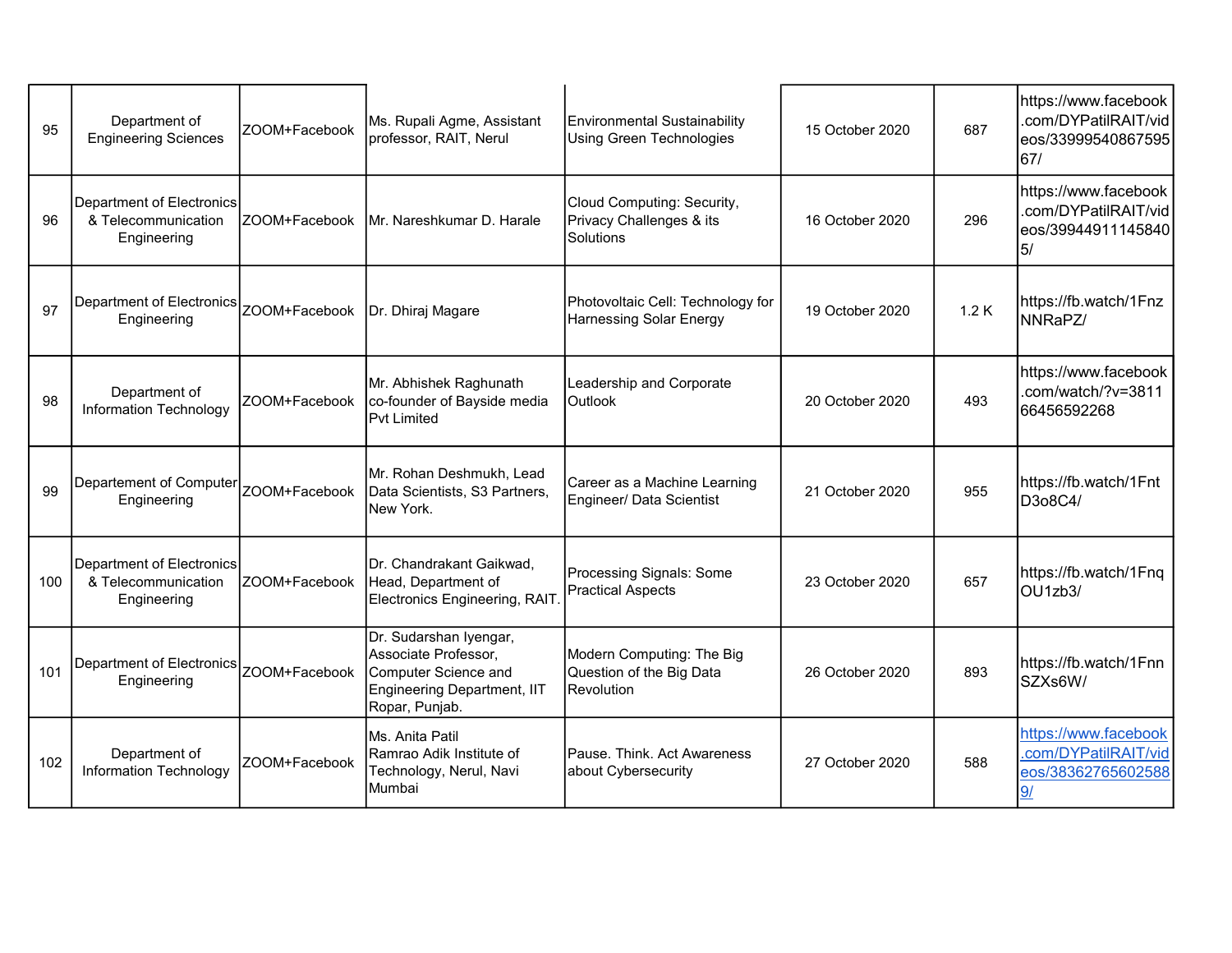| 103 | Departement of Computer<br>Engineering                          | ZOOM+Facebook | Mr. Atish Patel.<br>Co-founder & Business Head,<br><b>InfiVR</b>                                                                                | <b>I</b> Guide to Build AR/VR/MR<br>applications for Enterprise | 28 October 2020 | 598 | https://fb.watch/1Fni8<br>Lapp5/                                          |
|-----|-----------------------------------------------------------------|---------------|-------------------------------------------------------------------------------------------------------------------------------------------------|-----------------------------------------------------------------|-----------------|-----|---------------------------------------------------------------------------|
| 104 | Department of<br><b>Engineering Sciences</b>                    | ZOOM+Facebook | Mr. Ravi Suryawanshi,<br>Assistant Professor, RAIT                                                                                              | Introduction to Celluler Automata                               | 29 October 2020 | 184 | https://www.facebook<br>.com/DYPatilRAIT/vid<br>eos/36108796523382<br>02/ |
| 105 | Department of Electronics<br>Engineering                        | ZOOM+Facebook | Dr. Jyoti Yadav, Assistant<br>Professor, Department of<br>Instrumentation and Control<br>Engineering, Netaji Subhas<br>University of Technology | Recent Trends in Biomedial<br>Signal Proccessing and Control    | 2 November 2020 | 621 | https://fb.watch/1Fnb<br>STn6j9/                                          |
| 106 | Department of<br><b>Information Technology</b>                  | ZOOM+Facebook | Mrs. Madhuri Chavan<br>Ramrao Adik Institute of<br>Technology, Nerul, Navi<br>Mumbai                                                            | Blockchain in Industry 4.0                                      | 3 November 2020 | 752 | https://www.facebook<br>.com/DYPatilRAIT/vid<br>eos/76500788089647<br>4/  |
| 107 | Departement of Computer<br>Engineering                          | ZOOM+Facebook | Mr. Taruq Naik, Cybersecurity<br>Consultant, Palo Alto<br>Networks                                                                              | <b>Cloud Security</b>                                           | 4 November 2020 | 509 | https://fb.watch/1Fn6<br>Z7kENs/                                          |
| 108 | Department of<br><b>Engineering Sciences</b>                    | ZOOM+Facebook | Mr Santosh Ashok Kamble,<br>Assistant Professor, SAKEC,<br>Chembur                                                                              | IoT and IoT interfacing Boards                                  | 5 November 2020 | 679 | https://www.facebook<br>.com/DYPatilRAIT/vid<br>eos/37190723719895<br>1/  |
| 109 | Department of<br>Instrumentation<br>Engineering                 | ZOOM+Facebook | Ms. M. S. Anushree, Dynamic<br>Syatems & Controls Engineer,<br>Cummins Inc, US.                                                                 | <b>Engineering Avenues in Indistrial</b><br>Applications        | 6 November 2020 | 471 | https://fb.watch/1Fn0<br>9-9Hf4/                                          |
| 110 | Department of Electronics<br>& Telecommunication<br>Engineering | ZOOM+Facebook | Mr. Anubhavkumar Shukla,<br>Graphic Design Hardware<br>Engineer, INTEL                                                                          | My Journey from RAIT to INTEL<br>via IIT Kharagpur              | 7 November 2020 | 611 | https://fb.watch/1FmX<br>JljNqE/                                          |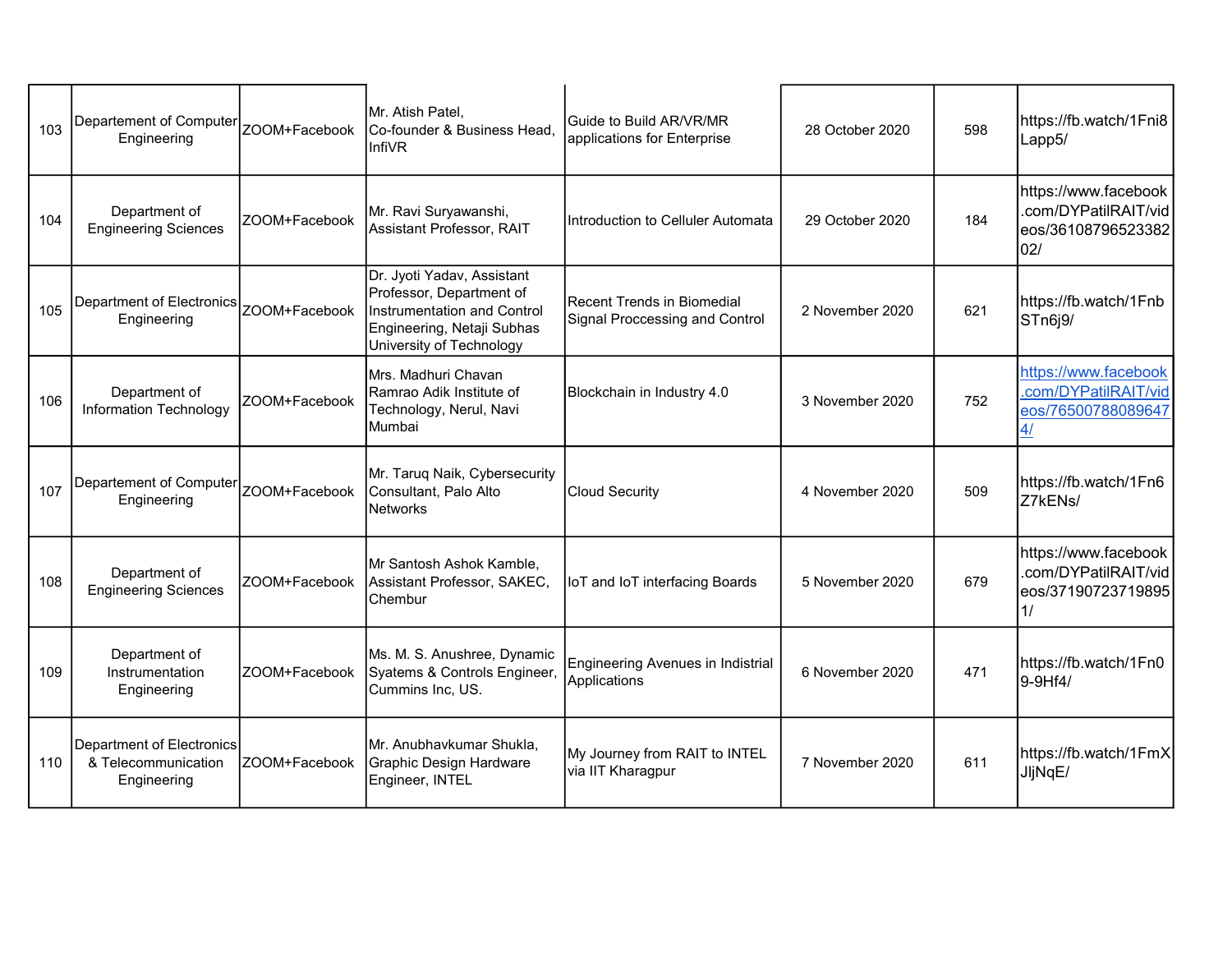| 111 | Department of Electronics   ZOOM+Facebook<br>Engineering        |               | Mr. Rohit Chaurasiya,<br>PhD Scholar, School of<br>Computing and Electrical<br>Engineering, IIT Mandi.                                  | Cognitive Radio Technology in<br>5G Wireless Communication<br>System and its VLSI<br>Implementation | 9 November 2020  | 249 | https://fb.watch/1FmS<br>sXewyP/                                          |
|-----|-----------------------------------------------------------------|---------------|-----------------------------------------------------------------------------------------------------------------------------------------|-----------------------------------------------------------------------------------------------------|------------------|-----|---------------------------------------------------------------------------|
| 112 | Departement of Computer<br>Engineering                          | ZOOM+Facebook | Mr. Prince Kumar Maurya,<br>Software Engineer at J.P<br>Morgan Chase & Co.                                                              | Importance of Software<br>Architecture and Design in SDLC                                           | 11 November 2020 | 471 | https://www.facebook<br>.com/DYPatilRAIT/vid<br>eos/77834221968847<br>9/  |
| 113 | Department of<br><b>Engineering Sciences</b>                    | ZOOM+Facebook | Dr. Vijay B. Patil, Assistant<br>Professor, RAIT, Nerul                                                                                 | Number Theory in Cryptography                                                                       | 12 November 2020 | 545 | https://www.facebook<br>.com/DYPatilRAIT/vid<br>eos/12733180963647<br>11/ |
| 114 | Department of Electronics<br>Engineering                        | ZOOM+Facebook | Dr. Prasiddh Trivedi,<br>Associate Professor in the<br>Department of Electronics<br>Engineering at D Y Patil<br>University Navi Mumbai. | Deceptive Statistics                                                                                | 23 November 2020 | 721 | https://fb.watch/2Z8KI<br>wqJ3C/                                          |
| 115 | Department of<br>Information Technology                         | ZOOM+Facebook | Ms. Kanchan Pathak                                                                                                                      | Difference in Difference, BSTS                                                                      | 24 November 2020 | 570 | https://www.facebook<br>.com/DYPatilRAIT/vid<br>eos/13468029144898<br>8/  |
| 116 | Departement of Computer<br>Engineering                          |               | ZOOM+Facebook   Mrs. Tabbasum Maktum                                                                                                    | overveiw of secturity issues in<br>cloud computing                                                  | 25 November 2020 | 585 | https://www.facebook<br>.com/DYPatilRAIT/vid<br>eos/19377687556761<br>2/  |
| 117 | Department of Electronics<br>& Telecommunication<br>Engineering | ZOOM+Facebook | Mr Ashish Chakole,<br>Senior Consultant at<br>Digitalization start-up based<br>out of Bangalore                                         | lCareers in Medical Devices<br>Industry- A Partially Explored<br>Space                              | 27 November 2020 | 445 | https://fb.watch/2Z8x<br>G0njgA/                                          |
| 118 | Department of Electronics<br>Engineering                        | ZOOM+Facebook | Mr. Yogesh Parvate,<br>VDA Infosolutions Pvt Ltd as<br>National Head - Emerging<br>Technologies,                                        | Digital Disruption                                                                                  | 30 November 2020 | 559 | https://fb.watch/2Z8g<br>C7uD4H/                                          |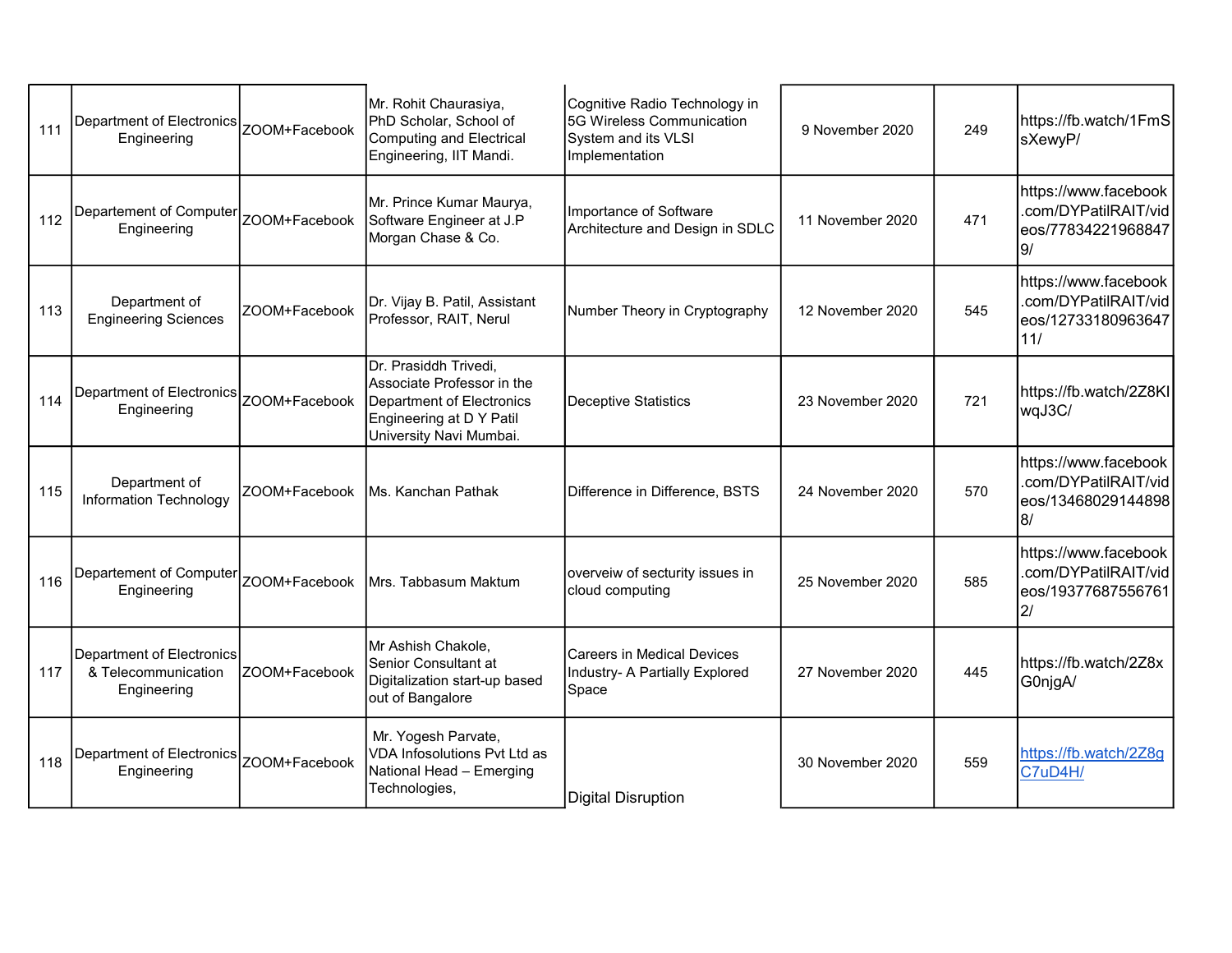| 119 | Department of<br><b>Information Technology</b>                  | ZOOM+Facebook Ms. Sonali Patwe |                                                                                                 | Blockchain Technology and use<br>cases                                       | 1 December 2020  | 650  | https://www.facebook<br>.com/DYPatilRAIT/vid<br>eos/88830710197737<br>11                       |
|-----|-----------------------------------------------------------------|--------------------------------|-------------------------------------------------------------------------------------------------|------------------------------------------------------------------------------|------------------|------|------------------------------------------------------------------------------------------------|
| 120 | Departement of Computer<br>Engineering                          |                                | ZOOM+Facebook   Ms. Sreekala Raghudeep                                                          | Developing the industry Bridge<br>Mindset in Academia                        | 2 December 2020  | 638  | https://m.facebook.co<br>m/story.php?story_fbi<br>d=399077204868966<br>&id=1025030777874<br>21 |
| 121 | Department of<br><b>Engineering Sciences</b>                    | ZOOM+Facebook                  | Mrs. Muktamani, Assistant<br>Professor, RAIT, Nerul                                             | LASER                                                                        | 3 December 2020  | 618  |                                                                                                |
| 122 | Department of Electronics<br>& Telecommunication<br>Engineering | ZOOM+Facebook                  | Miss. Surabhi Srivastava,<br>Senior Strategy Manager at<br>Ericsson.                            | <b>Telecom Industry Insights</b>                                             | 5 December 2020  | 561  | https://fb.watch/2Z81<br>wv1vfb/                                                               |
| 123 | Department of Electronics<br>Engineering                        | ZOOM+Facebook                  | Prof. Nagabhushan Mathad,<br>Professor at M S Ramaiah<br>Institute of technology,<br>Bangalore. | Future Work Skills 2030                                                      | 7 December 2020  | 600  | https://fb.watch/2Z7T<br>DZKHb3/                                                               |
| 124 | Department of<br><b>Information Technology</b>                  | ZOOM+Facebook                  | Mr. Pranav Nandankar                                                                            | Entrepreneurship Development<br>Phases                                       | 8 December 2020  | 670  | https://fb.watch/2f7Hb<br>yPcBb/                                                               |
| 125 | Departement of Computer<br>Engineering                          | ZOOM+Facebook                  | Dr. Presy christy Apudhrai,<br>SR. data sciencist, Lumen<br>Technologies,<br>Colorado, USA      | Predictive Analysis Model                                                    | 9 December 2020  | 410  | https://www.facebook<br>.com/DYPatilRAIT/vid<br>eos/31879005646491<br>16/                      |
| 126 | Department of<br><b>Engineering Sciences</b>                    | ZOOM+Facebook                  | Mrs. Nisha Narwani,<br>Assistant Professor, RAIT,<br>Nerul                                      | Socio-Psychological Barriers<br>Affecting Communication and<br>Relationships | 10 December 2020 | 2127 | https://www.facebook<br>.com/DYPatilRAIT/vid<br>eos/29459500195654<br>6                        |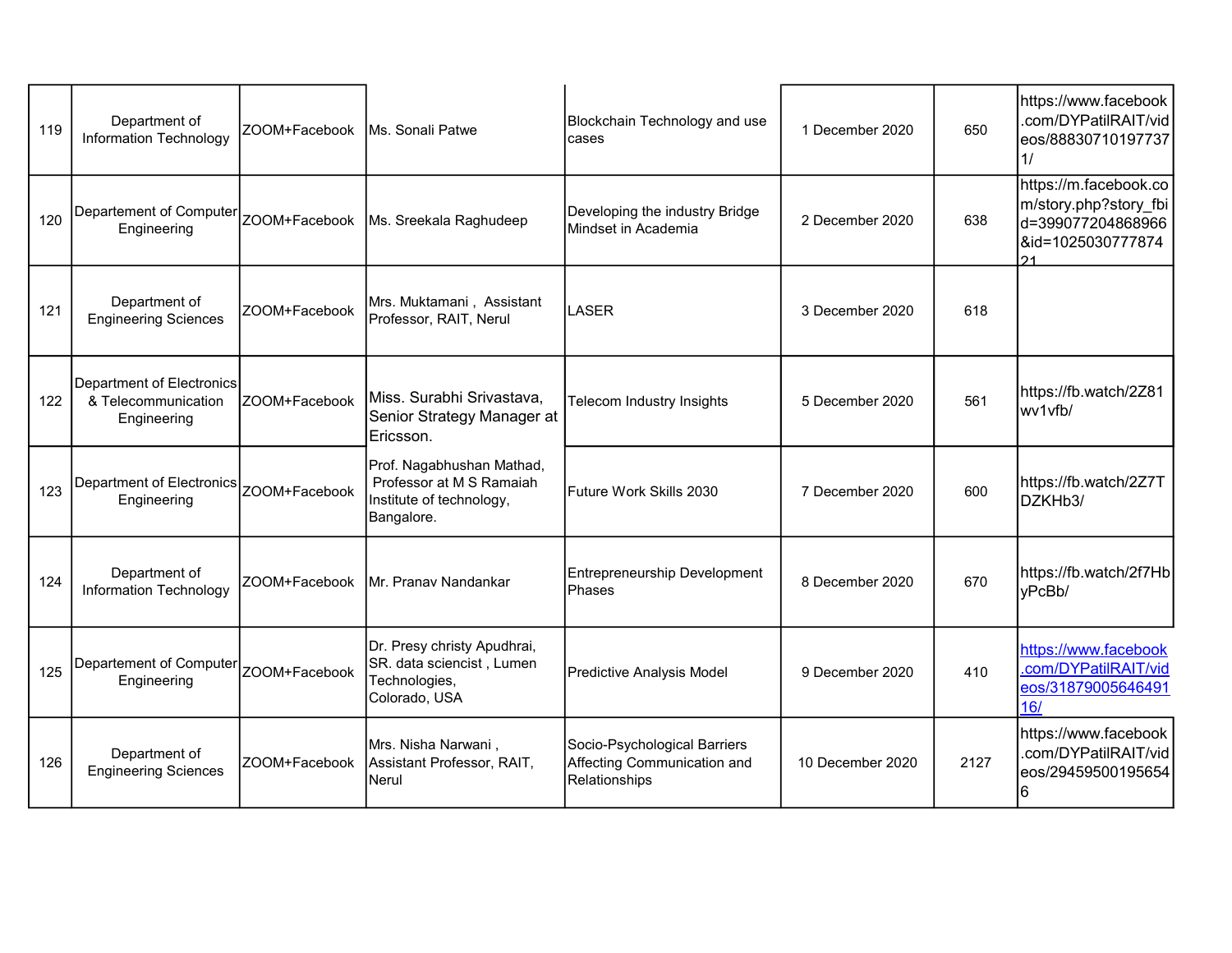| 127 | Department of Electronics<br>& Telecommunication<br>Engineering | ZOOM+Facebook  | Ms. Sajna Menon                                                                                                                       | Software-Defined WAN Overview                              | 11 December 2020 | 589  | https://fb.watch/2Z7G<br>HPui-a/                                          |
|-----|-----------------------------------------------------------------|----------------|---------------------------------------------------------------------------------------------------------------------------------------|------------------------------------------------------------|------------------|------|---------------------------------------------------------------------------|
| 128 | Department of Electronics<br>Engineering                        | ZOOM+Facebook  | Mr VAIBHAV NANDKUMAR<br><b>KADAM</b><br>Research assistant at Systems Learning via projects<br>and Control Engineering, IIT<br>Bombay |                                                            | 14 December 2020 | 633  | https://fb.watch/2Z7u<br>NhUs5e/                                          |
| 129 | Departement of Computer<br>Engineering                          | ZOOM+Facebook  | Mr. Nikhil Puri, bank                                                                                                                 | Lastest Trends on cloud<br>computing                       | 16 December 2020 | 427  | https://www.facebook<br>.com/DYPatilRAIT/vid<br>eos/14198077747347<br>6/  |
| 130 | Department of Electronics<br>& Telecommunication<br>Engineering | IZOOM+Facebook | Mr. Nimesh Muralidharan<br>Symphony Fintech as a<br>Software Developer.                                                               | Artificial Intelligence in Fintech                         | 19 December 2020 | 462  | https://fb.watch/2Z2a<br>dD9c7z/                                          |
| 131 | Department of Electronics<br>Engineering                        | ZOOM+Facebook  | Ms YUGANDHARA<br><b>CHANDRATRE</b><br>Analog Design Engineer at<br>AVALANCHE TECHNOLOGY<br>INC, FREMONT, USA.                         | <b>Electronics Engineering: Endless</b><br>opportunities   | 21 December 2020 | 567  | https://fb.watch/2Z20<br>84O91k/                                          |
| 132 | Department of<br><b>Information Technology</b>                  | ZOOM+Facebook  | Ms. Tanushree Tewari                                                                                                                  | My Career Journey from RAIT to<br>Channel lead             | 22 December 2020 | 1666 | https://www.facebook<br>.com/DYPatilRAIT/vid<br>eos/28444119991645<br>19/ |
| 133 | Departement of Computer<br>Engineering                          | ZOOM+Facebook  | Mr. Avinash Maurya                                                                                                                    | <b>Check Pointing on Super</b><br>Computing Infrastructure | 23 December 2020 | 348  | https://www.facebook<br>.com/DYPatilRAIT/vid<br>eos/19003390501219<br>39/ |
| 134 | Department of<br><b>Engineering Sciences</b>                    | ZOOM+Facebook  | Mr. Neelesh Kajale,<br><b>Author and Career</b><br><b>Performance Coach</b>                                                           | Career Primer (Before we take a<br>Plunge)                 | 24 December 2020 | 467  | https://www.facebook<br>.com/DYPatilRAIT/vid<br>eos/22332705264779        |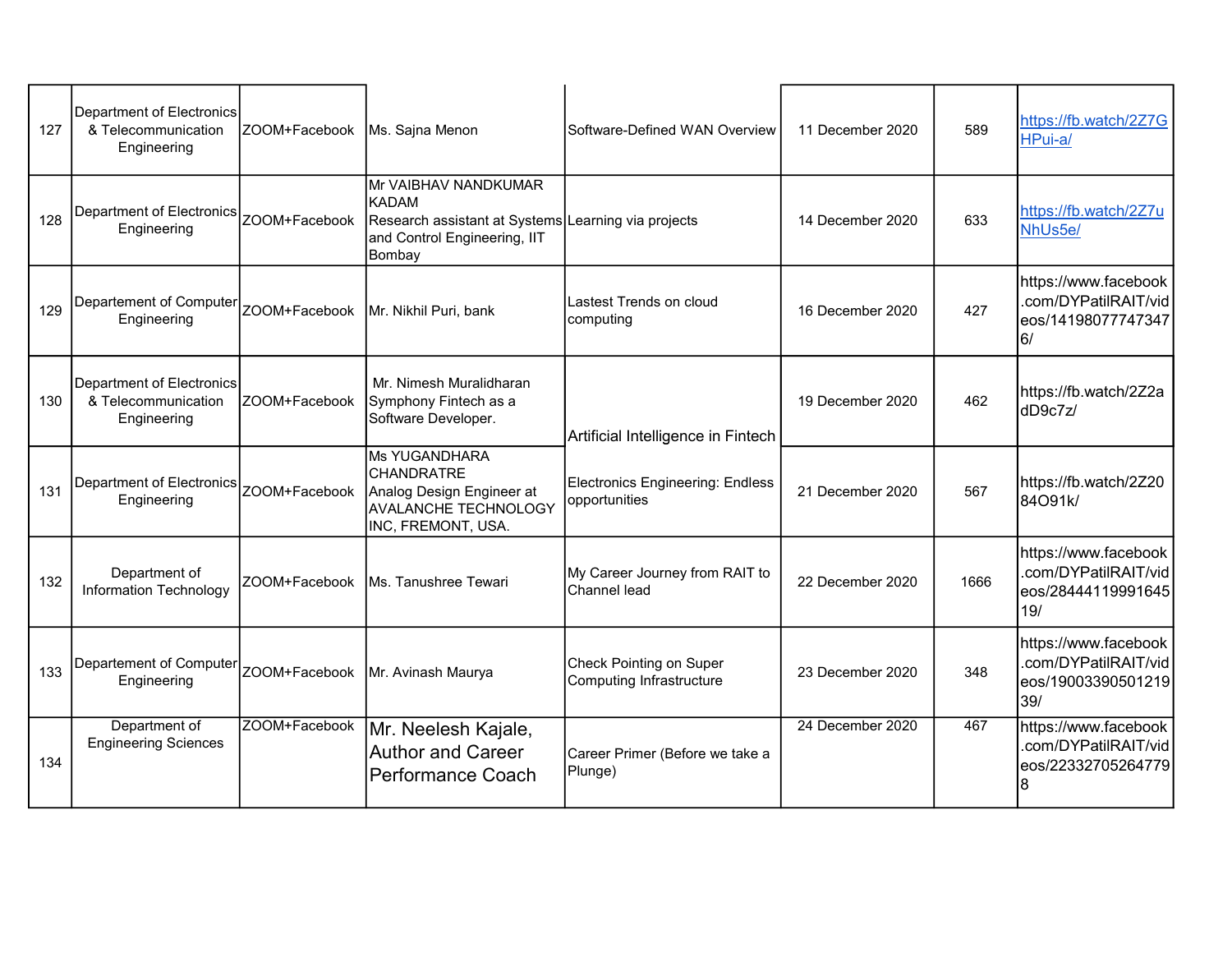| 135 | Department of<br>Instrumentation<br>Engineering          | ZOOM+Facebook | Mr. Aswin Panigrahi<br>Associate Consultant at<br>Capgemini                                                        | Data Analytics                                              | 26 December 2020 | 541  | https://fb.watch/2Z1U<br>gNSRBx/                                         |
|-----|----------------------------------------------------------|---------------|--------------------------------------------------------------------------------------------------------------------|-------------------------------------------------------------|------------------|------|--------------------------------------------------------------------------|
| 136 | Department of Electronics   ZOOM+Facebook<br>Engineering |               | Mr. Krishna Pandey<br>Founder & CEO of HxRx<br>Automation Pvt. Ltd                                                 | Industrial Automation(4.0) &<br>Entrepreneurship            | 28 December 2020 | 651  | https://fb.watch/2Z1J<br>YQC R6/                                         |
| 137 | Department of<br>Information Technology                  | ZOOM+Facebook | <b>IMs. Aarti Sahu</b>                                                                                             | Java - Collections Framework &<br>Interfaces                | 29 December 2020 | 1360 | https://www.facebook<br>.com/DYPatilRAIT/vid<br>eos/82250230832392<br>8/ |
| 138 | Departement of Computer<br>Engineering                   |               | ZOOM+Facebook   Mr. Balwant Gorad                                                                                  | How Real Time Predictions are<br>done with machine learning | 30 December 2020 | 906  | https://www.facebook<br>.com/DYPatilRAIT/vid<br>eos/38817784910891<br>9/ |
| 139 | Department of<br><b>Engineering Sciences</b>             | ZOOM+Facebook | Mrs. Shilpa Tushar Bhangale,<br>Assistant Professor, RAIT,<br>Nerul.                                               | <b>Graph Theory behind Games and</b><br>Puzzles             | 31 December 2020 | 664  | https://www.facebook<br>.com/DYPatilRAIT/vid<br>eos/11503363353820<br>74 |
| 140 | Department of<br>Instrumentation<br>Engineering          | ZOOM+Facebook | <b>IMr. Sadanand Gite</b><br>Project Engineer at Siemens<br>ILtd.                                                  | Fundamentals of Industrial<br>Instrumentation Systems       | 2 January 2021   | 935  | https://fb.watch/2Z1yl<br>oY3Vk/                                         |
| 141 | Department of Electronics ZOOM+Facebook<br>Engineering   |               | Mr. Hamish Dsouza<br>Co-Founder & Business<br>Analyst of Pixolo Productions,<br>Mumbai.<br>Co-founder & Manager of | Vegetation Analysis using<br>Satellite Image Processing     | 4 January 2021   | 946  | https://fb.watch/2Z1q<br>1Cnr6p/                                         |
| 142 | Department of<br><b>Information Technology</b>           | ZOOM+Facebook | Mr. Shanmugavel Somu                                                                                               | Big Data Analytics Methodology                              | 5 January 2021   | 1732 | https://www.facebook<br>.com/DYPatilRAIT/vid<br>eos/26281616860173<br>5/ |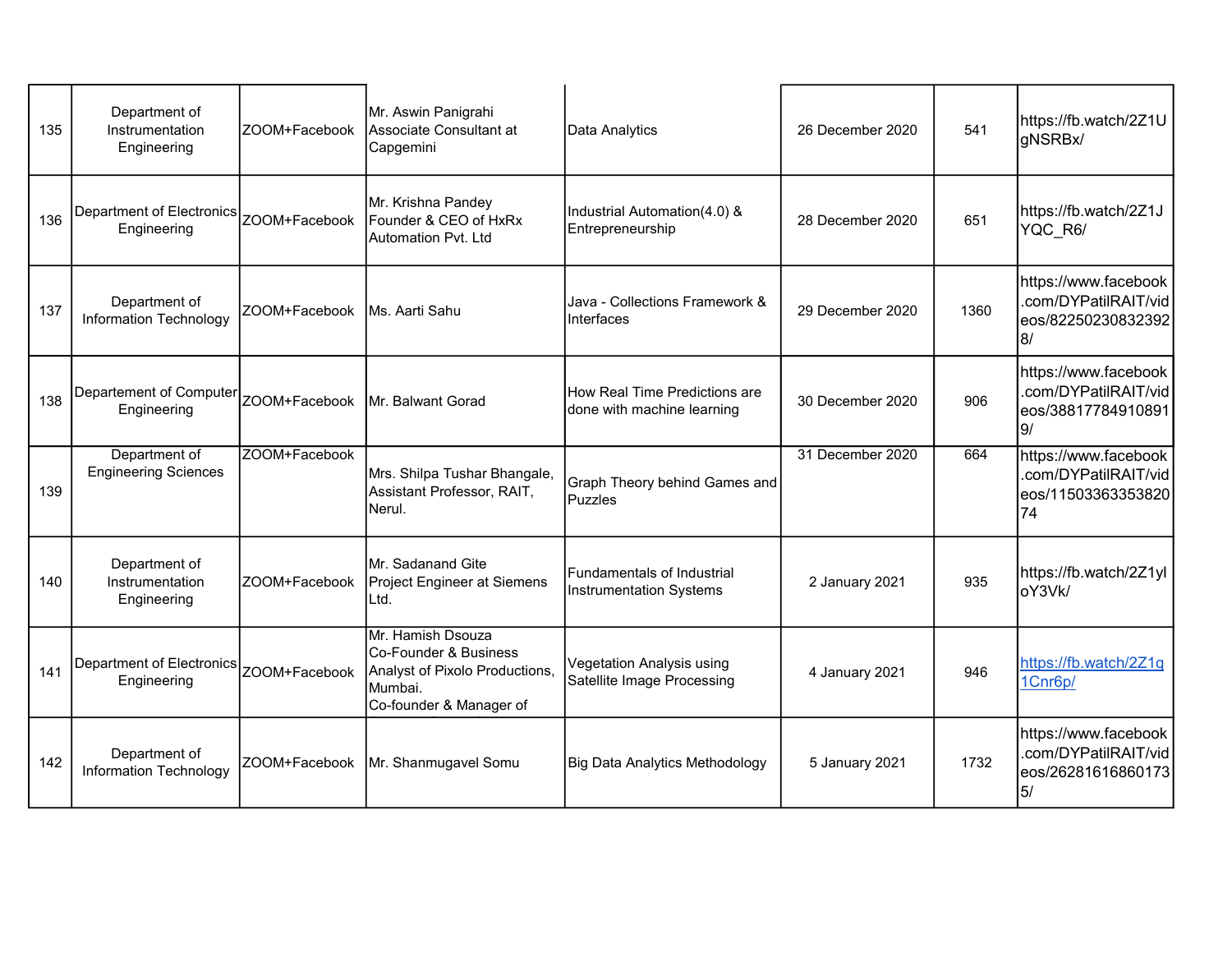| 143 | Departement of Computer<br>Engineering                          |                                  | ZOOM+Facebook   Mr. Bhushan Sonmale                                                                                        | Building Virtual Profile And Your<br>Brand.                                                    | 6 January 2021  | 444 | https://m.facebook.co<br>m/story.php?story_fbi<br>d=456133202236367<br>&id=1025030777874<br>21 |
|-----|-----------------------------------------------------------------|----------------------------------|----------------------------------------------------------------------------------------------------------------------------|------------------------------------------------------------------------------------------------|-----------------|-----|------------------------------------------------------------------------------------------------|
| 144 | Department of<br><b>Engineering Sciences</b>                    | ZOOM+Facebook                    | Mr. Sharan Pillai, Digital<br>marketing Professional                                                                       | Career in Digital Marketing                                                                    | 7 January 2021  | 342 | https://www.facebook<br>.com/DYPatilRAIT/vid<br>eos/51224203975495<br>5                        |
| 145 | Department of Electronics<br>& Telecommunication<br>Engineering | ZOOM+Facebook   Mr. Pratik Gupta |                                                                                                                            | Entrepreneurship in India<br>(Atmanirbhar) and The Journey<br>of an Entrepreneur               | 8 January 2021  | 634 | https://fb.watch/2Z1e<br>UnYsV1/                                                               |
| 146 | Department of<br>Instrumentation<br>Engineering                 |                                  | ZOOM+Facebook   Mrs. Supriya Sapre.                                                                                        | Future of Refineries in India                                                                  | 9 January 2021  | 595 | https://fb.watch/2Z17<br>T7KHqh/                                                               |
| 147 | Department of Electronics<br>Engineering                        | ZOOM+Facebook                    | Mr. Jayaraj Vijaykumar Rane<br>Incoming Co-Op at Livingston<br>York State Energy Research<br>and Development Authority) as | Renewable Energy-dependent<br>Energy under NYSERDA (New System: Challenges and Future<br>Scope | 11 January 2021 | 262 | https://fb.watch/2Z0Q<br>vsdi8H/                                                               |
| 148 | Department of<br>Information Technology                         | ZOOM+Facebook                    | <b>IMs Reshma Shrivastava</b>                                                                                              | Command & Control Systems                                                                      | 12 January 2021 | 270 | https://www.facebook<br>.com/DYPatilRAIT/vid<br>eos/43412425096827<br>8/                       |
| 149 | Departement of Computer<br>Engineering                          | ZOOM+Facebook   Mr. Deepak Mane  |                                                                                                                            | Advanced graph algorithms using<br>Neo4J                                                       | 13 January 2021 | 480 | https://www.facebook<br>.com/watch/live/?ref=<br>search&v=93984566<br>6419710                  |
| 150 | Department of<br><b>Engineering Sciences</b>                    | ZOOM+Facebook                    | Mr Bharat Kale, Assistant<br>Professor, DMCE, Airoli                                                                       | A Novel Technique of<br>Microfabrication                                                       | 14 January 2021 |     |                                                                                                |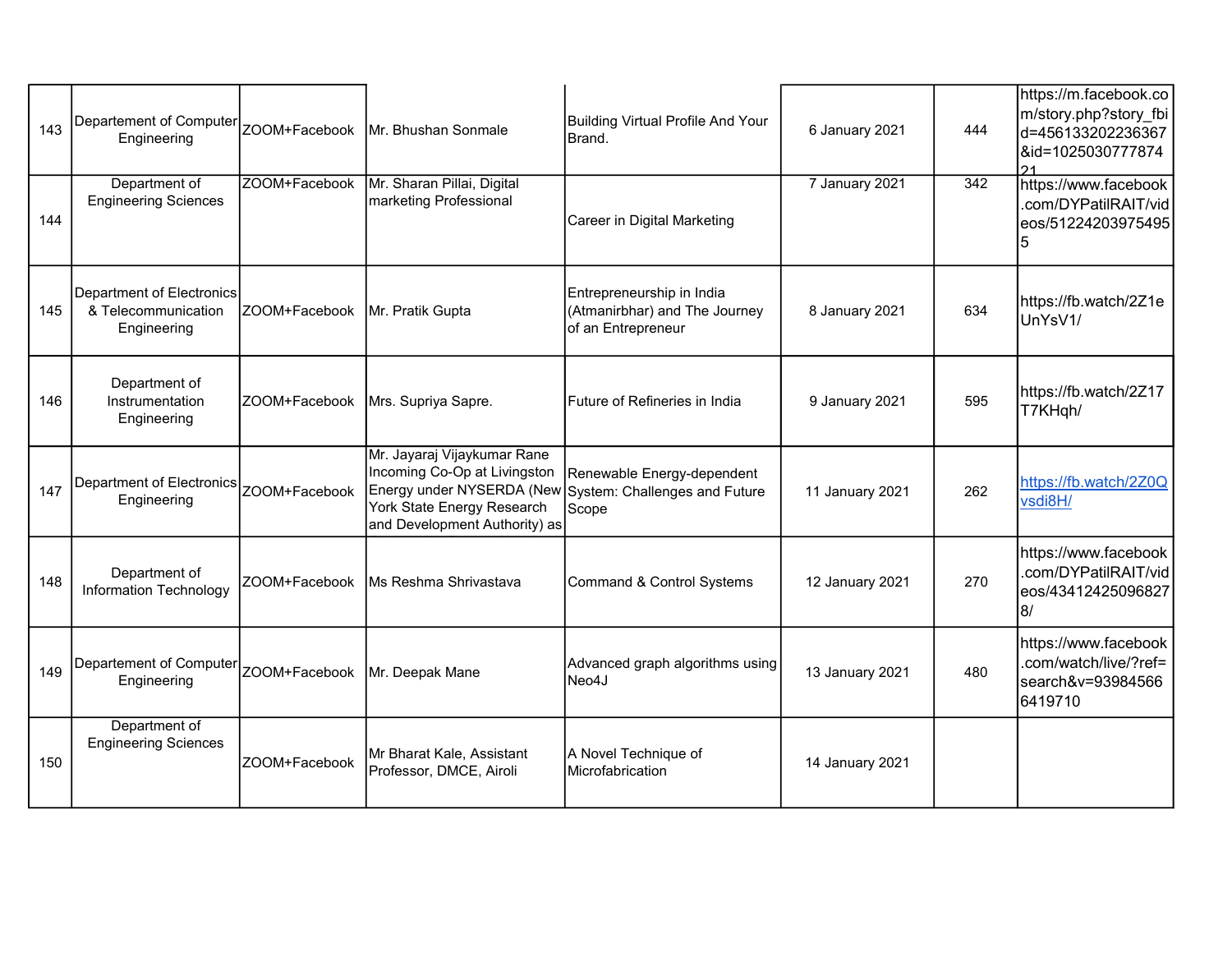| 151 | Department of Electronics<br>& Telecommunication<br>Engineering | IZOOM+Facebook | Miss. Monika Badiwal,<br>Software Engineer at HCL<br>Technologies                                                                                  | Interactive Visualization -<br>Tableau                                                              | 16 January 2021 | 523 | https://fb.watch/3k_so<br>wrnVm/                                          |
|-----|-----------------------------------------------------------------|----------------|----------------------------------------------------------------------------------------------------------------------------------------------------|-----------------------------------------------------------------------------------------------------|-----------------|-----|---------------------------------------------------------------------------|
| 152 | Department of Electronics<br>Engineering                        | ZOOM+Facebook  | Dr. Jagannath H Nirmal,<br>Professor & Head of<br><b>Department of Electronics</b><br>Engineering K. J. Somaiya<br>College of Engineering,         | Audio Processing, Machine<br>Learning & its Applications                                            | 18 January 2021 | 437 | https://fb.watch/3k_A<br>344fil/                                          |
| 153 | Department of<br>Information Technology                         | ZOOM+Facebook  | Mr. Chintan Bhat<br>Project Manager<br><b>Government Environment</b>                                                                               | Project management in the<br>Pandemic                                                               | 19 January 2021 | 428 | https://www.facebook<br>.com/DYPatilRAIT/vid<br>eos/30430679191288<br>25/ |
| 154 | Departement of Computer   ZOOM+Facebook<br>Engineering          |                | Dr. Sagar Gulati                                                                                                                                   | The ABC of Entrepreneurship                                                                         | 20 January 2021 | 541 | (20+) <b>Facebook Live</b>  <br>Facebook                                  |
| 155 | Department of<br><b>Engineering Sciences</b>                    | ZOOM+Facebook  | Ms Anuja Laghate,<br>Head, Human Resources,<br>Compliance and Regulatory,<br>Muenzer Bharat Pvt. Ltd                                               | <b>Waste To Wealth</b>                                                                              | 21 January 2021 | 410 | https://fb.watch/3k O<br>NIzGik/                                          |
| 156 | Department of<br>Instrumentation<br>Engineering                 | ZOOM+Facebook  | Mr. Adwait Gokhale,<br>Software engineer,<br>IPKS GmbH in Erlangen<br>Germany                                                                      | Industry 4.0 and Automation in<br>Germany                                                           | 22 January 2021 | 690 | https://fb.watch/3k V<br>pjUUPV/                                          |
| 157 | Department of Electronics<br>& Telecommunication<br>Engineering | ZOOM+Facebook  | Dr. Raman Nath Srivastava,<br>Ex DGM (E&T)-Level 6 at<br><b>ONGC</b>                                                                               | Sustainable Development and<br>Role of Solar Energy<br>Technologies in addressing<br>Climate Change | 23 January 2021 | 378 | https://fb.watch/3k-<br>6ib010T/                                          |
| 158 | Department of Electronics<br>Engineering                        | ZOOM+Facebook  | Dr. Mukta N. Deshpande,<br>Assistant Professor at the Post<br><b>Graduate Teaching</b><br>Department of Statistics, R. T.<br>M. Nagpur University. | Important Applications of<br><b>Statistics</b>                                                      | 25 January 2021 | 415 | https://fb.watch/3k-<br>hqXGXkf/                                          |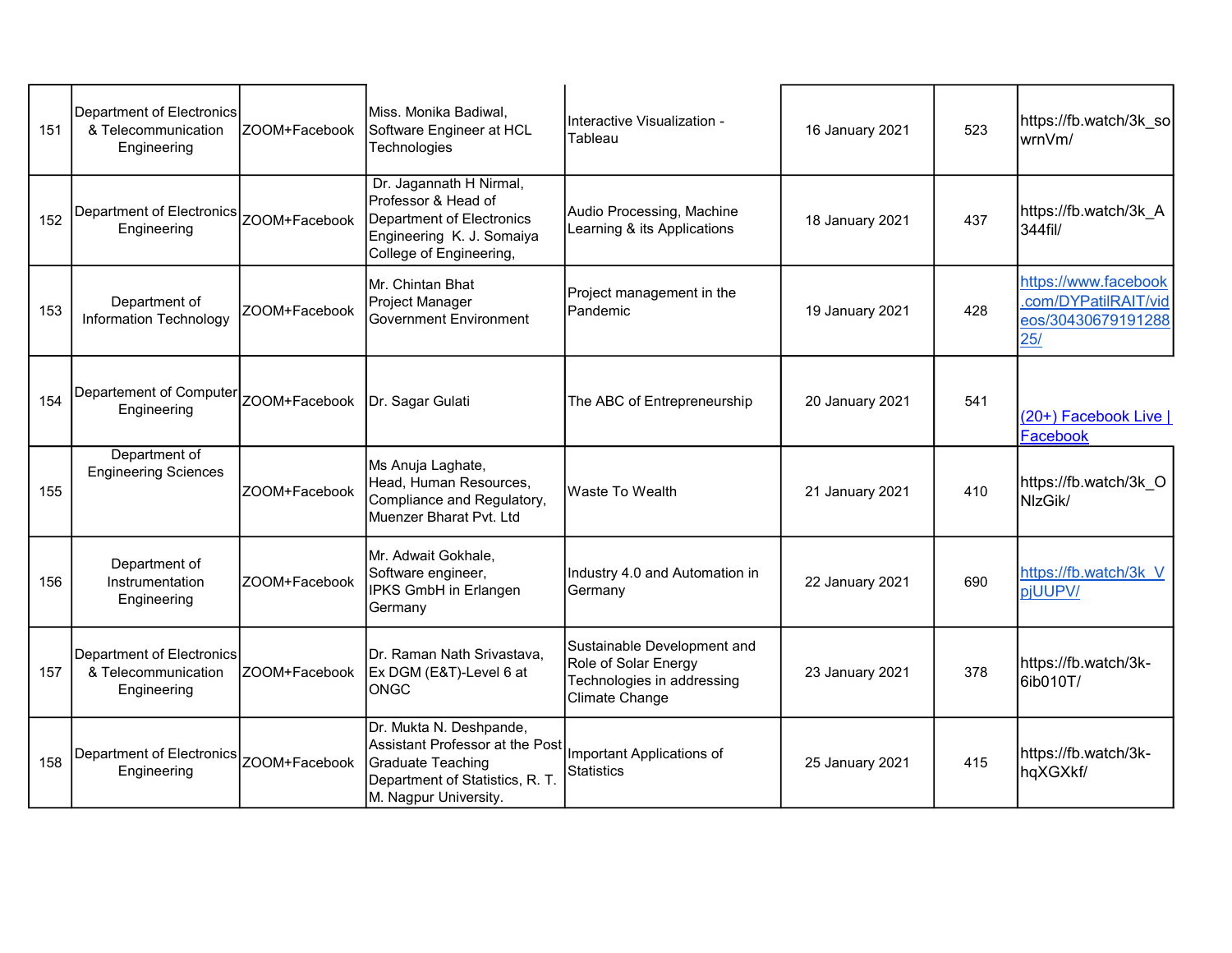| 159 | Departement of Computer<br>Engineering                          |                                    | Mr. Abhishek Brahmachary,<br>ZOOM+Facebook Software Developer working<br>for Unotech Software, Mumbai. Picture | A Brief History of Middleware<br>Technology and Present Day                                                                                  | 27 January 2021 | 383 | https://fb.watch/3k-<br>rSS67RI/                                         |
|-----|-----------------------------------------------------------------|------------------------------------|----------------------------------------------------------------------------------------------------------------|----------------------------------------------------------------------------------------------------------------------------------------------|-----------------|-----|--------------------------------------------------------------------------|
| 160 | Department of<br><b>Engineering Sciences</b>                    |                                    | ZOOM+Facebook   Mr. Rahul Waghamare                                                                            | My professional journey from<br>RAIT to EXL via IIM Bangalore                                                                                | 28 January 2021 | 462 | https://fb.watch/3k-<br>xapKVER/                                         |
| 161 | Department of Electronics<br>& Telecommunication<br>Engineering | ZOOM+Facebook                      | Mr Siddhesh Munagekar                                                                                          | Data Science: An Emerging Field<br>for Future Jobs                                                                                           | 29 January 2021 | 323 | https://fb.watch/3k-<br>G2Iuvy4/                                         |
| 162 | Department of<br>Instrumentation<br>Engineering                 |                                    | ZOOM+Facebook Mr Rupak Rajaraman                                                                               | IBMS and and it's Importance<br>Today                                                                                                        | 30 January 2021 | 254 | https://fb.watch/3l04l<br>pQPIF/                                         |
| 163 | Department of Electronics<br>Engineering                        | ZOOM+Facebook                      | Mr. Anay Ghatpande                                                                                             | Education and Opportunities as<br>an Electronics Engineer in<br>Germany and a Glance at<br><b>Research Trends in Collaborative</b><br>Robots | 1 February 2021 | 545 | https://fb.watch/45Bd<br>LiWYdz/                                         |
| 164 | Department of<br>Information Technology                         | ZOOM+Facebook                      | Dr. Deepika M P                                                                                                | Visual Cryptography: An<br>Introduction                                                                                                      | 2 February 2021 | 342 | https://www.facebook<br>.com/DYPatilRAIT/vid<br>eos/74549794639315<br>6/ |
| 165 | Departement of Computer<br>Engineering                          | ZOOM+Facebook   Ms. Bhavti Sharda. |                                                                                                                | Recommenders System &<br>Introduction to Deep Learning                                                                                       | 3 February 2021 | 481 | https://www.facebook<br>.com/DYPatilRAIT/vid<br>eos/17341720086303<br>6/ |
| 166 | Department of<br><b>Engineering Sciences</b>                    | ZOOM+Facebook   Mr Prasad Gujela   |                                                                                                                | Navigating Through Career<br>Pivots                                                                                                          | 4 February 2021 | 389 | https://fb.watch/45Bs<br>OqluF5/                                         |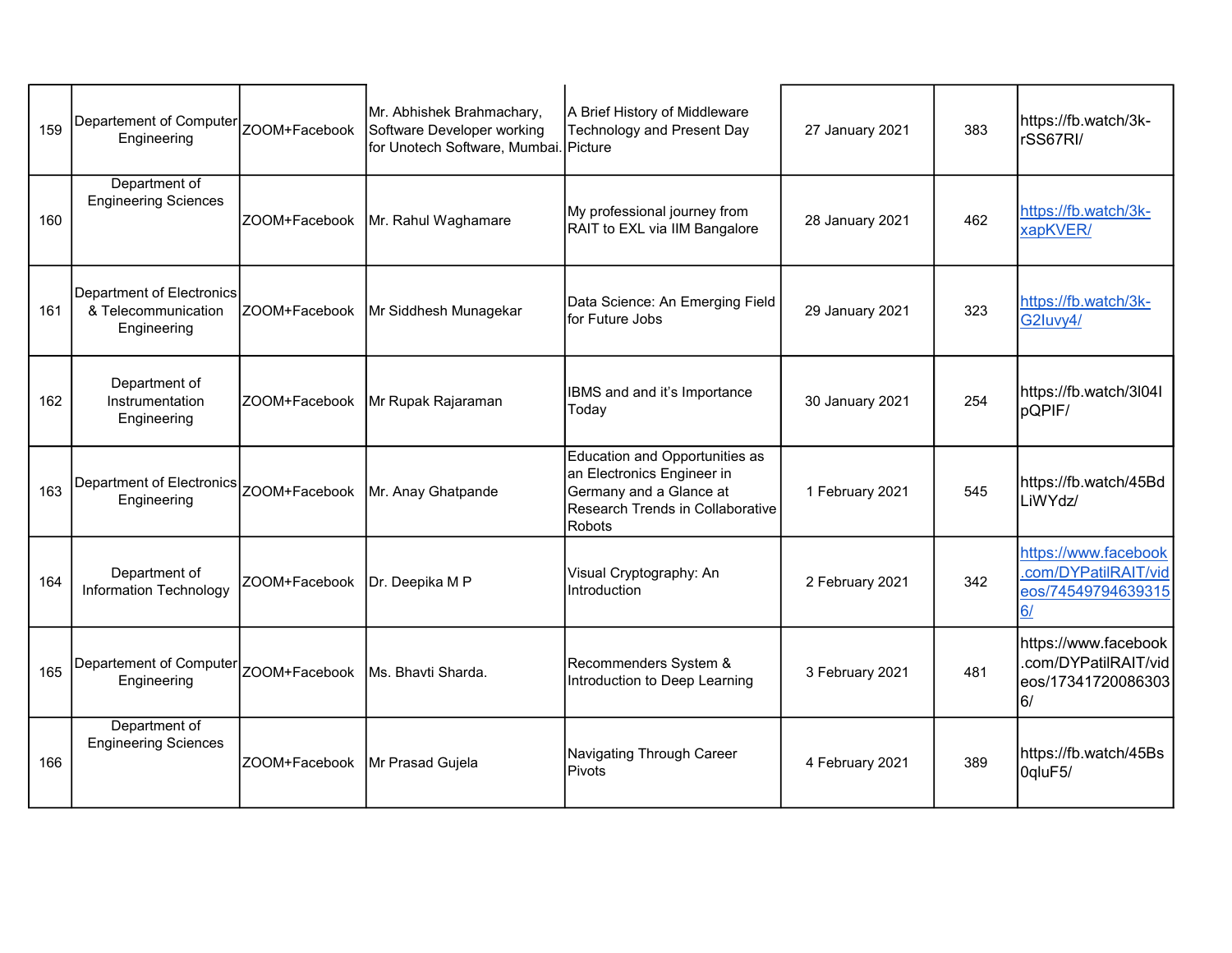| 167 | Department of Electronics<br>& Telecommunication<br>Engineering | ZOOM+Facebook Meera Maurya      |                                                                                                              | The Power of Data Visualization                                                   | 5 February 2021  | 740  | https://www.facebook<br>.com/DYPatilRAIT/vid<br>eos/68359943232052<br>9/ |
|-----|-----------------------------------------------------------------|---------------------------------|--------------------------------------------------------------------------------------------------------------|-----------------------------------------------------------------------------------|------------------|------|--------------------------------------------------------------------------|
| 168 | Department of<br>Instrumentation<br>Engineering                 | ZOOM+Facebook   Mr. Rupam Dutta |                                                                                                              | <b>CPU Core Verification</b>                                                      | 6 February 2021  | 473  | https://fb.watch/45By<br>3qLyRg/                                         |
| 169 | Department of Electronics   ZOOM+Facebook<br>Engineering        |                                 | Prof. Bhaskar Murari,<br>Professor in the Department of<br>Sensor and Biomedical<br>Technology, VIT Vellore. | Biomedical Engineering: A<br>technical answer for real world<br><b>I</b> problems | 8 February 2021  | 386  | https://fb.watch/45BJ<br><b>H45AR1/</b>                                  |
| 170 | Department of<br>Information Technology                         |                                 | ZOOM+Facebook   Mr. Girish Muzumdar                                                                          | An introduction to Enterprise<br>Software                                         | 9 February 2021  |      | https://fb.watch/3ygF<br>Nkv14A/                                         |
| 171 | Departement of Computer<br>Engineering                          | ZOOM+Facebook Deepak S. Mane    |                                                                                                              | Machine Learning Approaches<br>for Detection Cyber War and<br>Terrorism           | 10 February 2021 | 355  | https://www.facebook<br>.com/DYPatilRAIT/vid<br>eos/47571772342852<br>9/ |
| 172 | Department of<br><b>Engineering Sciences</b>                    | ZOOM+Facebook                   | Ms. Anushree Warade                                                                                          | My journey from an Engineer to<br>an HR Business Partner                          | 11 February 2021 | 914  | https://fb.watch/45DZ<br>O95QJk/                                         |
| 173 | Department of Electronics<br>& Telecommunication<br>Engineering |                                 | ZOOM+Facebook Dr. Jaymini Chauhan                                                                            | Spine and Poster health in todays<br>online world                                 | 12 February 2021 | l500 | https://www.facebook.c<br>om/DYPatilRAIT/videos/<br>2913641462290940/    |
| 174 | Department of<br>Instrumentation<br>Engineering                 |                                 | ZOOM+Facebook   Mr. Siddhesh Mirajkar                                                                        | Role of Instrumentation Engineer<br>in EPC                                        | 13 February 2021 | 502  | https://fb.watch/45Eh-<br>qBqTv/                                         |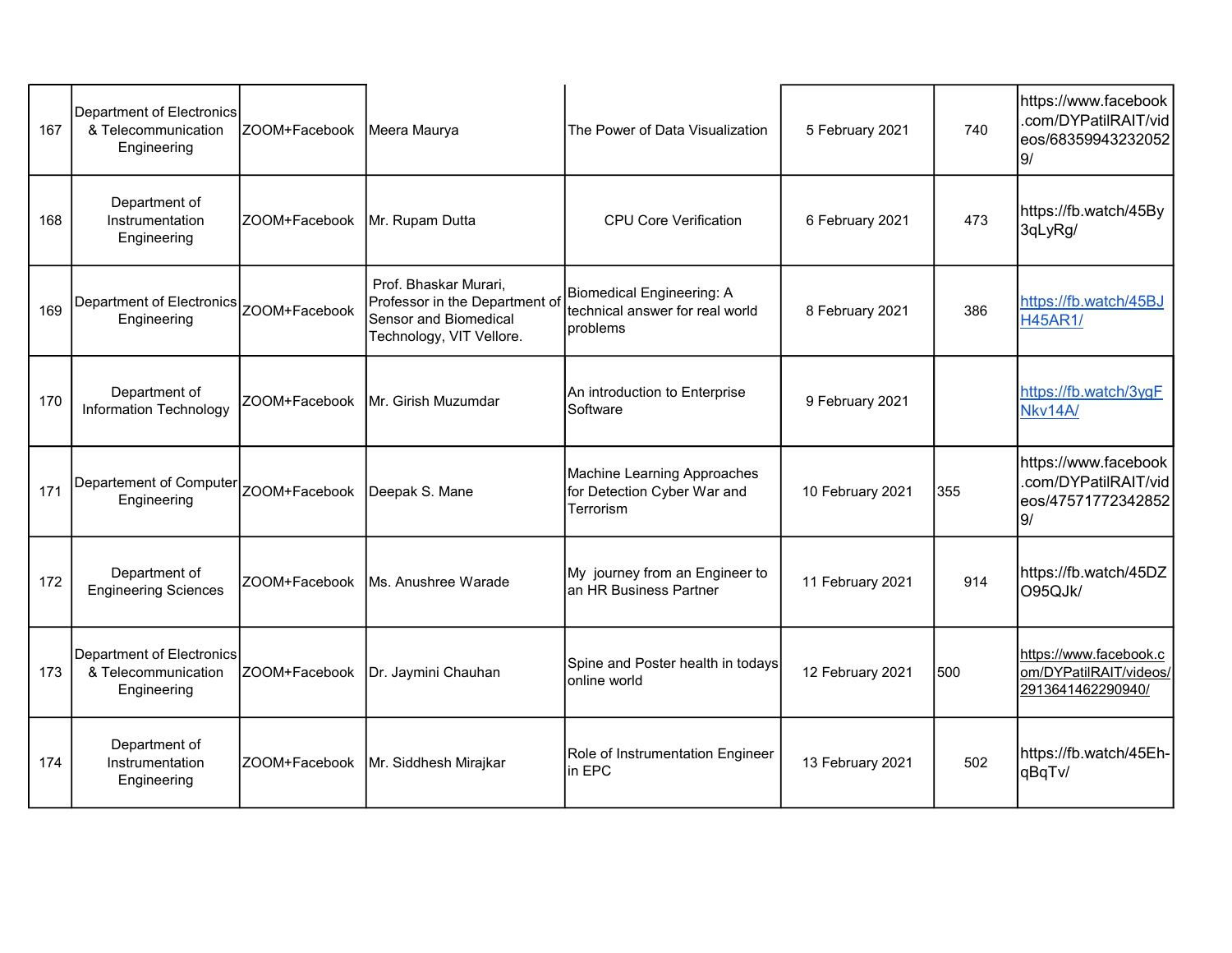| 175 | Department of Electronics<br>Engineering        |                               | ZOOM+Facebook   Mrs Veena Chakravarthi                                                                                         | "Make in India challenges of<br>medtech devices            | 15 February 2021 | 391  | https://fb.watch/45Eu-<br>INFOR/                                         |
|-----|-------------------------------------------------|-------------------------------|--------------------------------------------------------------------------------------------------------------------------------|------------------------------------------------------------|------------------|------|--------------------------------------------------------------------------|
| 176 | Department of<br><b>Information Technology</b>  | ZOOM+Facebook IDr. Dan Garcia |                                                                                                                                | Computational Game Theory                                  | 17 February 2021 | 3854 | https://fb.watch/3lsJ9<br>PfNCU/                                         |
| 177 | Departement of Computer<br>Engineering          |                               | ZOOM+Facebook   Mr. Ramesh Kharat                                                                                              | Datacenter Technologies:<br>Important Security Parameters  | 17 February 2021 | 384  | https://www.facebook<br>.com/DYPatilRAIT/vid<br>eos/45307945582631<br>3/ |
| 178 | Department of<br><b>Engineering Sciences</b>    | ZOOM+Facebook                 | Mr Abhijeet Katte,<br>CEO and Founder of a<br>Startup: Parva                                                                   | The Rise of Passion Economy<br>and the Future              | 18 February 2021 | 467  | https://fb.watch/45EM<br>ASxpiT/                                         |
| 179 | Department of<br>Instrumentation<br>Engineering | ZOOM+Facebook                 | Dr. Sandeep D. Hanwate                                                                                                         | Introduction to Inverted<br>Pendulum and Controller Design | 20 Febrary 2021  | 979  | https://fb.watch/45F9<br>CP-JEd/                                         |
| 180 | Department of Electronics<br>Engineering        | ZOOM+Facebook                 | Dr. Nadir N. Charniya,<br>Professor in the Department of<br>Electronics and<br>Telecommunication<br>Engineering, VESIT Mumbai. | Fusion of IoT with ML-DL for<br>some Novel Applications    | 22 February 2021 | 445  | https://fb.watch/45FX<br>0Q3pkT/                                         |
| 181 | Department of<br>Information Technology         | ZOOM+Facebook                 | Ms. Nidhi Shetty                                                                                                               | Data Management and Data<br>Governance                     | 23 February 2021 | 1316 | https://www.facebook<br>.com/DYPatilRAIT/vid<br>eos/76031555490848<br>9/ |
| 182 | Departement of Computer<br>Engineering          | ZOOM+Facebook                 | <b>IMr. Nilkant Borase</b>                                                                                                     | Data Analytics & Data Science -<br>Real time Example       | 24 February 2021 | 573  | https://fb.watch/45G0<br>ni1p2t/                                         |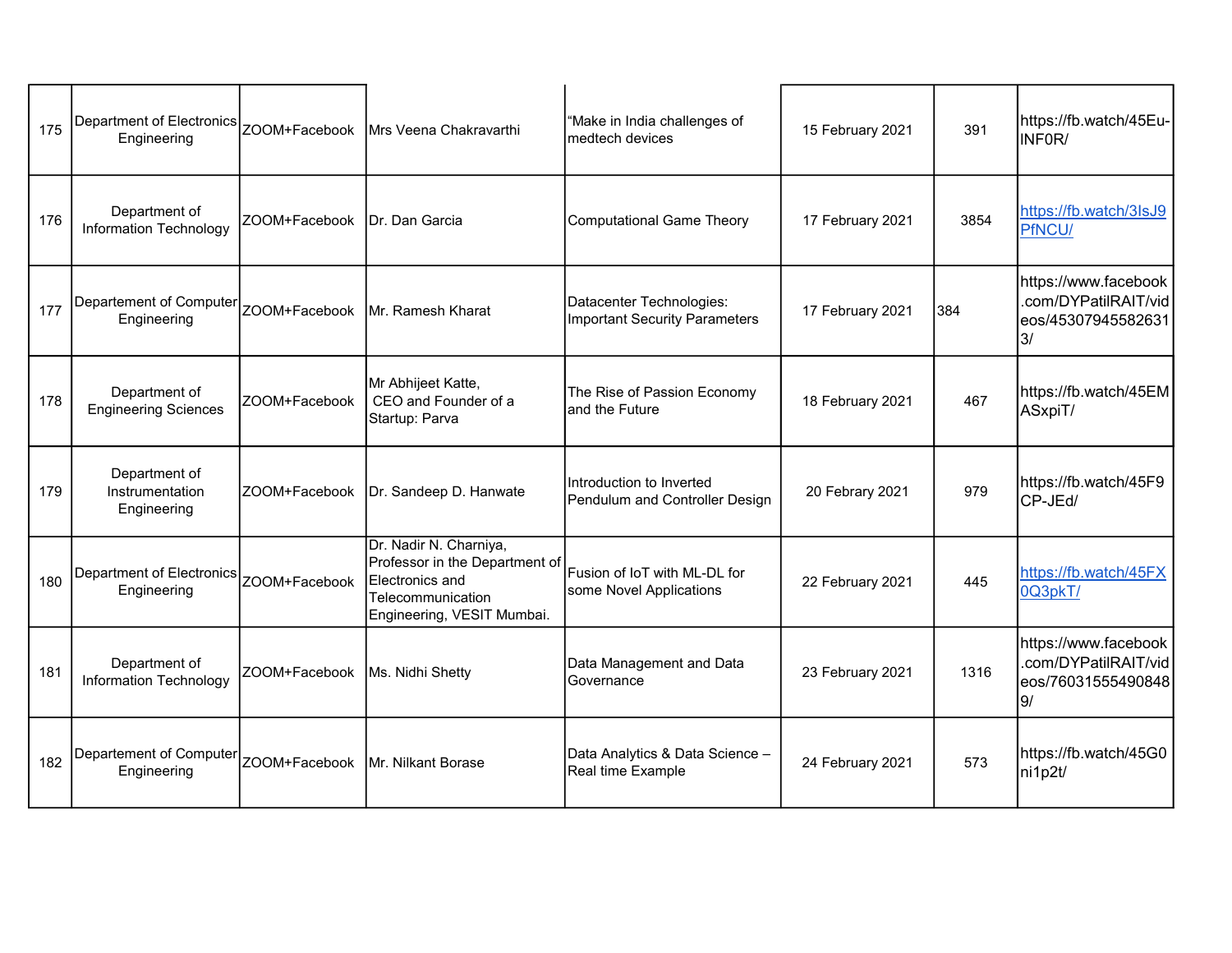| 183 | Department of<br><b>Engineering Sciences</b>                    | ZOOM+Facebook                   | Ms Vaishali Surawar                 | Real Time Implementation of<br>Sustainability Projects                   | 25 February 2021    | 266  | https://fb.watch/45G5<br>YzQfSP/                                          |
|-----|-----------------------------------------------------------------|---------------------------------|-------------------------------------|--------------------------------------------------------------------------|---------------------|------|---------------------------------------------------------------------------|
| 184 | Department of Electronics<br>& Telecommunication<br>Engineering | ZOOM+Facebook   Ms. Sneha Menge |                                     | Introduction to Micro-frontend                                           | 26 February 2021    | 205  | https://www.facebook<br>.com/DYPatilRAIT/vid<br>eos/35454438855850<br>97/ |
| 185 | Department of<br>Instrumentation<br>Engineering                 | ZOOM+Facebook                   | Dr. Uday Bhanu Singh<br>Chandrawat. | "Design & Control of Robot using<br>Android App, Tinckercad &<br>MITApp" | 27th February, 2021 | 375  | https://www.facebook<br>.com/DYPatilRAIT/vid<br>eos/43293114127418<br>9   |
| 186 | Department of Electronics ZOOM+Facebook<br>Engineering          |                                 | Mr. Chinmay Kargutkar               | Journey of an Embedded<br>Engineer from RAIT to the Silicon<br>Valley    | 1 March 2021        | 470  | https://fb.watch/45Gd<br>n8_daw/                                          |
| 187 | Department of<br>Information Technology                         | ZOOM+Facebook                   | <b>IMr. Kiran Vishwanathan</b>      | <b>IData Untold</b>                                                      | 2 March 2021        | 1267 | https://www.facebook<br>.com/DYPatilRAIT/vid<br>eos/48565499926106<br>2/  |
| 188 | Departement of Computer<br>Engineering                          | IZOOM+Facebook                  | Ms. Mallika Rao                     | Technical leadership: Go above<br>and beyond                             | 3 March 2021        | 341  | https://fb.watch/45Gk<br>X5g4kq/                                          |
| 189 | Department of<br><b>Engineering Sciences</b>                    | ZOOM+Facebook                   | Dr Vandana Huded                    | Ergonomics: The Need of The<br>Hour                                      | 4 March 2021        | 322  | https://fb.watch/45Gk<br>X5g4kq//                                         |
| 190 | Department of Electronics<br>& Telecommunication<br>Engineering | ZOOM+Facebook                   | IMr. Kunal Chaudhari                | DevOps for Freshers                                                      | 5 March 2021        | 377  | https://fb.watch/45GC<br>9eCpVT/                                          |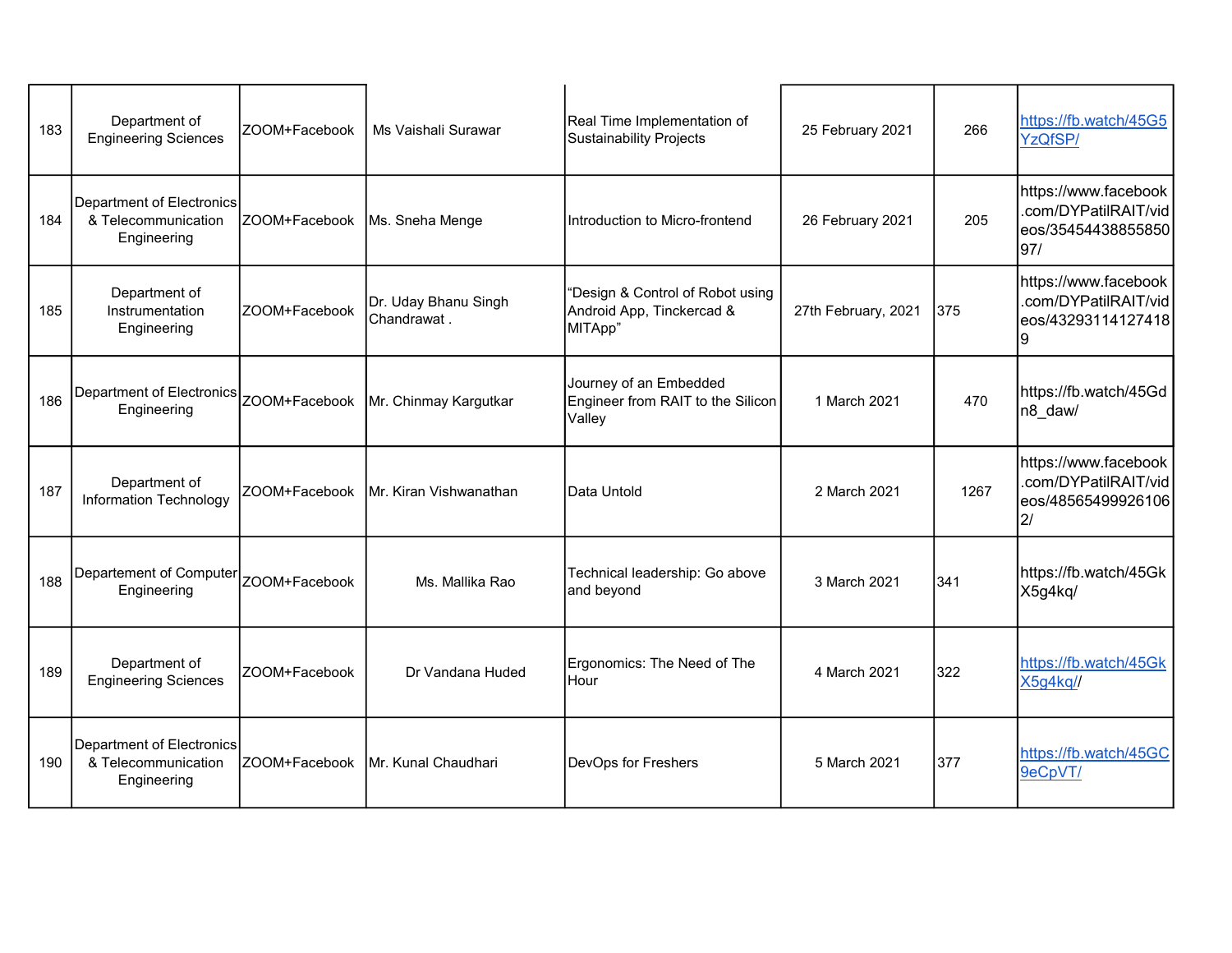| 191 | Department of<br>Instrumentation<br>Engineering                        | ZOOM+Facebook | Mr. Ranjeet Deshmukh     | "Machine Vision Systems: An<br>Answer to Quality Analysis<br>Applications" | 6 March 2021  | 295 | https://www.facebook<br>.com/DYPatilRAIT/vid<br>eos/24558049389454<br>9  |
|-----|------------------------------------------------------------------------|---------------|--------------------------|----------------------------------------------------------------------------|---------------|-----|--------------------------------------------------------------------------|
| 192 | <b>Department of Electronics</b><br>Engineering                        | ZOOM+Facebook | Mr. Swapnil Patil        | Four'year Tranformation-RAIT<br>to Manchester                              | 8 March 2021  |     | https://fb.watch/49YM<br>573 LGNH 4/                                     |
| 193 | Department of<br>Information Technology                                | ZOOM+Facebook | Ms. Sanvi Oak            | Live, Love, Laugh: Journey of<br>modern women, for her from<br>her         | 9 March 2021  |     | https://fb.watch/46-<br>$1200$  j7 beYo/                                 |
| 194 | Departement of Computer<br>Engineering                                 | ZOOM+Facebook | Mr. Aakash Jaswal        | Introduction to Serverless<br>Application Model (SAM)                      | 10 March 2021 |     | https://www.facebook<br>.com/DYPatilRAIT/vid<br>eos/91796972903838<br>1/ |
| 195 | Department of<br><b>Engineering Sciences</b>                           | ZOOM+Facebook |                          | <b>NA</b>                                                                  | 11 March 2021 |     |                                                                          |
| 196 | <b>Department of Electronics</b><br>& Telecommunication<br>Engineering | ZOOM+Facebook | Mr. Mohit Agarwal        | <b>Goal Setting</b>                                                        | 12 March 2021 |     | https://fb.watch/4pPv<br>369 XqYB7G/                                     |
| 197 | Department of<br>Instrumentation<br>Engineering                        | ZOOM+Facebook |                          | <b>NA</b>                                                                  | 13 March 2021 |     |                                                                          |
| 198 | Department of Electronics<br>Engineering                               | ZOOM+Facebook | Mr. Akshay Rajendra Lele | MS & Prospective Job<br>Opportunities in Power &<br>Energy in USA          | 15 March 2021 |     | https://fb.watch/4hA1<br>280 Nniex0/                                     |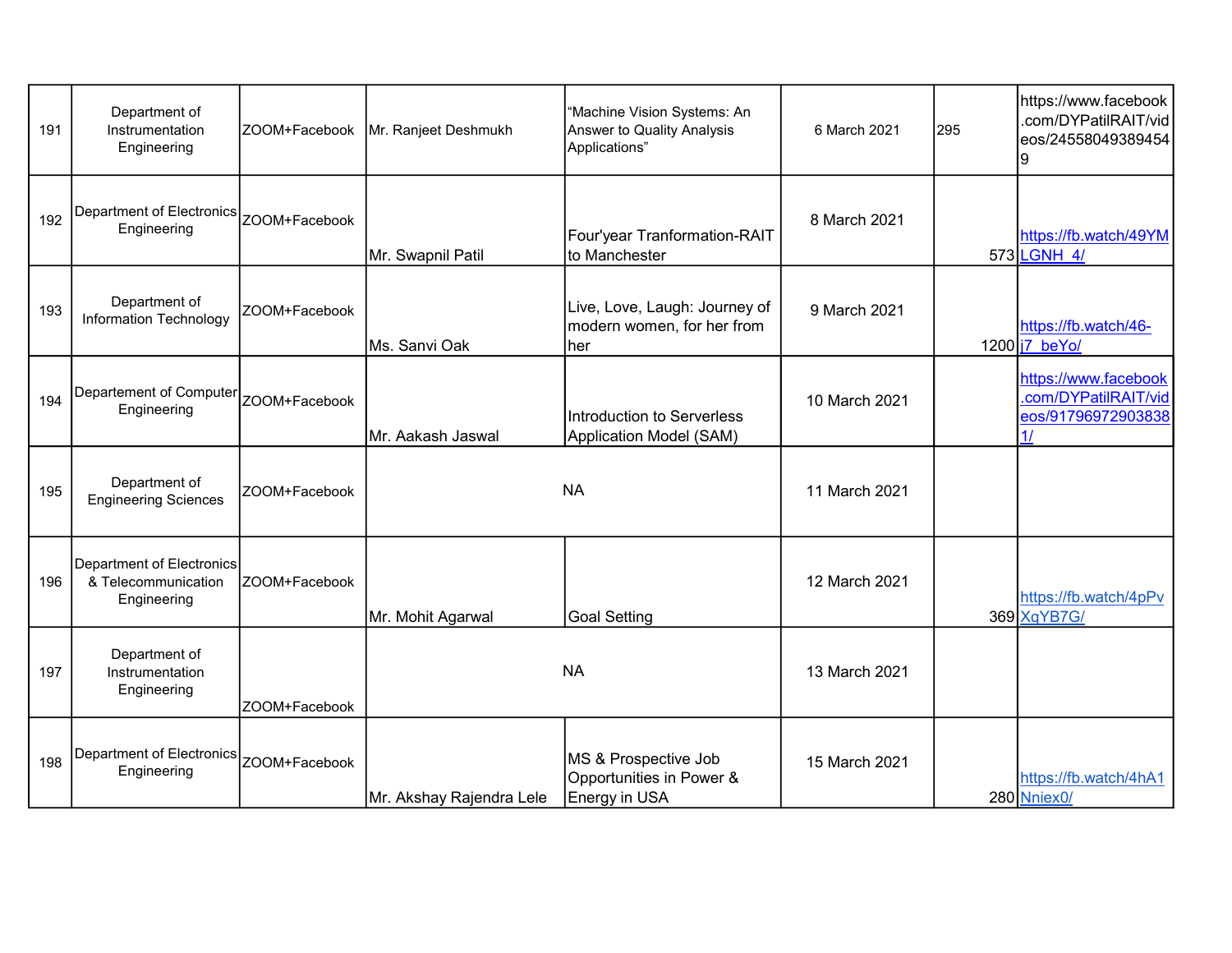| 199 | Department of<br><b>Information Technology</b>                  | ZOOM+Facebook |                                                                                                                      | <b>NA</b>                                                       | 16 March 2021 |       |                                                                          |
|-----|-----------------------------------------------------------------|---------------|----------------------------------------------------------------------------------------------------------------------|-----------------------------------------------------------------|---------------|-------|--------------------------------------------------------------------------|
| 200 | Departement of Computer<br>Engineering                          | ZOOM+Facebook | Ms. Anjali Tambe                                                                                                     | <b>ERP Systems Fundamentals</b><br>Explained                    | 17 March 2021 |       | https://fb.watch/4pPD<br>355 E-bYez/                                     |
| 201 | Department of<br><b>Engineering Sciences</b>                    | ZOOM+Facebook |                                                                                                                      |                                                                 | 18 March 2021 |       |                                                                          |
| 202 | Department of Electronics<br>& Telecommunication<br>Engineering | ZOOM+Facebook | Ms. Nidhi Nair                                                                                                       | Tips to Soar in the Electrical<br>Domain                        | 19 March 2021 |       | https://fb.watch/4pPJf<br>314 joyJ2/                                     |
| 203 | Department of<br>Instrumentation<br>Engineering                 | ZOOM+Facebook | Mr. Hrishikesh Palande                                                                                               | Supply Chain Fundamentals<br>and the Way Forward                | 20 March 2021 |       | https://fb.watch/4pPM-<br>338 mO2mY/                                     |
| 206 | Departement of Computer<br>Engineering                          | ZOOM+Facebook | Mr. Raghavendra Singh                                                                                                | Importance of Software<br>Testing                               | 24 March 2021 | 261   | https://www.facebook<br>.com/DYPatilRAIT/vid<br>eos/85482253513054<br>2/ |
| 215 | Department of<br>Instrumentation<br>Engineering                 | ZOOM+Facebook | Mukhopadhyay, Product<br>and Test Engineer, Infineon Journey From The Process<br>Technologies AG, Munich,<br>Germany | Industry To The<br>Semiconductor Industry                       | 3 April 2021  | 399 2 | https://www.facebook<br>.com/DYPatilRAIT/vid<br>eos/19425459583781       |
| 216 | Department of Electronics<br>Engineering                        |               | ZOOM+Facebook   Dr. Surya Sharma                                                                                     | Bits and Bytes: Detecting<br>Eating by Tracking Wrist<br>Motion | 3 May 2021    |       | https://fb.watch/6-<br>522 wOsRsiG2/                                     |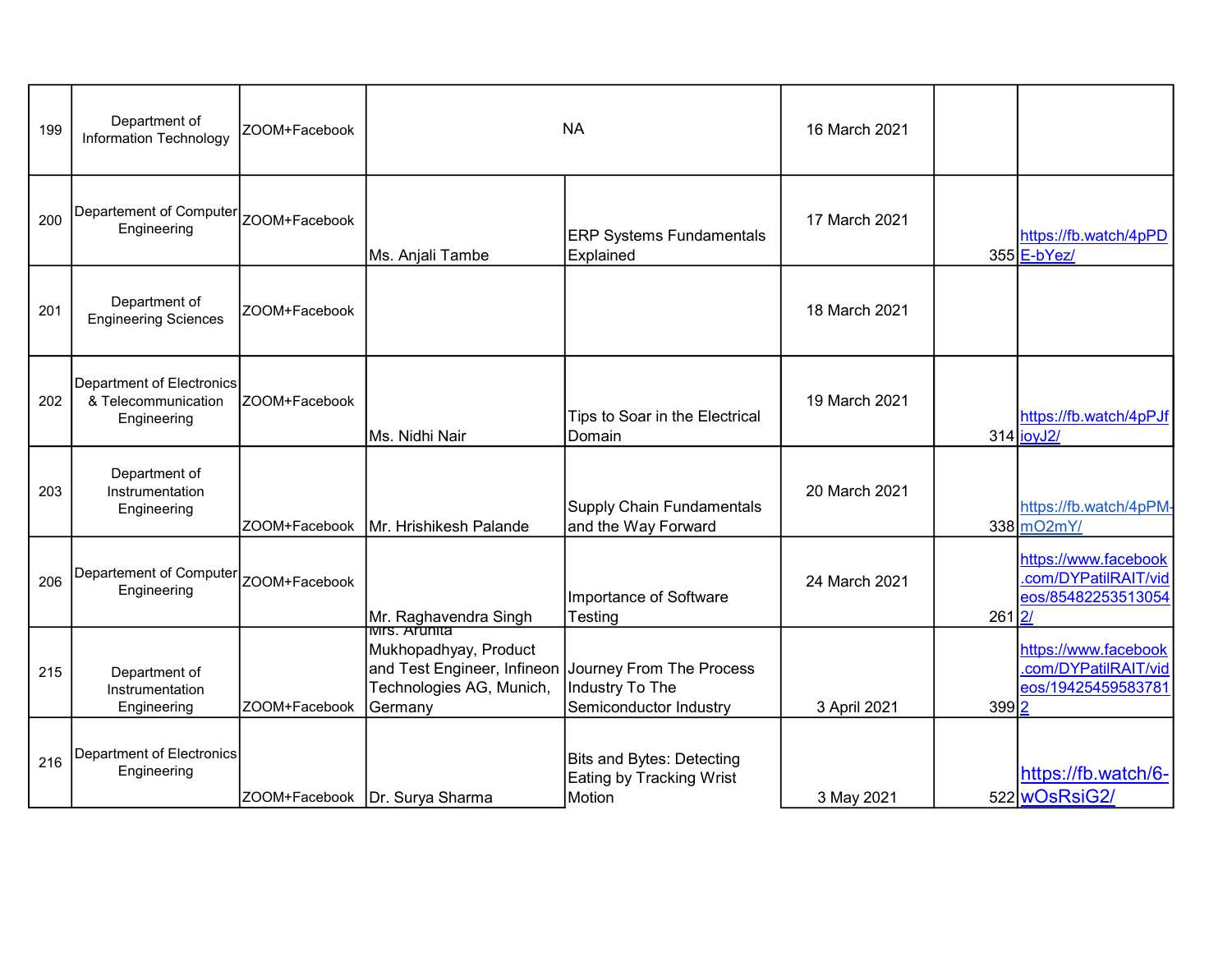| 217 | Department of<br>Information Technology                         | ZOOM+Facebook | Mr. Gaurav Sonkar                                                                                             | Data Engineering with Talend                                           | 4 May 2021  |        | https://fb.watch/5<br>1399 h79A3uMAS/                                                      |
|-----|-----------------------------------------------------------------|---------------|---------------------------------------------------------------------------------------------------------------|------------------------------------------------------------------------|-------------|--------|--------------------------------------------------------------------------------------------|
| 218 | Departement of Computer<br>Engineering                          | ZOOM+Facebook | Mr. Satya Praskash<br>Sharma, Retried-<br>Researcher L and T, powai,<br>Mumbai.                               | Compentencies requried for A<br>graduate-Industry Prespective          | 5 May 2021  |        | https://www.faceb<br>ook.com/DYPatil<br>RAIT/videos/8944<br>58288061766/                   |
| 220 | Department of Electronics<br>& Telecommunication<br>Engineering | ZOOM+Facebook | Ms. Anushree Warade                                                                                           | <b>Exploring Career</b><br><b>Opportunities Post</b><br>Engineering    | 7 May 2021  |        | https://www.facebook<br>com/watch/live/?ref=<br>watch permalink&v=<br>1800 798980580711626 |
| 221 | Department of<br>Instrumentation<br>Engineering                 | ZOOM+Facebook | Ms. Nikita Naik, Equity<br>Trader                                                                             | 'Technical Analysis for stocks"                                        | 8 May 2021  | 662 53 | https://www.facebook<br>.com/DYPatilRAIT/vid<br>eos/39123004021566                         |
| 222 | Department of Electronics<br>Engineering                        | ZOOM+Facebook | Dr. Vaishali Pagaria                                                                                          | Innovation & Start-up                                                  | 10 May 2021 |        | https://fb.watch/6-<br>522 wFyhfWkP/                                                       |
| 223 | Department of<br>Information Technology                         | ZOOM+Facebook | Mr. Mangesh Wanjari                                                                                           | Scraping Data from Twitter:<br><b>Towards Data Science</b>             | 11 May 2021 |        | https://www.facebook<br>.com/DYPatilRAIT/vid<br>eos/50620981389523<br>1472 8/?app=fbl      |
| 224 | Departement of Computer<br>Engineering                          | ZOOM+Facebook | Mr. Nikhil Khatavkar, Cloud<br>Integration Architect /<br><b>Consultant for Tata</b><br>Consultancy Services. | <b>Integrations for Digital</b><br>Transformation                      | 12 May 2021 |        | https://www.facebook<br>.com/watch/live/?v=4<br>684825328199014&r<br>ef=watch permalink    |
| 227 | Department of<br>Instrumentation<br>Engineering                 | ZOOM+Facebook | Mrs. Sunita Prashant<br>Bandekar, Consultant and<br>Councillor, Vision Training<br>Consultancy                | "Transformation for Amazing<br>Future by Powerful Mind<br>Programming" | 15 May 2021 | 466 3  | https://www.facebook<br>.com/DYPatilRAIT/vid<br>eos/19757805218513                         |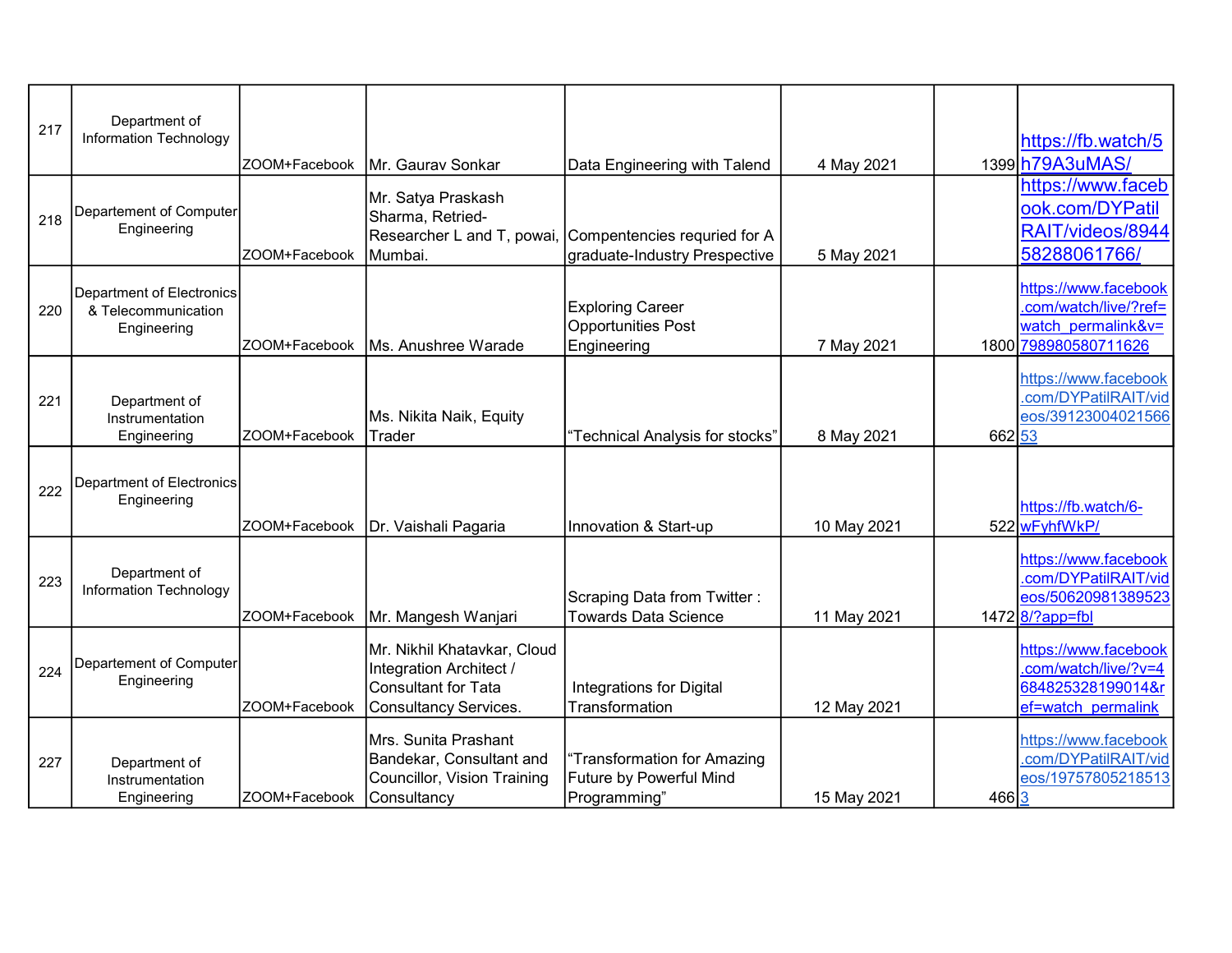| 228 | Department of Electronics<br>Engineering                        | ZOOM+Facebook                  | Dr. Deepali K. Borakhade                                                                           | <b>IoT</b> and Role of Antenna in<br><b>Smart Agriculture</b>                                | 17 May 2021 |       | https://fb.watch/v/3m<br>383 2QE7Fq1/                                                       |
|-----|-----------------------------------------------------------------|--------------------------------|----------------------------------------------------------------------------------------------------|----------------------------------------------------------------------------------------------|-------------|-------|---------------------------------------------------------------------------------------------|
| 230 | Departement of Computer<br>Engineering                          | ZOOM+Facebook                  | Mr. Nishchal Jain, chief<br>operation officer, co<br>founder, Innovation 3.0 and<br>native creativ | Key to Idea Generation                                                                       | 19 May 2021 |       | https://www.facebook<br>.com/DYPatilRAIT/vid<br>eos/82077166864500<br>4/                    |
| 232 | Department of Electronics<br>& Telecommunication<br>Engineering | ZOOM+Facebook                  | Mr. Aseem Raje,<br>Anheuser-Busch InBev                                                            | <b>Engineers in Operations</b><br>Management                                                 | 21 May 2021 |       | https://www.facebook<br>.com/watch/live/?ref=<br>watch permalink&v=<br>491 2946763682247674 |
| 234 | Department of Electronics<br>Engineering                        | ZOOM+Facebook                  | Dr. Neeru Rathee                                                                                   | Post Covid Technology<br>Transformation                                                      | 24 May 2021 |       | https://fb.watch/6-<br>287 wgD6DlaC/                                                        |
| 235 | Department of<br>Information Technology                         | ZOOM+Facebook                  | Ms. Anagha Gharat<br><b>Devops Quality Assurance</b><br>Engineer,<br>Onit, India.                  | QA in DevOps World                                                                           | 25 May 2021 |       | https://fb.watch/5lOllp<br>1280 E3Z6/                                                       |
| 236 | Departement of Computer<br>Engineering                          | ZOOM+Facebook                  | Dr. Yogendra Pal, Assistant Technology Usage in<br>Professor, NIIT University,<br>Neemrana.        | Developing Efficient Education<br>Contents                                                   | 26 May 2021 |       | https://www.facebook<br>.com/DYPatilRAIT/vid<br>eos/32111141619723<br>5/                    |
| 238 | Department of Electronics<br>& Telecommunication<br>Engineering | ZOOM+Facebook                  | Associate Professor in<br>Management, Kolkata,<br>West Bengal, India                               | Institute of Engineering & Efficient Planar Antennas<br>for Modern Wireless<br>Communication | 28 May 2021 | 306 3 | https://www.facebook<br>.com/DYPatilRAIT/vid<br>eos/53217460794000                          |
| 239 | Department of<br>Instrumentation<br>Engineering                 | ZOOM+Facebook Dr. Vikas Hajare |                                                                                                    | "Opportunities for<br>Instrumentation Engineers in<br>EPC companies"                         | 29 May 2021 | 639 6 | https://www.facebook<br>.com/DYPatilRAIT/vid<br>eos/17092703829852                          |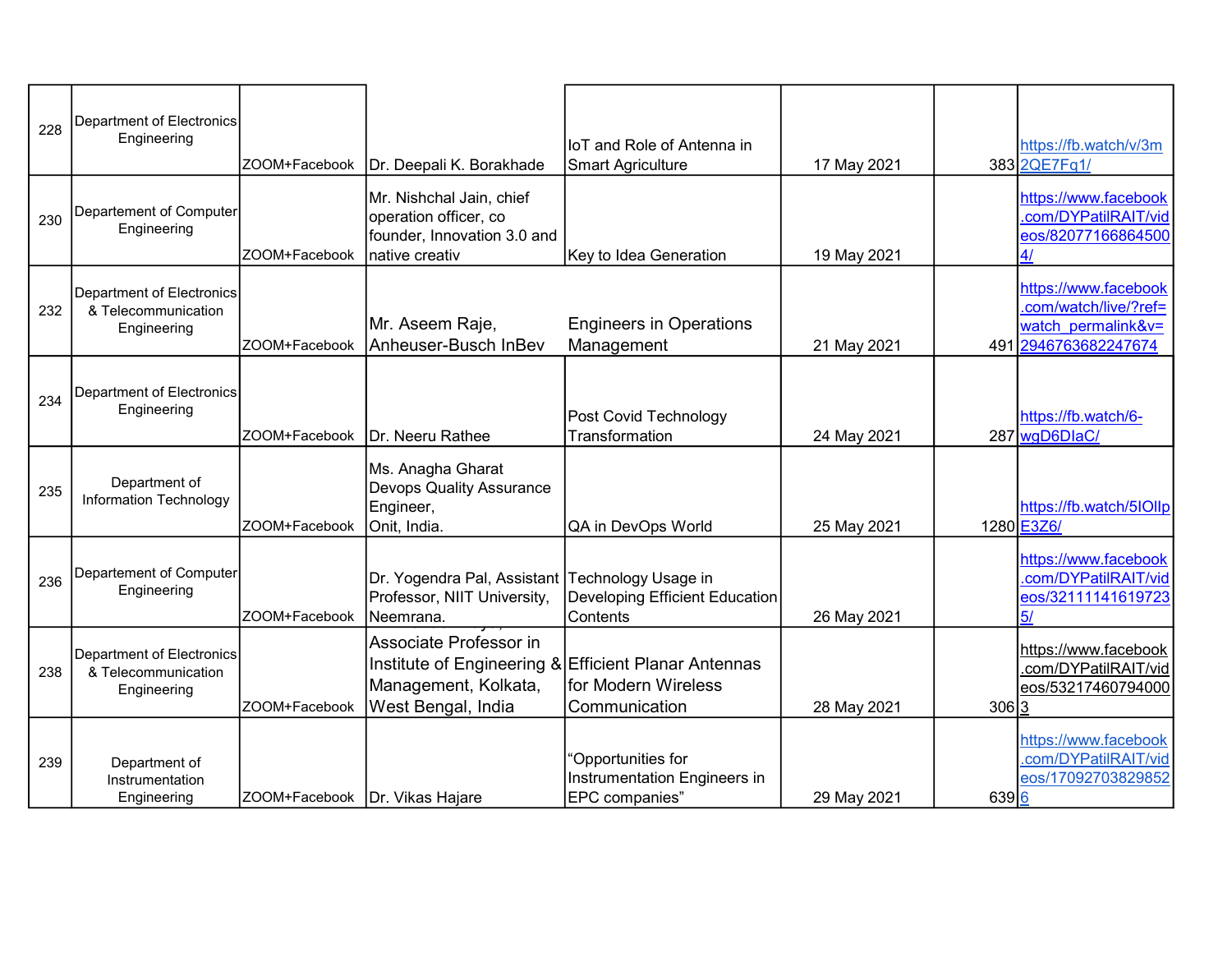| 240 | Department of Electronics<br>Engineering                        | ZOOM+Facebook | Mr Pravin Panchagnula                                                                     | Invest today for a better<br>Itomorrow                                    | 31 May 2021  |        | https://fb.watch/6-<br>325 w5mEj-AF/                                                    |
|-----|-----------------------------------------------------------------|---------------|-------------------------------------------------------------------------------------------|---------------------------------------------------------------------------|--------------|--------|-----------------------------------------------------------------------------------------|
| 241 | Department of<br>Information Technology                         | ZOOM+Facebook | İMr. Vivek Somani<br>Devops and Security<br>Engineer,<br>Applied Cloud Computing          | Introduction to AWS                                                       | 01 June 2021 |        | https://fb.watch/5UjkY<br>1029 7jZqT/                                                   |
| 242 | Departement of Computer<br>Engineering                          | ZOOM+Facebook | Dr Kranti Vithal Ghag,<br>Assistant Professor, Anchor<br>Kutchhi Engineering<br>College   | <b>Sentiment Analysis</b>                                                 | 2 June 2021  |        | https://www.facebook<br>.com/watch/live/?v=3<br>101213050112926&r<br>ef=watch permalink |
| 244 | Department of Electronics<br>& Telecommunication<br>Engineering | ZOOM+Facebook | Mr. Uwais Shaikh,<br>Manager-Programmatic<br>with GroupM   WPP                            | Digital Marketing: An<br>emerging career option                           | 4 June 2021  | 264    |                                                                                         |
| 245 | Department of<br>Instrumentation<br>Engineering                 | ZOOM+Facebook | Dr. Pandurang Londhe                                                                      | Intelligent Control of Large<br>Nuclear Reactors and<br>Underwater Robot" | 05 June 2021 | 412 75 | https://www.facebook<br>.com/DYPatilRAIT/vid<br>eos/39803163820159                      |
| 246 | Department of Electronics<br>Engineering                        | ZOOM+Facebook | Dr. Mohit Jain                                                                            | Basics of Genetic Algorithm<br>land its demonstration in<br>MATLAB        | 7 June 2021  |        | https://fb.watch/6-<br>309 vVGzMXnH/                                                    |
| 247 | Department of<br>Information Technology                         | ZOOM+Facebook | İMrs. Pratima Joshi<br>Data Science Enthusiast,<br>Freelance Corporate<br><b>ITrainer</b> | Introduction to Azure Machine<br>Learning Studio                          | 8 June 2021  |        | https://www.facebook<br>.com/DYPatilRAIT/vid<br>eos/11455291392685<br>1554 70/?app=fbl  |
| 248 | Departement of Computer<br>Engineering                          | ZOOM+Facebook | Mr. Rishi Desai, Marketing<br>and growth manager,<br>Ainalens                             | <b>Future of Augmented Reality</b>                                        | 9 June 2021  |        |                                                                                         |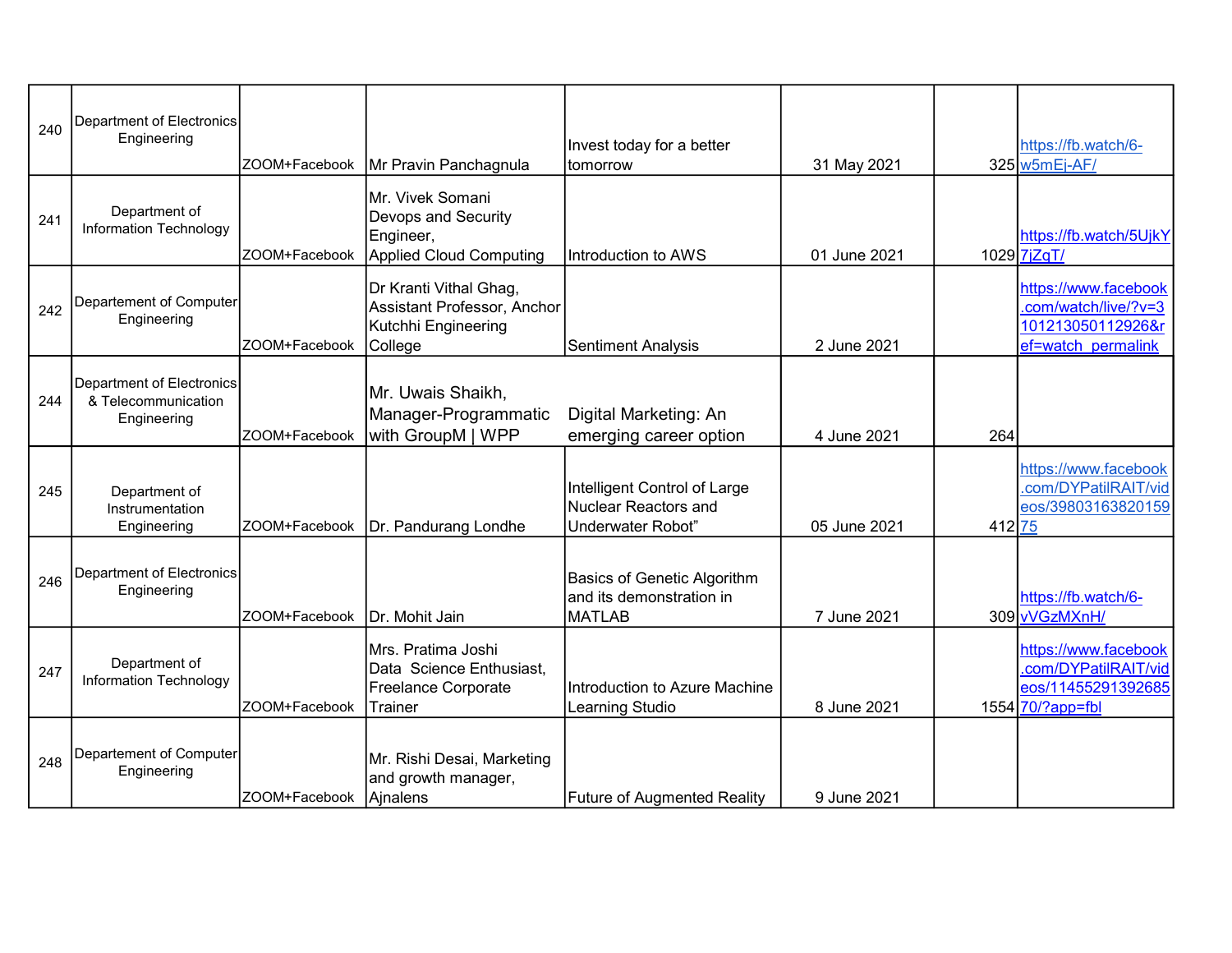| 250 | Department of Electronics<br>& Telecommunication<br>Engineering        | ZOOM+Facebook | Mr. Akash Jethi, Derivative<br>Research Analyst, Alpha<br>derivative                                          | A Walkthrough of Internet of<br>New Generation: Blockchain     | 11 June 2021 | 432 6  | https://www.facebook<br>.com/DYPatilRAIT/vid<br>eos/77689337301352         |
|-----|------------------------------------------------------------------------|---------------|---------------------------------------------------------------------------------------------------------------|----------------------------------------------------------------|--------------|--------|----------------------------------------------------------------------------|
| 252 | <b>Department of Electronics</b><br>Engineering                        | ZOOM+Facebook | Mr. Mahesh Shinde                                                                                             | <b>Product Reliability Engineering</b>                         | 14 June 2021 |        | https://fb.watch/v/ejY<br>291 FmJ23I/                                      |
| 253 | Department of<br>Information Technology                                | ZOOM+Facebook | Ms. Prachi Vaity,<br><b>Senior Salesforce</b><br>Developer,<br>Capgemini.                                     | Introduction to Salesforce<br>CRM - A promising career<br>path | 15 June 2021 |        | https://fb.watch/6<br>806hgUJd6/                                           |
| 254 | Departement of Computer<br>Engineering                                 | ZOOM+Facebook | Ms. Shalakha Gharge,<br>Software Engineer,<br>Majesco solutions pvt Itd,<br>mumbai                            | A Journey From college to<br>coporate world                    | 16 June 2021 |        | https://www.facebook<br>.com/DYPatilRAIT/vid<br>eos/51328240011804<br>5/   |
| 256 | <b>Department of Electronics</b><br>& Telecommunication<br>Engineering | ZOOM+Facebook | Ms. Spruha Satavlekar,<br>Ph.D Research<br>Scholar,IITB                                                       | Education in the Field of<br><b>Computational Thinking</b>     | 18 June 2021 | 466 18 | https://www.facebook<br>.com/DYPatilRAIT/vid<br>eos/10510570154260         |
| 258 | Department of Electronics<br>Engineering                               | ZOOM+Facebook | Mr. Sambhaji Shinde                                                                                           | AP ERP overview and future<br>opportunities                    | 21 June 2021 |        | https://fb.watch/v/Bc4<br>683 kRcUh/                                       |
| 259 | Department of<br><b>Information Technology</b>                         | ZOOM+Facebook | Mr. Puru Kaushik<br>Avalanche Studios Group,<br>Stockholm, Sweden                                             | Making a 2D Platforming<br>Game                                | 22 June 2021 |        | https://fb.watch/6<br>ha6pgS0Co/                                           |
| 260 | Departement of Computer<br>Engineering                                 | ZOOM+Facebook | Mr. Rajneesh Gupta,<br><b>Principal Consultant and</b><br><b>Director of Tesseract</b><br>Global Technologies | Career in Cybersecurity                                        | 23 June 2021 |        | https://en-<br>gb.facebook.com/DY<br>PatilRAIT/videos/395<br>759138468050/ |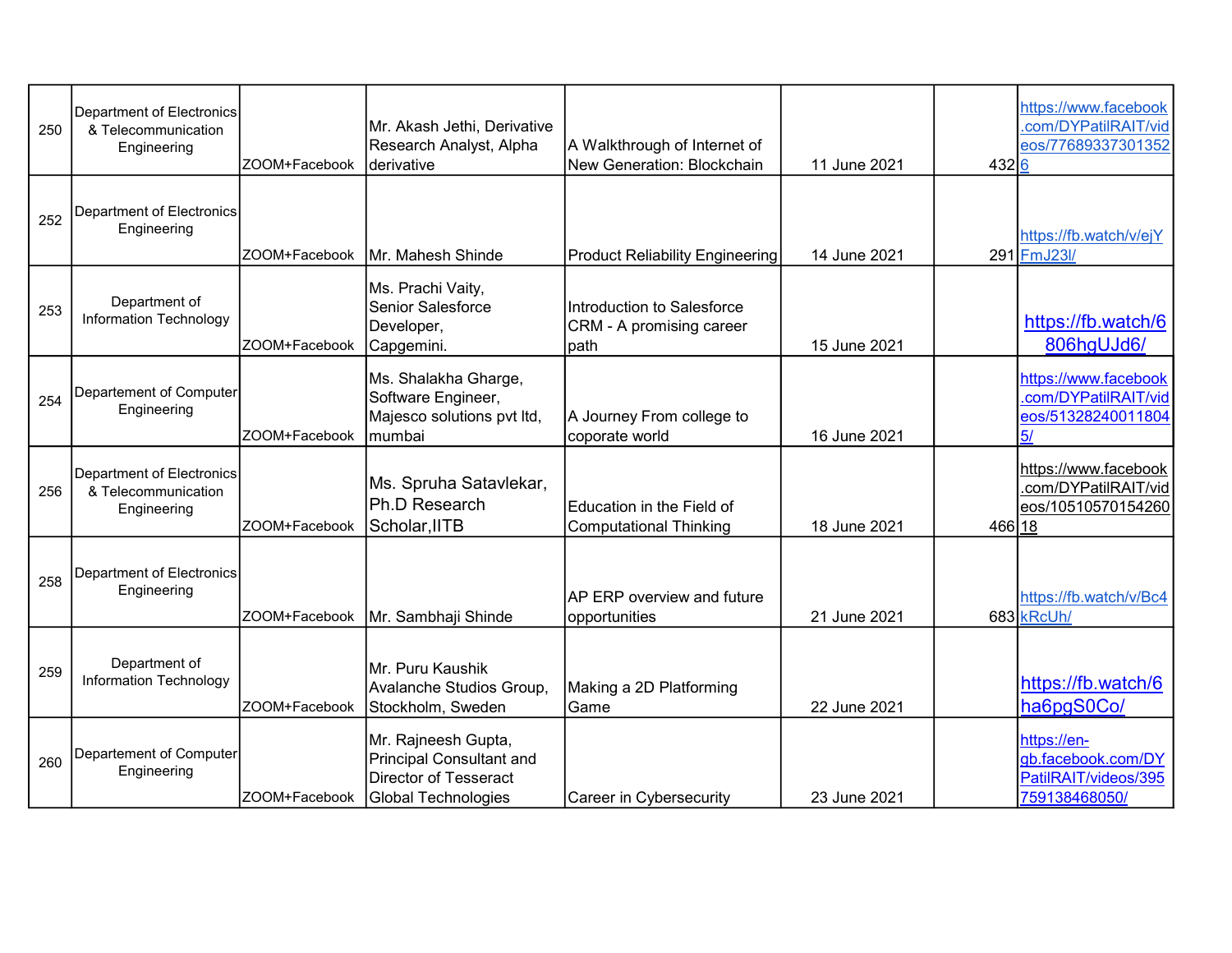| 262 | Department of Electronics<br>& Telecommunication<br>Engineering        | ZOOM+Facebook | Ms. Sneha Sharma.,<br>Assistant Manager, Jio<br>Platforms Ltd.                                                        | My Journey from RAIT to IIM                                               | 25 June 2021 | 571 4 | https://www.facebook<br>.com/DYPatilRAIT/vid<br>eos/35695760266430          |
|-----|------------------------------------------------------------------------|---------------|-----------------------------------------------------------------------------------------------------------------------|---------------------------------------------------------------------------|--------------|-------|-----------------------------------------------------------------------------|
| 265 | Department of<br>Information Technology                                | ZOOM+Facebook | <u>iws. Gargi Gharat</u><br>Dynatrace SME as a part of<br>Global ITSM practice in<br><b>Tata Consultancy Services</b> | <b>Application Performance</b><br>Management (APM)                        | 29 June 2021 |       | https://fb.watch/6<br>qoHAj6TEI/                                            |
| 266 | Departement of Computer<br>Engineering                                 | ZOOM+Facebook | Mr. Ata E Husain Bohra,<br><b>Senior Software</b><br>Engineering, Snowflake                                           | Large Scale Distributed<br><b>Systems - Building Blocks</b>               | 30 June 2021 |       | https://www.facebook<br>.com/DYPatilRAIT/vid<br>eos/84919901905356          |
| 268 | Department of Electronics<br>& Telecommunication<br>Engineering        | ZOOM+Facebook | Mr. Deepak Pawar, CSAT<br>Trainer                                                                                     | Opportunities for Engineering<br><b>Graduates in Competitive</b><br>Exams | 02 July 2021 |       | https://www.faceb<br>ook.com/DYPatil<br>RAIT/videos/6644<br>379 51494513315 |
| 270 | Department of Electronics<br>Engineering                               | ZOOM+Facebook | Ms Swati Kasute                                                                                                       | A step towards the corporate<br>World                                     | 05 July 2021 |       | https://fb.watch/v/<br>353 2TE2sWU3u/                                       |
| 271 | Department of<br>Information Technology                                | ZOOM+Facebook | Mrs Binny Oza<br>Techpartner alliance Pvt.<br>Ltd.                                                                    | Building large scale<br>Infrastructure - Scaling on<br><b>AWS</b>         | 06 July 2021 |       | https://fb.watch/v/<br>568iHoozS/                                           |
| 272 | Departement of Computer<br>Engineering                                 | ZOOM+Facebook | Ms. Jignasha Dalal,<br>Assistant professor,<br>KJSIEIT                                                                | <b>Blockchain Deployment and</b><br>Applications                          | 07 July 2021 |       | https://www.facebook<br>.com/DYPatilRAIT/vid<br>eos/80105566726262<br>9/    |
| 274 | <b>Department of Electronics</b><br>& Telecommunication<br>Engineering | ZOOM+Facebook | Mr. Chandan Singh, Senior<br>Manager in the Central<br>Analytics Team for Tata<br>Motors Limited.                     | Data Analytics Overview:<br>Focus on Automobile Industry                  | 09 July 2021 |       | https://www.faceb<br>ook.com/DYPatil<br>RAIT/videos/9337<br>250 32273875975 |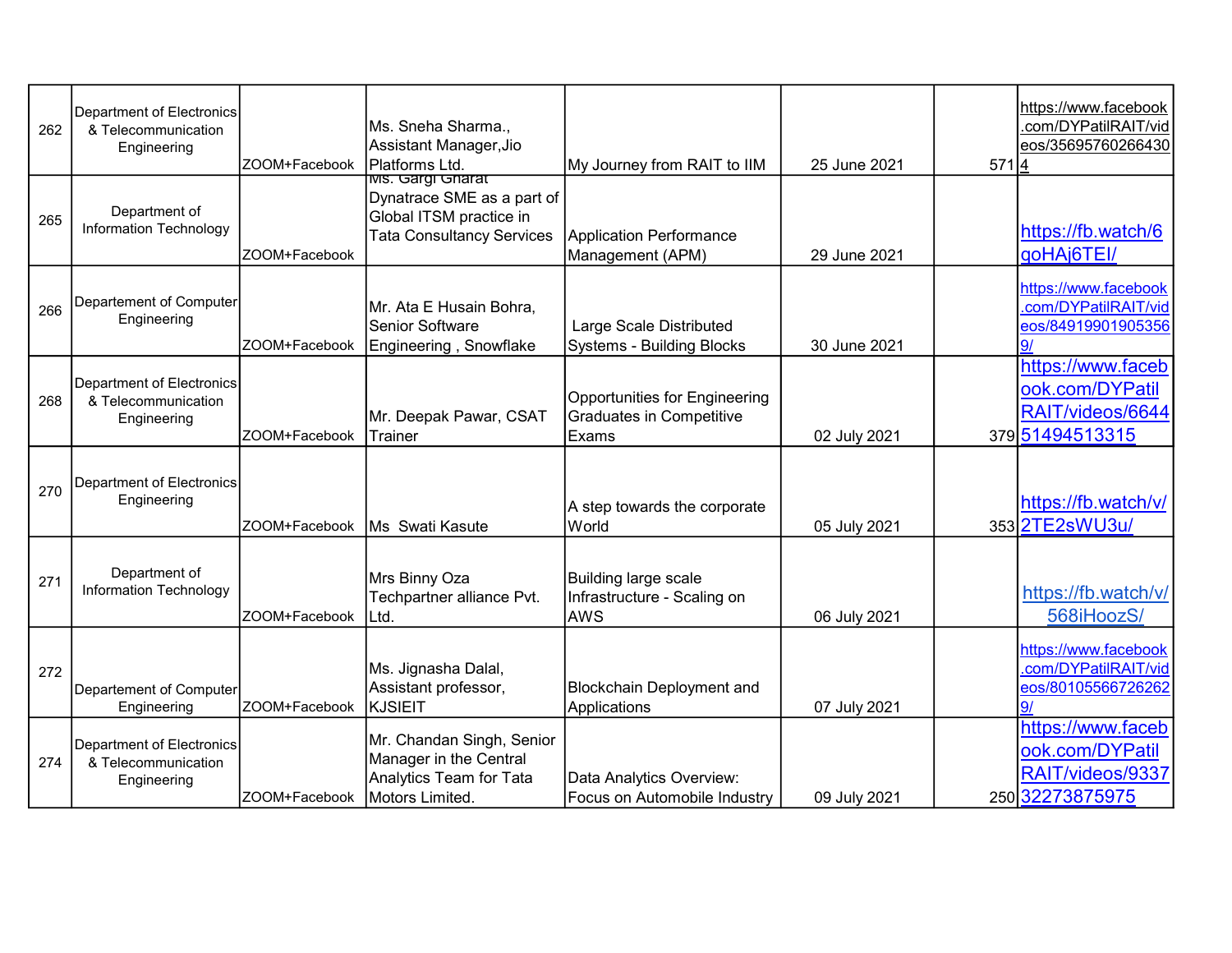| 276 | Department of Electronics<br>Engineering                               | ZOOM+Facebook | Ms. Neha Zimare                                                                                   | Maintaining self-confidence for<br>a career field change                            | 12 July 2021 |     | https://fb.watch/6-<br>833 vkCi2Ud                                                         |
|-----|------------------------------------------------------------------------|---------------|---------------------------------------------------------------------------------------------------|-------------------------------------------------------------------------------------|--------------|-----|--------------------------------------------------------------------------------------------|
| 277 | Department of<br>Information Technology                                | ZOOM+Facebook | Mr. Ashwin Dinesh<br>Senior Software Developer<br>Cisco                                           | Android Development                                                                 | 13 July 2021 |     | https://www.facebook.c<br>om/DYPatilRAIT/videos/<br>1249622812124331/                      |
| 278 | Departement of Computer<br>Engineering                                 | ZOOM+Facebook | Dr. Shaikh Shamser Ali,<br>Marine Electrical Engineer<br>from Indian Naval Academy<br>INS Valsura | Impact of Perception on our<br><b>Decision Making</b>                               | 14 July 2021 |     | https://www.facebook<br>.com/DYPatilRAIT/vid<br>eos/10189796021789<br>70/                  |
| 280 | Department of Electronics<br>& Telecommunication<br>Engineering        | ZOOM+Facebook | Mr. Abhishek Shetty,<br>Founder shreekrishna<br><b>Enterprises</b>                                | Go Green Go Electric                                                                | 16 July 2021 | 331 | https://www.faceb<br>ook.com/DYPatil<br>RAIT/videos/3123<br>73253893014                    |
| 282 | <b>Department of Electronics</b><br>Engineering                        | ZOOM+Facebook | Dr. Madhavi Parimi                                                                                | Synchronization in Complex<br>Networks: Applications to<br>Engineering              | 19 July 2021 | 264 | https://fb.watch/6-<br>vc5rcbbj/                                                           |
| 283 | Department of<br>Information Technology                                | ZOOM+Facebook | Ms. Maya Singh<br><b>Frontend Developer</b><br>Infosys                                            | Career and Life Skills For<br>Engineers                                             | 20 July 2021 |     | https://fb.watch/v/1T6lq<br><b>XUWd/</b>                                                   |
| 284 | Departement of Computer<br>Engineering                                 | ZOOM+Facebook | Ms. Himani Deshpande,<br>assistant professor, TSEC                                                | <b>Exploring Feature Selection</b><br><b>Towards Efficient ML</b><br>Implementation | 21 July 2021 |     | https://www.facebook<br>.com/DYPatilRAIT/vid<br>eos/34784731345589<br>4/                   |
| 286 | <b>Department of Electronics</b><br>& Telecommunication<br>Engineering | ZOOM+Facebook | Ms.Chhayal Bharambe,<br>Software engineer/Analyst in<br>the Solutions Team for<br>Capgemini India | <b>Basics of effective</b><br>communication                                         | 23 July 2021 |     | https://www.facebook.c<br>om/watch/live/?ref=watc<br>h permalink&v=173583<br>293 811430099 |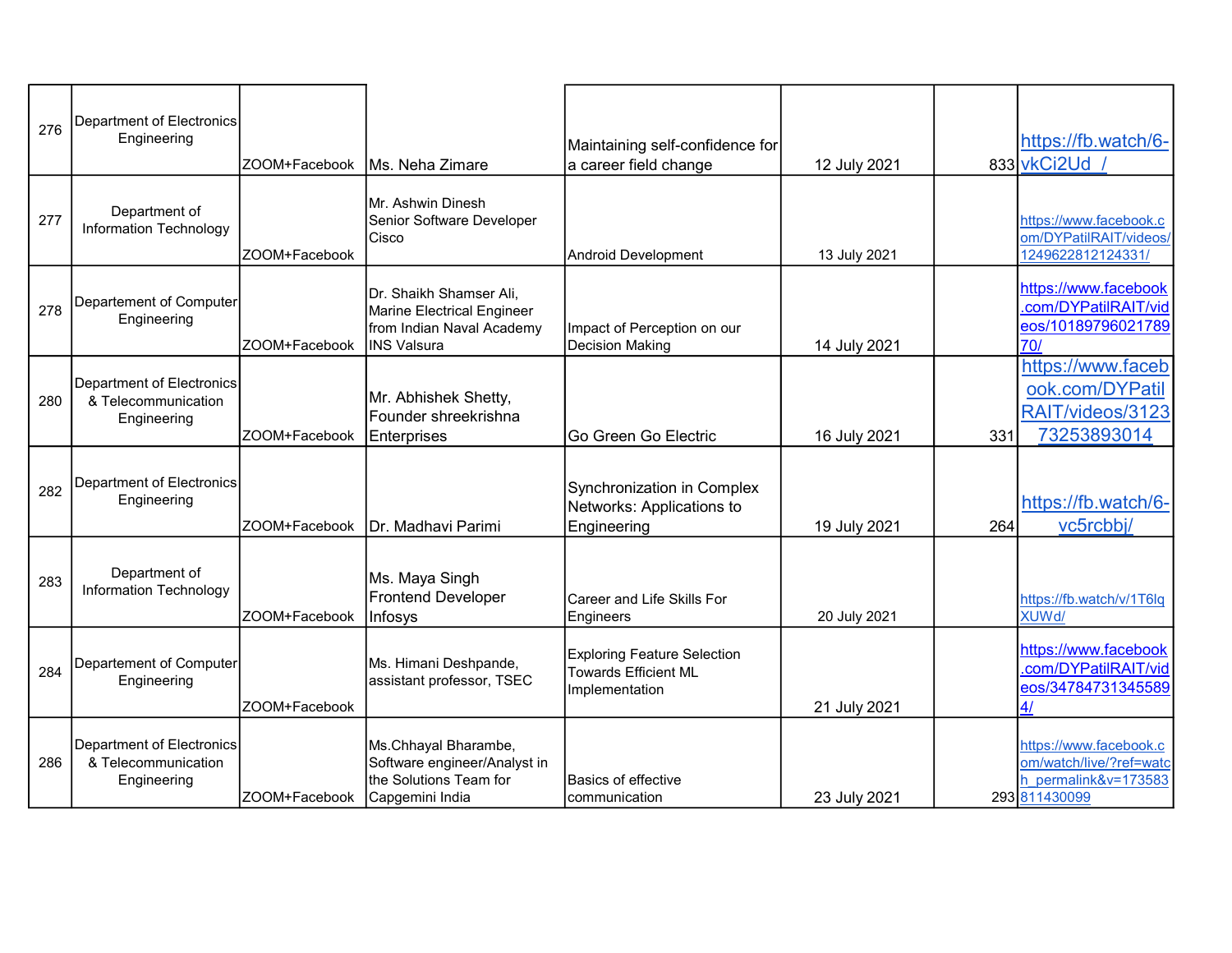| 288 | Department of Electronics<br>Engineering                        | ZOOM+Facebook | <b>IDr. Ravindra Duche</b>                                                                                               | Quality of Service in Wireless<br><b>Sensor Networks</b>                 | 26 July 2021 |        | https://fb.watch/6-<br>330 v0Eu4a-T/                                                        |
|-----|-----------------------------------------------------------------|---------------|--------------------------------------------------------------------------------------------------------------------------|--------------------------------------------------------------------------|--------------|--------|---------------------------------------------------------------------------------------------|
| 289 | Department of<br>Information Technology                         | ZOOM+Facebook | Dr. Pallavi Chavan<br>Associate Professor<br>Ramrao Adik Institute of<br>Technology                                      | Scientific Writing                                                       | 27 July 2021 |        | https://www.facebook.c<br>om/DYPatilRAIT/videos/<br>1037167090390375/                       |
| 292 | Department of Electronics<br>& Telecommunication<br>Engineering | ZOOM+Facebook | Ms. Sonali Kakde, System<br>Analyst at a leading<br>Healthcare company in<br>lusa                                        | Mind and Meditation                                                      | 30 July 2021 |        | https://www.facebook.c<br>om/watch/live/?ref=watc<br>h permalink&v=325863<br>1000 369277796 |
| 294 | Department of Electronics<br>Engineering                        | ZOOM+Facebook | Mr. Abhishek Vatsa, Senior<br>Principal Consultant for<br><b>NTT Data UK</b>                                             | Degree of skills - How your<br>course provides the skill set<br>for life | 02 Aug 2021  | 1K     | https://fb.watch/8AQ6<br>YDqrmB/                                                            |
| 295 | Department of<br>Information Technology                         | ZOOM+Facebook | Ms. Poonam Chauhan<br>Software Engineer, Telstra<br>India                                                                | Open source contributions<br>101                                         | 03 Aug 2021  |        | https://fb.watch/7gH4i<br>KZDK-/                                                            |
| 296 | Departement of Computer<br>Engineering                          | ZOOM+Facebook | Mr. Rohit Vadali, Analyst,<br>Software developer, TIAA.                                                                  | Programming Etiquettes -<br>Writing and Maintaining good<br>code         | 04 Aug 2021  |        | https://www.facebook<br>com/DYPatilRAIT/vid<br>eos/99889903754193<br>8/                     |
| 298 | Department of Electronics<br>& Telecommunication<br>Engineering | ZOOM+Facebook | Mr. Omkar Surve, Senior<br>Data Engineer, Robosoft  IT Career path: Data<br>Technologies                                 | Specialist                                                               | 06 Aug 2021  | 359 52 | https://www.facebook<br>.com/DYPatilRAIT/vid<br>eos/41335115434068                          |
| 300 | <b>Department of Electronics</b><br>Engineering                 | ZOOM+Facebook | Dr. Daulappa Bhaike,<br>Professor and Head,<br>Department of Electronics &<br>Telecommunication<br>engineering at AISSMS | <b>Audio Processing Algorithms</b>                                       | 09 Aug 2021  |        | https://fb.watch/8AUR<br>201 GSMMeO/                                                        |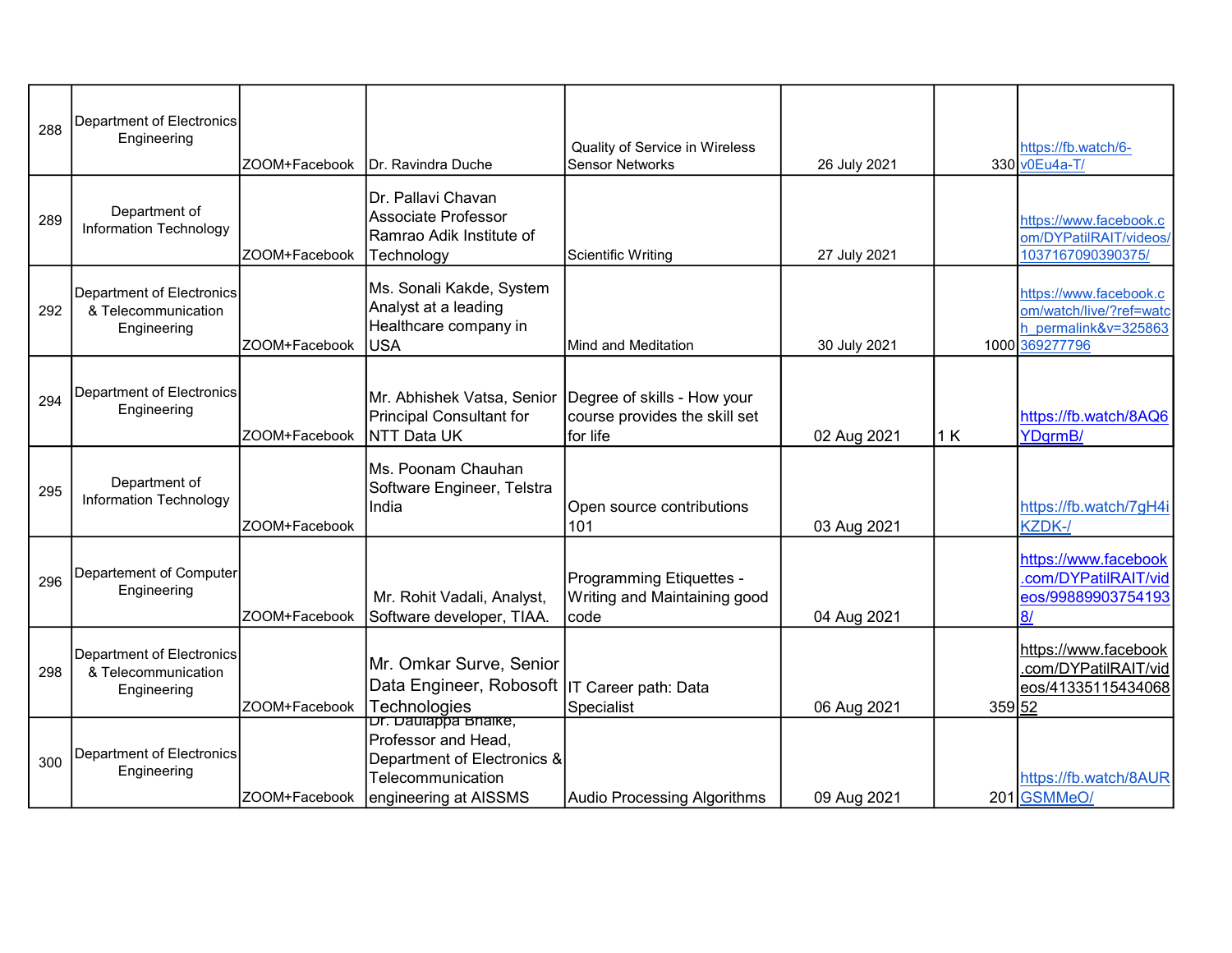|     |                                                                 |               | ivir. Arpaaz Anwar Dossani                                                                    |                                                                                                        |             |     |                                                                                            |
|-----|-----------------------------------------------------------------|---------------|-----------------------------------------------------------------------------------------------|--------------------------------------------------------------------------------------------------------|-------------|-----|--------------------------------------------------------------------------------------------|
| 301 | Department of<br>Information Technology                         | ZOOM+Facebook | Frontend Engineer,<br>HelloFresh SE, Berlin,<br>Germany                                       | Introduction to Hybrid Web<br>and Mobile App Development<br>using ReactJS                              | 10 Aug 2021 |     | https://fb.watch/7kBV<br>4VNVD2/                                                           |
| 302 | Departement of Computer<br>Engineering                          | ZOOM+Facebook | Dr. Sarika Lohana, Life<br>coach, NLP Practitioner,<br>and Trainer at Scooppin -<br>Bangalore | Design Thinking                                                                                        | 11 Aug 2021 |     | https://www.facebook<br>.com/DYPatilRAIT/vid<br>eos/22659361268417<br>5/                   |
| 304 | Department of Electronics<br>& Telecommunication<br>Engineering | ZOOM+Facebook | Analyst at Wissen<br>Technology                                                               | Mr. Gaurav Dubey, Business Create a Holistic Personality<br>by Going the Extra-Curricular<br>Way       | 13 Aug 2021 |     | https://www.facebook<br>.com/watch/live/?ref=<br>watch permalink&v=<br>195 978845569579108 |
| 306 | Department of Electronics<br>Engineering                        | ZOOM+Facebook | <b>Mr Abhishek Misal</b>                                                                      | <b>Cyber Security Awareness &amp;</b><br>The Game of Bug Bounty<br>Hunting - Money, Action and<br>Fame | 16 Aug 2021 |     | https://fb.watch/8AUL<br>251 roSM05/                                                       |
| 307 | Department of<br><b>Information Technology</b>                  | ZOOM+Facebook | Dr. Jyoti Malhotra,<br>Apple certified trainer for<br>App development, Swift                  | AI, ML and Data Science                                                                                | 17 Aug 2021 |     | https://fb.watch/7vbt4l<br><b>I3C2/</b>                                                    |
| 308 | Departement of Computer<br>Engineering                          | ZOOM+Facebook | Mr. Bawant G0rad, SME-<br>Artificai Integence                                                 | NO C0de machine and MI                                                                                 | 18 Aug 2021 |     | https://www.facebook<br>.com/DYPatilRAIT/vid<br>eos/58370934945506<br>0I                   |
| 310 | Department of Electronics<br>& Telecommunication<br>Engineering | ZOOM+Facebook | Dr Ujwala Kshirsagar,<br>Associate Professor,<br>Symbiosis Institute of<br>Technology         | VLSI Technology & It's Future                                                                          | 20 Aug 2021 | 212 | https://www.facebook<br>.com/watch/live/?ref=<br>watch permalink&v=<br>156868363194460     |
| 312 | Department of Electronics<br>Engineering                        | ZOOM+Facebook | Ms. Shubhada<br>Prasade, Senior Business<br>Consultant, BearingPoint,<br>Ireland.             | <b>World of Business</b><br>Consultancy                                                                | 23 Aug 2021 |     | https://fb.watch/8AUD<br>496 fdsuF/                                                        |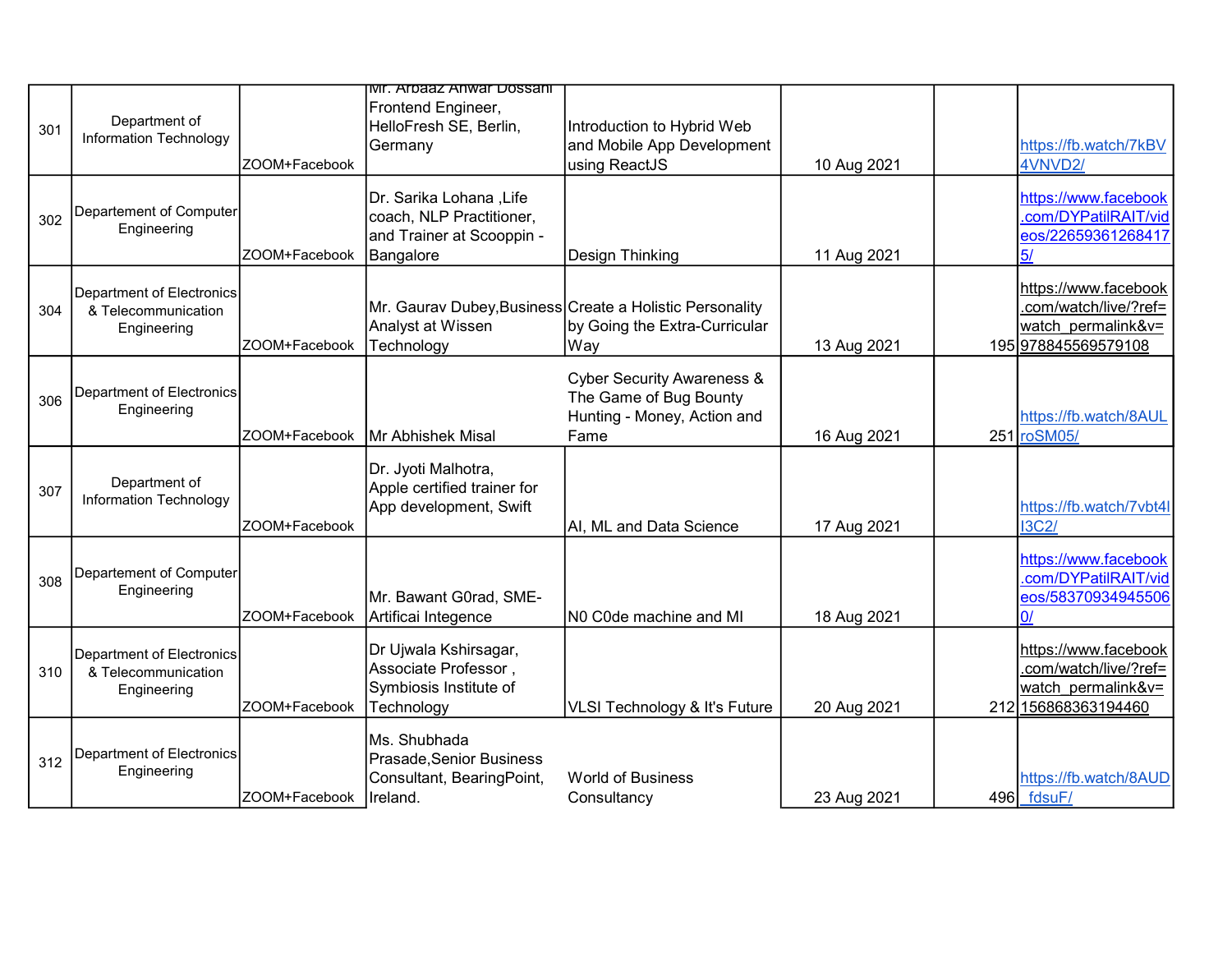| 313 | Department of<br>Information Technology                                | ZOOM+Facebook | Mr. Sumit Bopache<br>Senior Software Developer<br>Freightify                                                           | Basics of Node.js and it's<br>lArchitecture       | 24 Aug 2021 |       | https://fb.watch/7As4t<br>dJqYO/                                                               |
|-----|------------------------------------------------------------------------|---------------|------------------------------------------------------------------------------------------------------------------------|---------------------------------------------------|-------------|-------|------------------------------------------------------------------------------------------------|
| 314 | Departement of Computer<br>Engineering                                 | ZOOM+Facebook | Dr. Narayan Rao, managing<br>director, practinar, Indian<br>linsitute of research in<br>detox, dadar                   | Concept and Need of<br>Detoxification             | 25 Aug 2021 |       | https://www.facebook<br>.com/DYPatilRAIT/vid<br>eos/11366130761053<br>91                       |
| 316 | <b>Department of Electronics</b><br>& Telecommunication<br>Engineering | ZOOM+Facebook | <u>lwr. Pankaj Narendra</u><br>Shetty, Senior Client<br>Engineer at Global<br>Telecommunication &<br>Technology, India | Emerging Trends in the<br><b>Telecom Industry</b> | 27 Aug 2021 | 190 7 | https://www.facebook<br>.com/DYPatilRAIT/vid<br>eos/91882073217940                             |
| 318 | Department of Electronics<br>Engineering                               | ZOOM+Facebook | Ms. Swati Kulkarni,<br>Research Scholar at<br>Gulbarga University in<br>Karnataka.                                     | Recent Trends in VLSI Design                      | 30 Aug 2021 |       | https://fb.watch/8AUu<br>$238$ Y-pXpn/                                                         |
| 319 | Department of<br>Information Technology                                | ZOOM+Facebook | Mrs. Sadaf R. Suryawanshi<br>Officer on Special Duty<br>lunder Directorate of<br>Technical Education                   | Internet of Vehicles (IoV) and<br>Blockchain      | 31 Aug 2021 |       | https://fb.watch/7JuY<br>EvB4mc/                                                               |
| 320 | Departement of Computer<br>Engineering                                 | ZOOM+Facebook | Ms Sunita N Nair, Senior<br>Manager, security and<br>c0mpanimce , gupshup<br>techngy india pvt                         | Demystifying Information<br>Security              | 1 Sep 2021  |       | nttps://m.facebook.co<br>m/story.php?story fbi<br>d=263878668714621<br>&id=1025030777874<br>21 |
| 322 | Department of Electronics<br>& Telecommunication<br>Engineering        | ZOOM+Facebook | Mr Sameer Hindurao,<br><b>Business Development</b><br>Executive at LDS Infotech<br><b>IPvt.</b> Ltd                    | IIT Infrastructure Solutions                      | 3 Sep 2021  | 171 1 | https://www.facebook<br>.com/DYPatilRAIT/vid<br>eos/54213609707789                             |
| 324 | <b>Department of Electronics</b><br>Engineering                        | ZOOM+Facebook | Mr. Shailendra Hedaoo,<br>Manager Customer delivery<br>at CISCO & freelance<br>consultant.                             | Shaping My Career                                 | 6 Sep 2021  |       | https://fb.watch/8AUo<br>264 jIVISt/                                                           |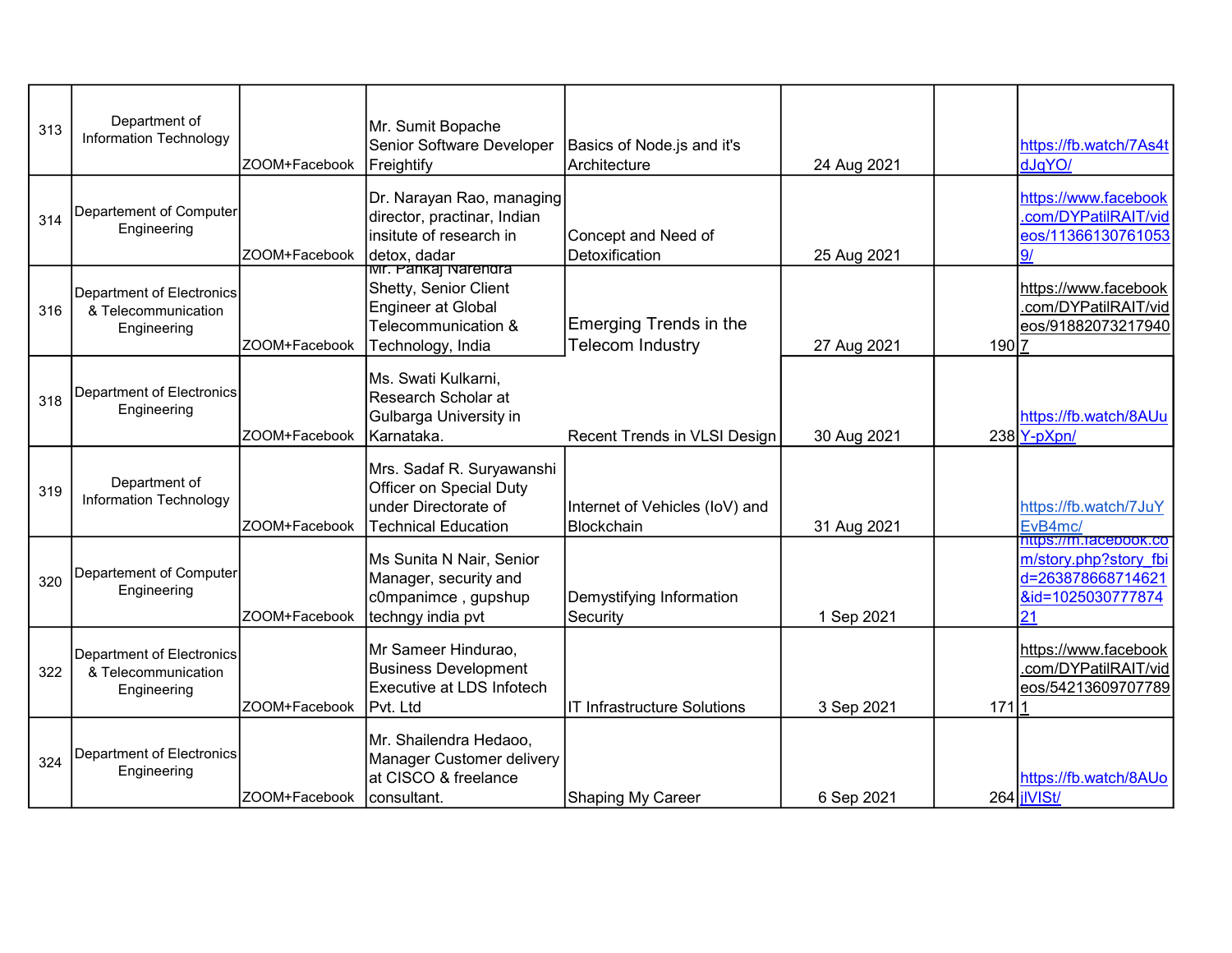| 325 | Department of<br><b>Information Technology</b>                  | ZOOM+Facebook | İMr. Vaibhav Sakhare<br>Sr. Digital Forensic Analyst                                                   | Digital Forensics Overview &<br>Opportunities                                                    | 7 Sep 2021   |        | https://fb.watch/7UqR<br>96jwkQ/                                                    |
|-----|-----------------------------------------------------------------|---------------|--------------------------------------------------------------------------------------------------------|--------------------------------------------------------------------------------------------------|--------------|--------|-------------------------------------------------------------------------------------|
| 326 | Departement of Computer<br>Engineering                          | ZOOM+Facebook | Dr. Vijay G Habbu, Adjunct<br>Professor at Institute of<br>Chemical Technology (ICT)                   | Role of Spirituality in the quest<br>of Modern Science                                           | 8 Sept 2021  |        | https://www.facebook<br>.com/DYPatilRAIT/vid<br>eos/27789254053812<br>$\frac{1}{2}$ |
| 330 | <b>Department of Electronics</b><br>Engineering                 | ZOOM+Facebook | Mr. Darshan Patel, Co-<br>founder and CEO of<br>Leaftronix Analogic<br>Solutions Pvt Ltd.              | Role and Responsibilities of<br>Startups                                                         | 13 Sept 2021 |        | https://fb.watch/8AU3<br>176 k4XOm5/                                                |
| 332 | Departement of Computer<br>Engineering                          | ZOOM+Facebook | Mr.Satyajeet Rankhamb and<br>Yash Dandavate, tech lead<br>and C00, StartLadder                         | Build your Profile and Network<br>Effectively                                                    | 15 Sept 2021 |        | https://www.facebook<br>.com/DYPatilRAIT/vid<br>eos/36612933185381<br>1/            |
| 336 | Department of Electronics<br>Engineering                        | ZOOM+Facebook | Ms. Siddhi Pawar, Patent<br>Attorney at DE PENNING & Understanding Patents, and<br>DE PENNING, Mumbai. | AI in Patenting                                                                                  | 20 Sept 2021 |        | https://fb.watch/8AUd<br>179 i2orW5/                                                |
| 337 | Department of<br>Information Technology                         | ZOOM+Facebook | Mr. Ravindra Gundurao<br>Suryawanshi<br>Sr. Software Engineer, Attra Mapping)                          | <b>ORM</b> (Object Relational                                                                    | 21 Sep 2021  |        | https://fb.watch/89dw<br>o0zHtC/                                                    |
| 338 | Departement of Computer<br>Engineering                          | ZOOM+Facebook | Mr. Kokil Vira, Director-<br>Networking & Security<br>business, solutions<br>Engineering, VMware       | Security Transformation:<br>Fundamental Approaches to<br>Combat the Changing Threat<br>Landscape | 22 Sep 2021  |        | https://www.facebook<br>.com/DYPatilRAIT/vid<br>eos/84072194330061<br>8/            |
| 340 | Department of Electronics<br>& Telecommunication<br>Engineering | ZOOM+Facebook | Mr. Abhinav Srivastav, Data<br>Engineer at COURSE5<br><b>INTELLIGENCE</b>                              | Data Science and its<br>Environment                                                              | 24 Sep 2021  | 200 62 | https://www.facebook<br>.com/DYPatilRAIT/vid<br>eos/29344982468015                  |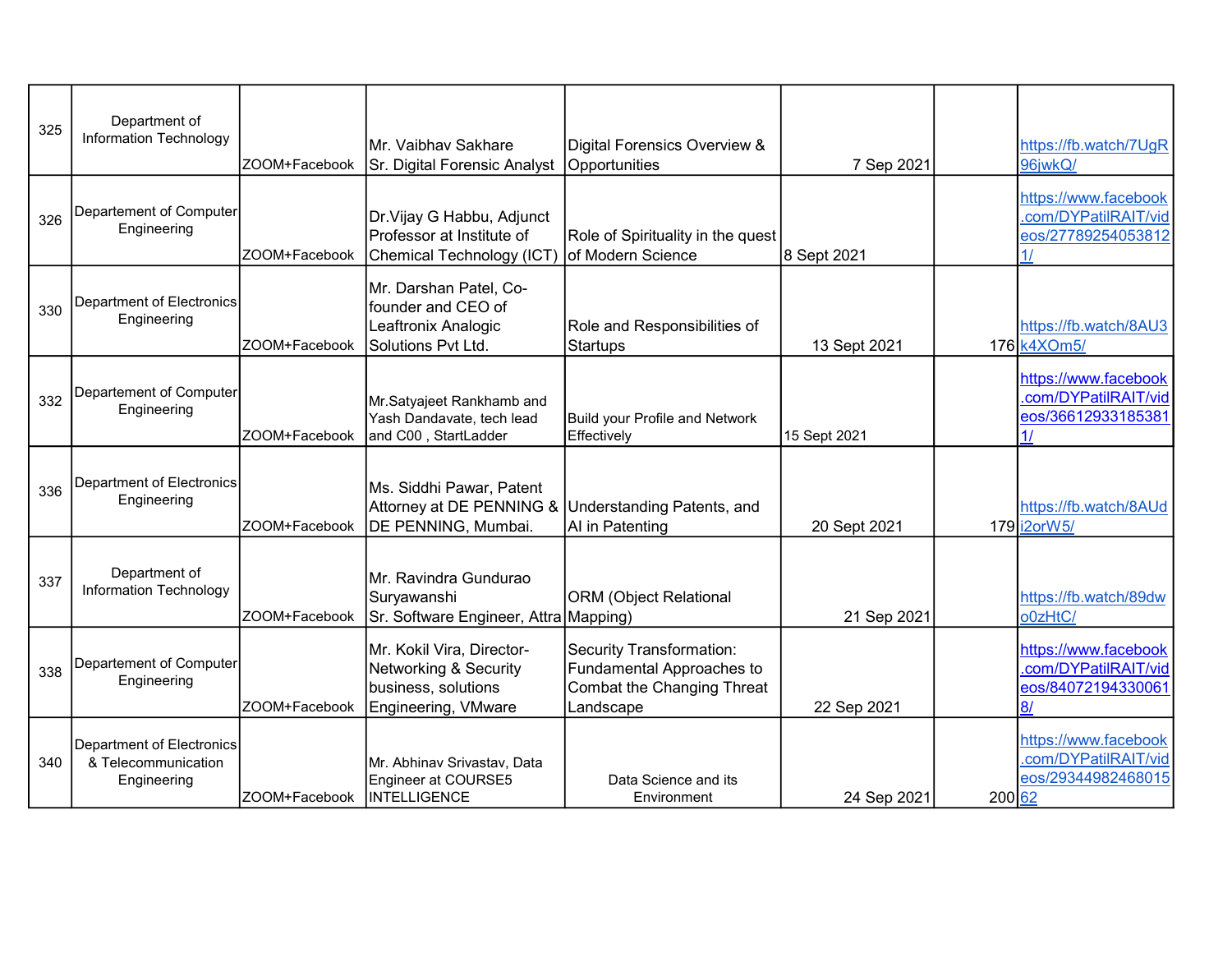| 342 | Department of Electronics<br>Engineering                        | ZOOM+Facebook | Dr. Manjunath Kounte,<br>Associate Professor and<br>Head, Electronics and<br>Computer Engineering,<br><b>REVA University,</b> | Recent trends in Artificial<br>Intelligence and Applications                                 | 27 Sept 2021 |          | https://fb.watch/8ATT<br>238 UHHhN0/                                     |
|-----|-----------------------------------------------------------------|---------------|-------------------------------------------------------------------------------------------------------------------------------|----------------------------------------------------------------------------------------------|--------------|----------|--------------------------------------------------------------------------|
| 343 | Department of<br>Information Technology                         | ZOOM+Facebook | Dr. Dipti S. Jadhav<br>Associate Professor,<br>Ramrao Adik Institute of<br>Technology                                         | Business Success and<br>Performance Improvement<br>through adoption of E-<br><b>Business</b> | 28 Sep 2021  |          | https://www.facebook<br>.com/DYPatilRAIT/vid<br>eos/19022771321535<br>71 |
| 344 | Departement of Computer<br>Engineering                          | ZOOM+Facebook | Dr.Vrasha Patil, Associate<br>Professor, SEIES.                                                                               | Image Processing Techniques                                                                  | 29 Sep 2021  |          | https://www.facebook<br>.com/DYPatilRAIT/vid<br>eos/23894848151888       |
| 346 | Department of Electronics<br>& Telecommunication<br>Engineering | ZOOM+Facebook | Mr. Lokesh Harad, Jr. DATA<br><b>ANALYST at FINACUS</b><br><b>SOLUTIONS</b>                                                   | Practical development of Full-<br>stack customer segmentation in<br>Financial market         | 01 Oct 2021  | $218$  1 | https://www.facebook<br>.com/DYPatilRAIT/vid<br>eos/34431775082084       |
| 348 | <b>Department of Electronics</b><br>Engineering                 | ZOOM+Facebook | Ms. Shital P. Dongre,<br>Assistant professor and<br>Assistant Head, Admin, at<br>Vishwakarma Institute of<br>Technology, Pune | AI/ML in 3D Modeling                                                                         | 104 Oct 2021 | 166      | https://fb.watch/8ATO<br>CvO5Ya/                                         |
| 349 | Department of<br>Information Technology                         | ZOOM+Facebook | Dr. Reshma Gulwani<br>Assistant Professor,<br>Ramrao Adik Institute of<br>Technology                                          | Growth, Issues and<br>Challenges in adopting<br>Ecommerce                                    | 5 Oct 2021   |          | https://fb.watch/8rSc2<br>C4Q0b/                                         |
| 350 | Departement of Computer<br>Engineering                          | ZOOM+Facebook | Mr. Amol Kulkarni, MTS 3<br>at Nutanix                                                                                        | Understanding Operating<br>Systems: how it helps design<br><b>Systems at Scale</b>           | 06 Oct 2021  | 187      | https://www.facebook<br>.com/DYPatilRAIT/vid<br>eos/60462321402795<br>4/ |
| 352 | Department of Electronics<br>& Telecommunication<br>Engineering |               | Mr Mrunal Dhoble, Assistant<br>ZOOM+Facebook System Engineer, TCS                                                             | 'Need of Automation and Future<br>Aspects                                                    | 08 Oct 2021  | 96 7     | https://www.facebook<br>.com/DYPatilRAIT/vid<br>eos/45663935232532       |